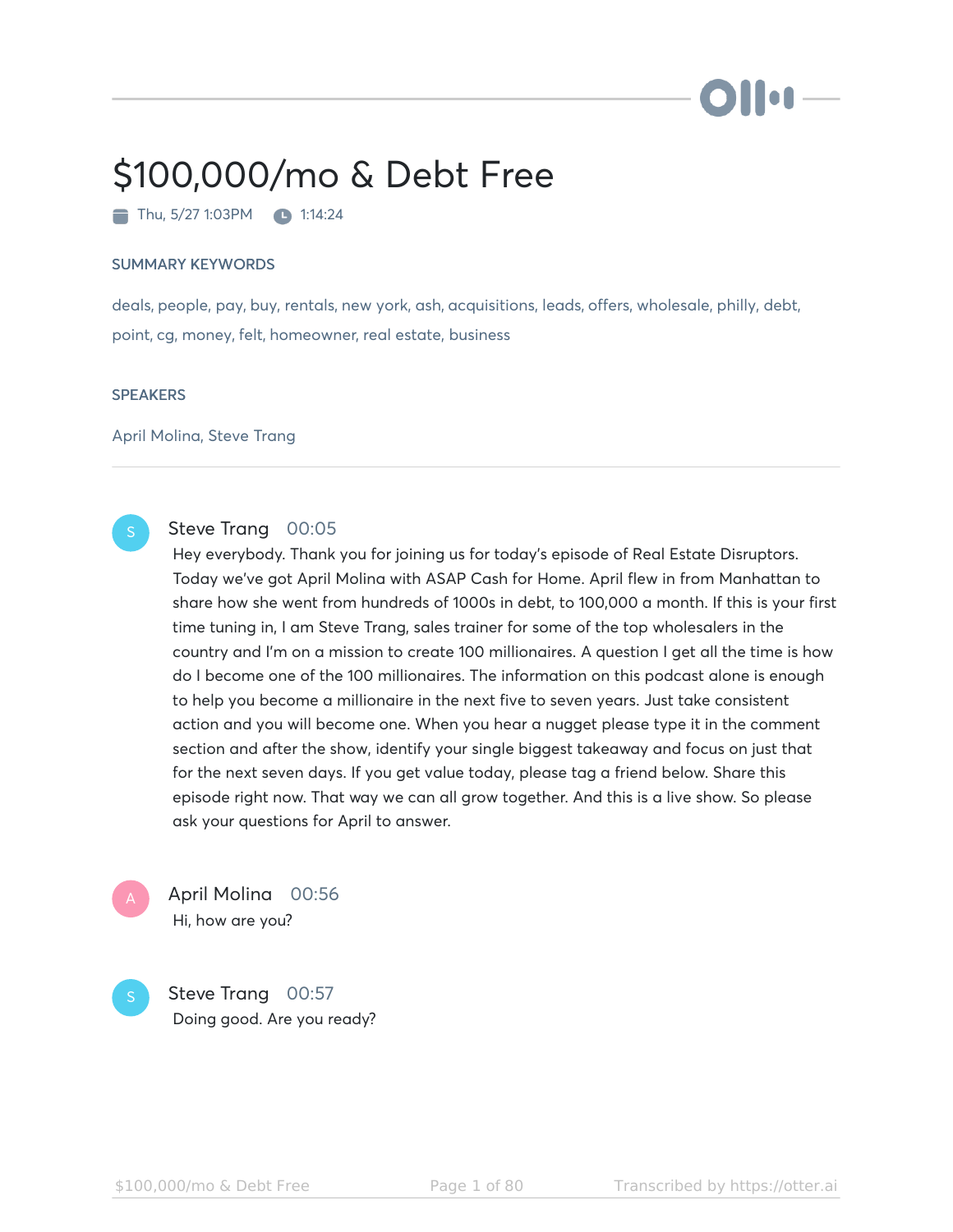April Molina 00:58 Yeah. nervous.

# Steve Trang 00:59

That's alright. There's nothing to be nervous about.



April Molina 01:01 Alright.

# Steve Trang 01:01

So first question is what got you into real estate?



# April Molina 01:05

Alright, so I started working when I was 14 years old. I worked at a laundromat. So I've always liked having money and having my own stuff. In high school, I started interning and I went into fashion. I thought that's what I wanted in my life. I wanted to be in fashion, corporate world, New York life. Quickly realized that wasn't for me. But being in fashion I was around. We would go to after work events and I would come across a lot of people that worked in corporate. And all the time I would come across people that were in sales, or in real estate sales. And they were doing pretty well for themselves. And I quickly realized that's what I wanted to do. So I quit my job and became a real estate agent in New York.

- Steve Trang 01:41 So realtor?
- April Molina 01:42 Realtor.
- Steve Trang 01:42 You jumped into realtor.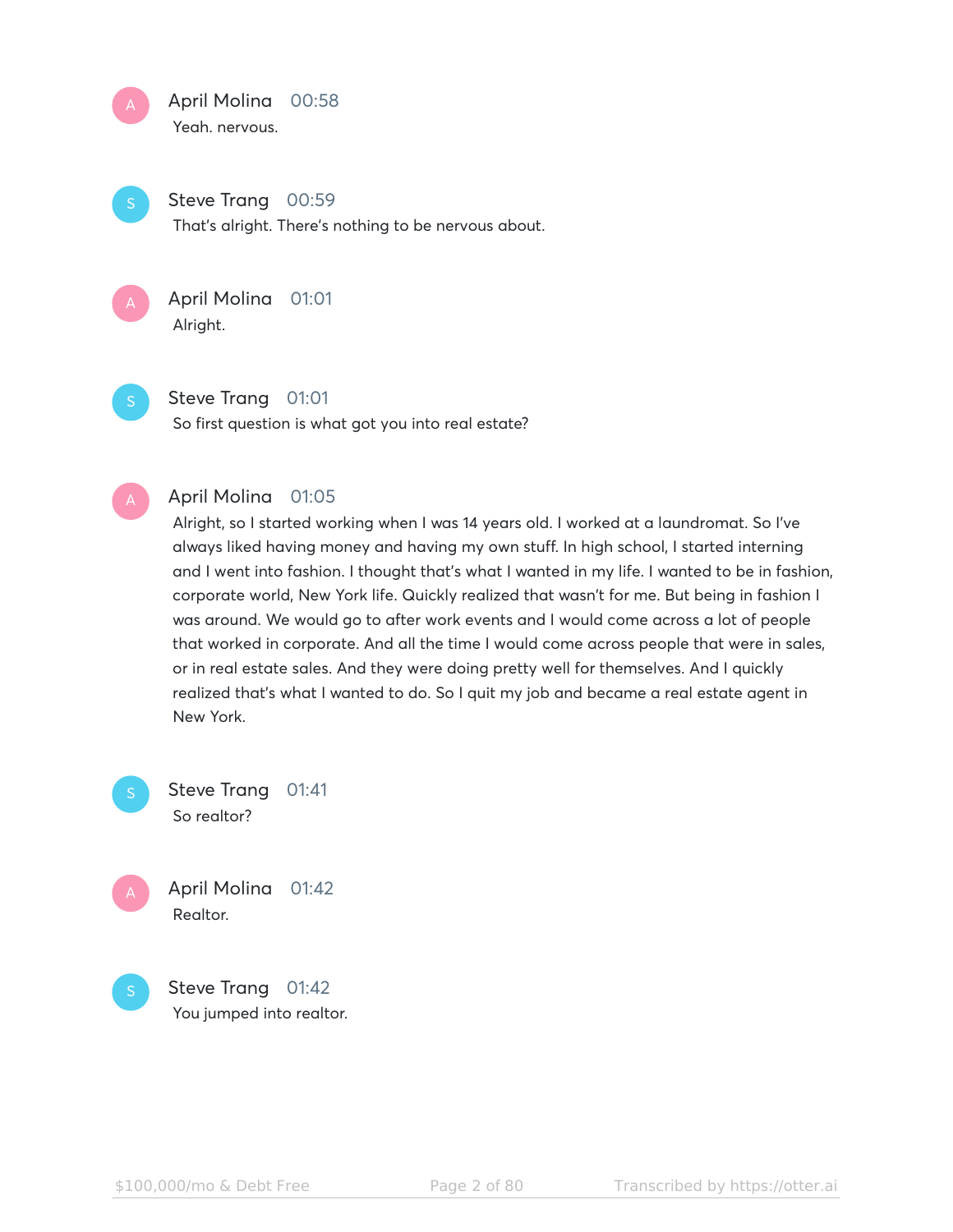April Molina 01:43

I jumped into the realtor seat. Yes, I did.

Steve Trang 01:43 Okay. You said you were 14?



# April Molina 01:47

No, that was my 14. That was in, when I was 14 years old. This is out of high school, my young 20s 20-21 years old.



- April Molina 01:55 Fashion.
- 

#### Steve Trang 01:56

You explore that world. It wasn't for you. And then in your early 20s you're going to the after hour scene



#### April Molina 02:02

And seeing that everyone there was a realtor. It was in real estate or in sales. It was just, they did good for themselves. They weren't in that nine to five kind of like mentality. It was just.



# Steve Trang 02:11

They look like they were doing good.

# April Molina 02:12

They were doing good for themselves. Exactly. So it was like I saw the shiny object and I jumped it.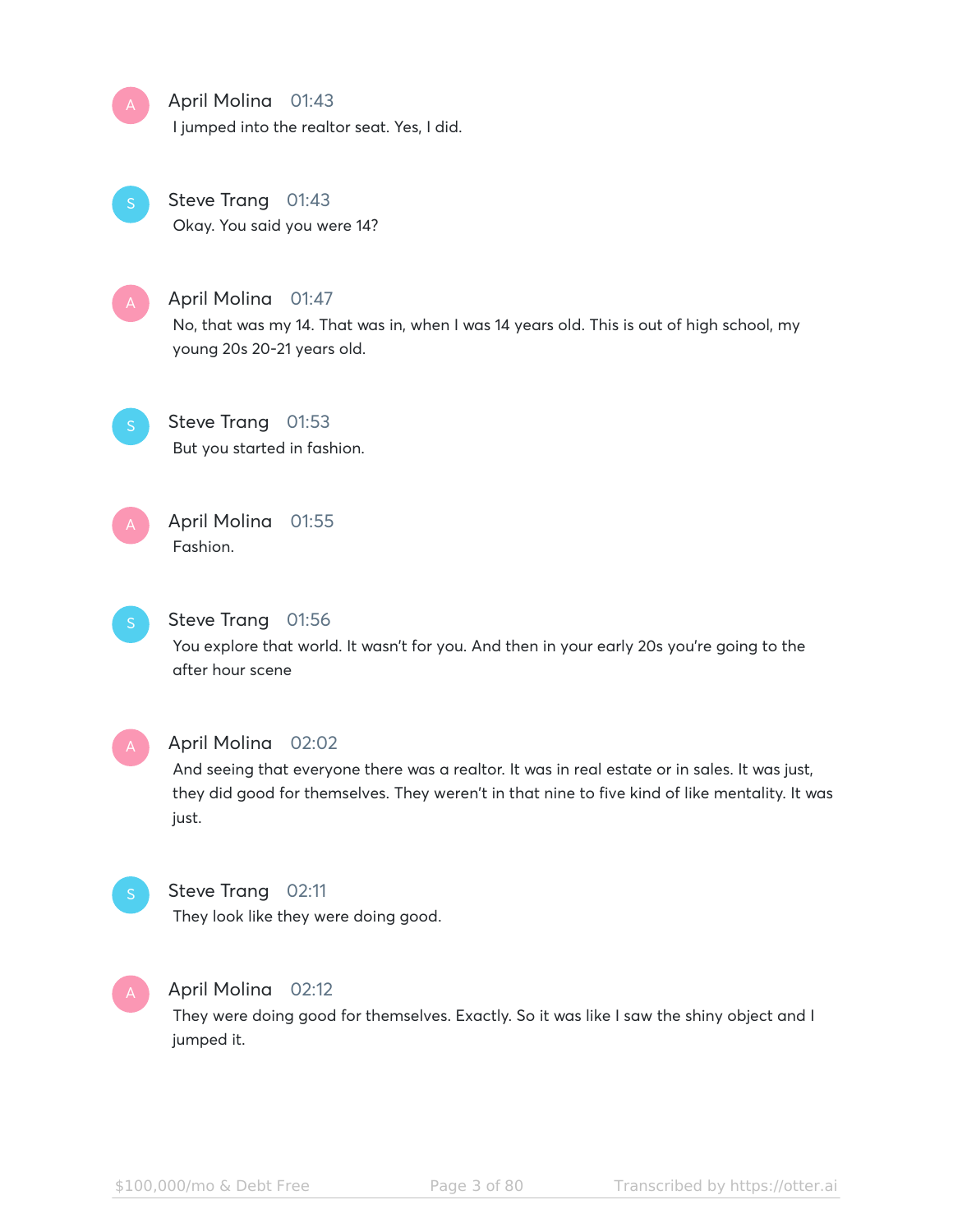## Steve Trang 02:16

They looked like they were doing good. But did you find out whether they were actually doing good?



# April Molina 02:20

So a realtor in New York is very hard. Like it's not an easy industry. I wasn't doing sales, I was strictly doing rentals, which was good for us.

Steve Trang 02:29 But that's.

April Molina 02:30 It's good for me.



#### Steve Trang 02:30

I mean, that's a good business as a leasing agent in New York.



# April Molina 02:33

It's a great business. I my my best sweet spots were owner OPs, which is Owner Pays. So if an owner was paying my fee, I was all on board. So I would do one or two deals in New York. And I was charging one month fee. So rents are usually 35-45-5500 a month for like one bedroom, two bedroom apartments downtown. So I was happy with that. One or two deals was landing me nine to \$10,000 a month.



#### April Molina 02:57

I was like 20-21 years old. Like, this is fun. This is awesome. But I quickly realized that that wasn't for me. That quickly realized that wasn't for me when I had a situation with a deal where the person who was supposed to pay me she kind of threw the check at me in a very distasteful way and I felt. She just disrespected you. Disrespected me. And I guess I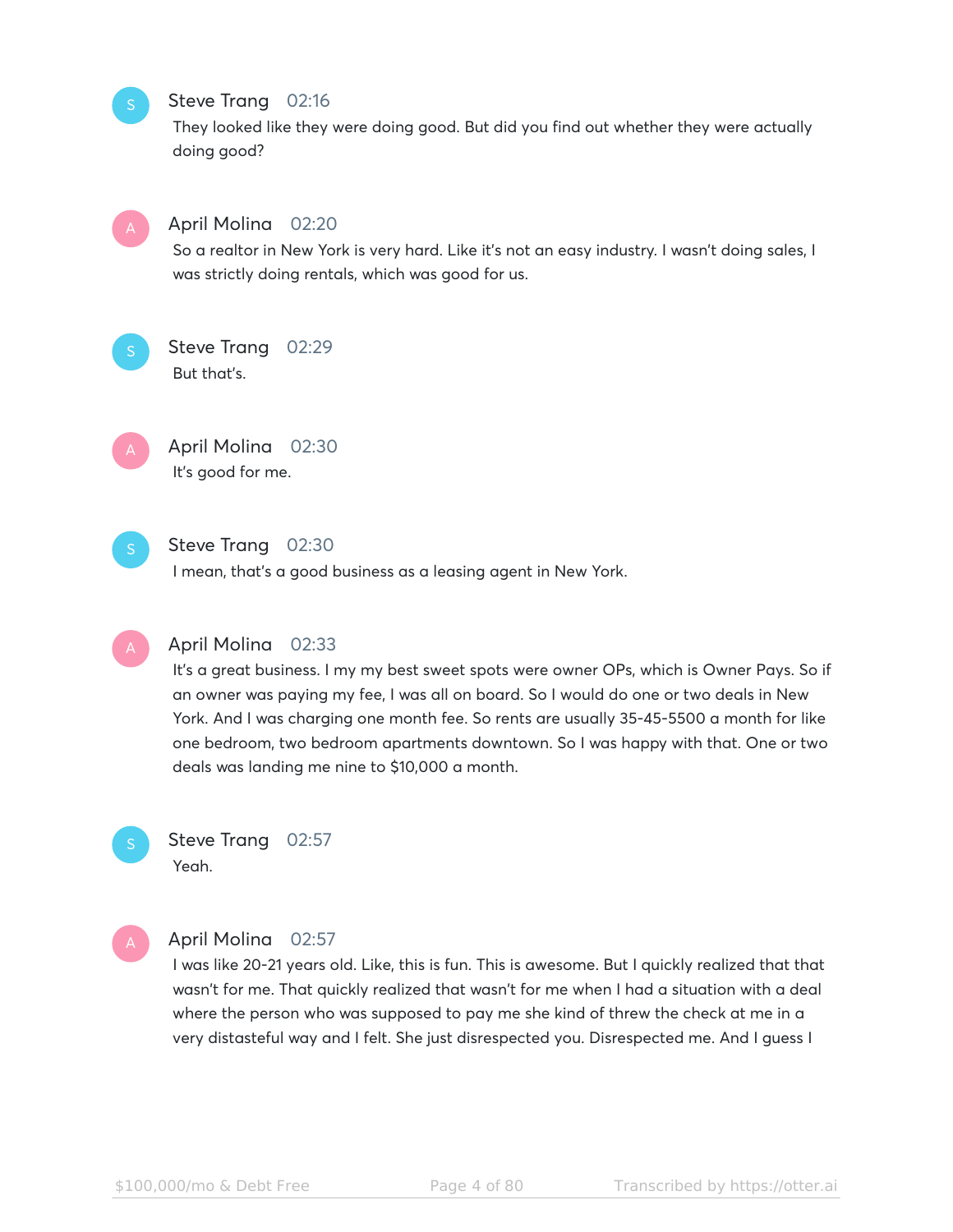felt right there that she didn't see the value in my work. I mean, I was showing her apartments for weeks walking in New York City.

Steve Trang 03:20 It was a tenant, it wasn't the landlord?



# April Molina 03:25

It was a tenant. And she had to pay that deal. She, the tenant had to pay me not the owner. So the way she kind of like we were sitting at a desk like this, and she just like through the check at me, it devalued me. And at that point, I was like, you know what, after this, like there's something else that I could do in real estate.

Steve Trang 03:40 Was really pivotal.

- April Molina 03:40 That was a pivotal moment.
- Steve Trang 03:41 How old were you?

April Molina 03:42 I was 19-20 at the time.



# Steve Trang 03:45

Okay, so because I had this kind of experience. I actually had someone where I almost almost punched, you know where in the face. In my brokerage right. Like, because he came in like, there was uhm, he was like, he was looking for a reimbursement whatever. And he was like, he acted like I did nothing. I was like, are you serious right now?



April Molina 04:04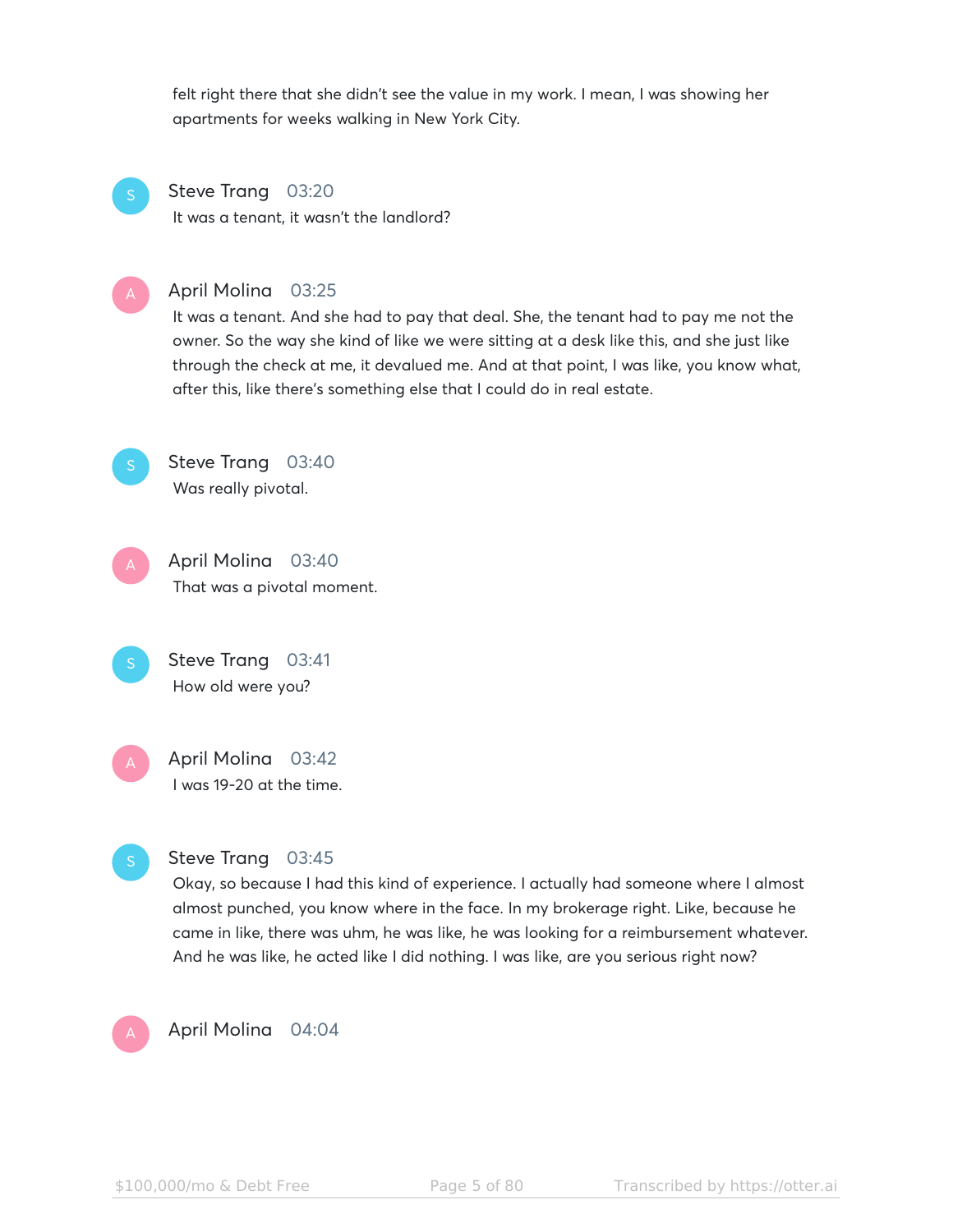That's exactly how she felt.

#### Steve Trang 04:06

And I was like, I'm gonna need you leave right now. Like, and the tone was like, because if this guy doesn't walk out of here right now, I'm probably gonna slam him.

#### April Molina 04:12

I mean it was very it was bad. And the crazy thing is that there was another agent, that was the leasing agent that was working for the owner. Probably met her one time and she was the sweetest that could be with that lady, but she was just really nasty with me and threw the check at me and thankfully, her hubby was there and he kind of caught it and he took the check and was like, here you go. You deserve it. So I don't know if they went home and kind of had a little argument but it was very blatantly disrespectful and it devalued me and I just said I'm never gonna be a realtor.



#### Steve Trang 04:39

So right then, no more realtor. I mean, was it cold turkey or like you had to make.



#### April Molina 04:45

I still had to do it I still. I had to transition out but at that point I started doing research. I started looking for markets that I can invest in. I started looking at investments. Back then there wasn't really much information so I was.

Steve Trang 04:56 How long it was back then?

April Molina 04:57

I'm gonna say 2013 to 2013-2014 was around the time where I started doing research. I was still dabbling in real estate, as a realtor. And then I was doing side jobs waitressing. I would do pick up things here and there just to make ends meet. But I was doing heavy research on how can I get into real estate. What other forms can I get in. And how can I get involved that doesn't doesn't need me being a realtor only. So that's kind of how it started.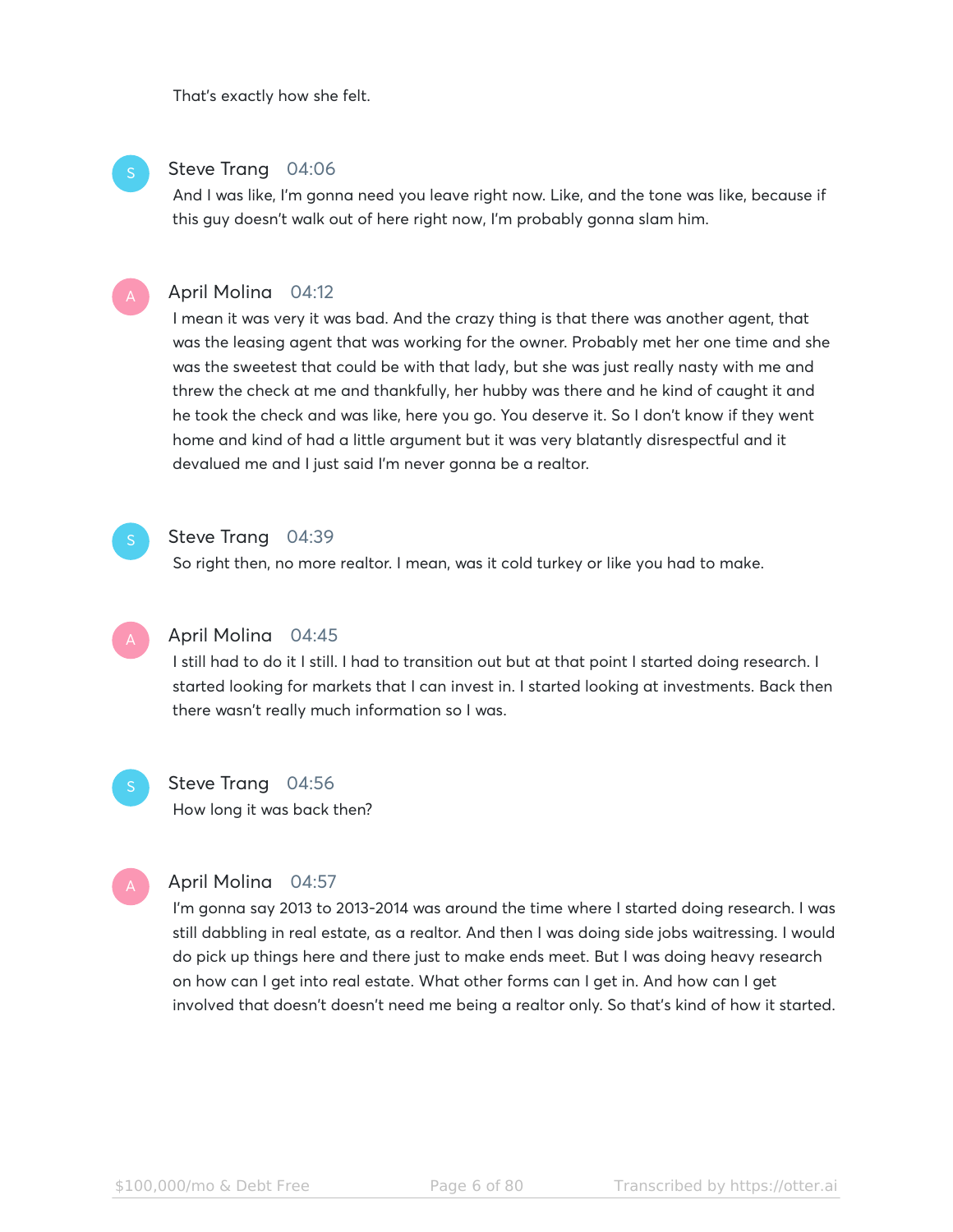#### Steve Trang 05:23

Right. Okay, so you started doing the research. And what did you. What did you figure out?

#### April Molina 05:28

So I knew that New York was unattainable for me to start for. I just at that point, I thought New York was just not, it was a monster on its own. It was something that I couldn't do. I felt I was kind of giving myself like, top like, it's impossible. And now knowing what I know now, nothing is impossible. In my in my eyes, like I if I want something, I can achieve it. But back then, I was like New York is not it. So I started looking at markets outside of New York that I can still commute to and travel to. And I came across Pennsylvania, because a lot of people in New York, it's very expensive. So a lot of people opt to move out of the city and commute into into the city for work. It happens all the time. If you're on the train, and you work, if you live uptown, you're probably on the train for an hour and 15 minutes if there's no like train situation going on, which is always all the time. But if you're commuting from Pennsylvania, it's pretty much the same. So a lot of people choose to move out of the city. They have homes, they have backyards, and then they commute into the city daily. They'll leave PA at 6:30 or seven o'clock and they're in the office by nine. Someone who's an early bird that's not something that you know, can't be done. So we started scouting. Pittsburgh was on the list. At that point, at that those years, return was about like. the from the documents that I was doing in my research. It was like 98% return on investment in Pittsburgh. Allentown and Philadelphia were also on my list. So we took Ash and I took a day trip to Philly.

Steve Trang 06:51

So you work with Ash at this time.

# April Molina 06:52

I was with ash at the time. We took a day trip to Philly. And we realized, hey, this seems this is this is like good market like this market seems to be it. It's a metro city. It is a city, it's a little smaller, but there are people that are commuting into New York. So, I know that I can gravitate and grab those New York buyers that are going to want to invest outside of New York. And that's kind of our sort of building my buyer's list, which we'll talk about later on.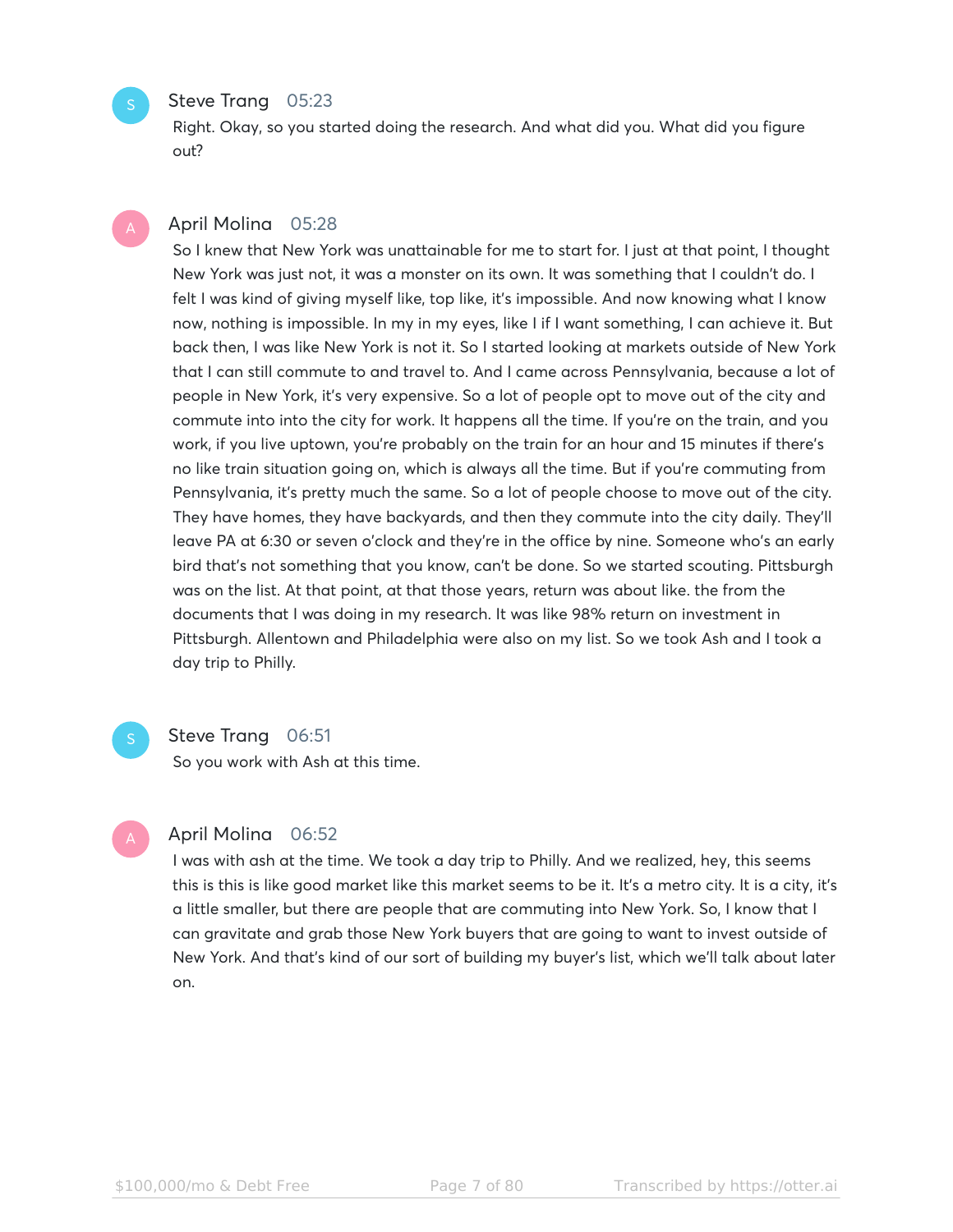Steve Trang 07:14

Right. So you expanded to Pittsburgh.

April Molina 07:18 To Philly.



#### Steve Trang 07:19

To Philly. And you started operating there?



#### April Molina 07:21

I started operating there, as looking for rentals and flips. So wholesale was not on my horizon. We were literally looking for flips and rentals that we can own, take down, do them ourselves, and then you know, make money on them. Wholesale kind of just landed on our lap. Because the deals that we were buying have these crazy fees on them. That I'm like, who is what is this fee? Like, where is this fee coming from?



## Steve Trang 07:44

So you're buying deals and you can see what the fee is.



#### April Molina 07:46

Yeah, I clearly see the fee. There's no blind HUD. There it's just there at your at the HUD. So it's like I'm seeing these, I remember the first year was 15,000, 2nd rental was 17 and then the flip that kind of destroyed us was about \$35,000 and a fee. So I'm seeing these fees and it's like whoa, wait a minute, like we can be wholesaling but we went down the realtor and flipper way.

#### Steve Trang 08:10

Okay so, you say you lost money on your flip?

# April Molina 08:14 And my rentals.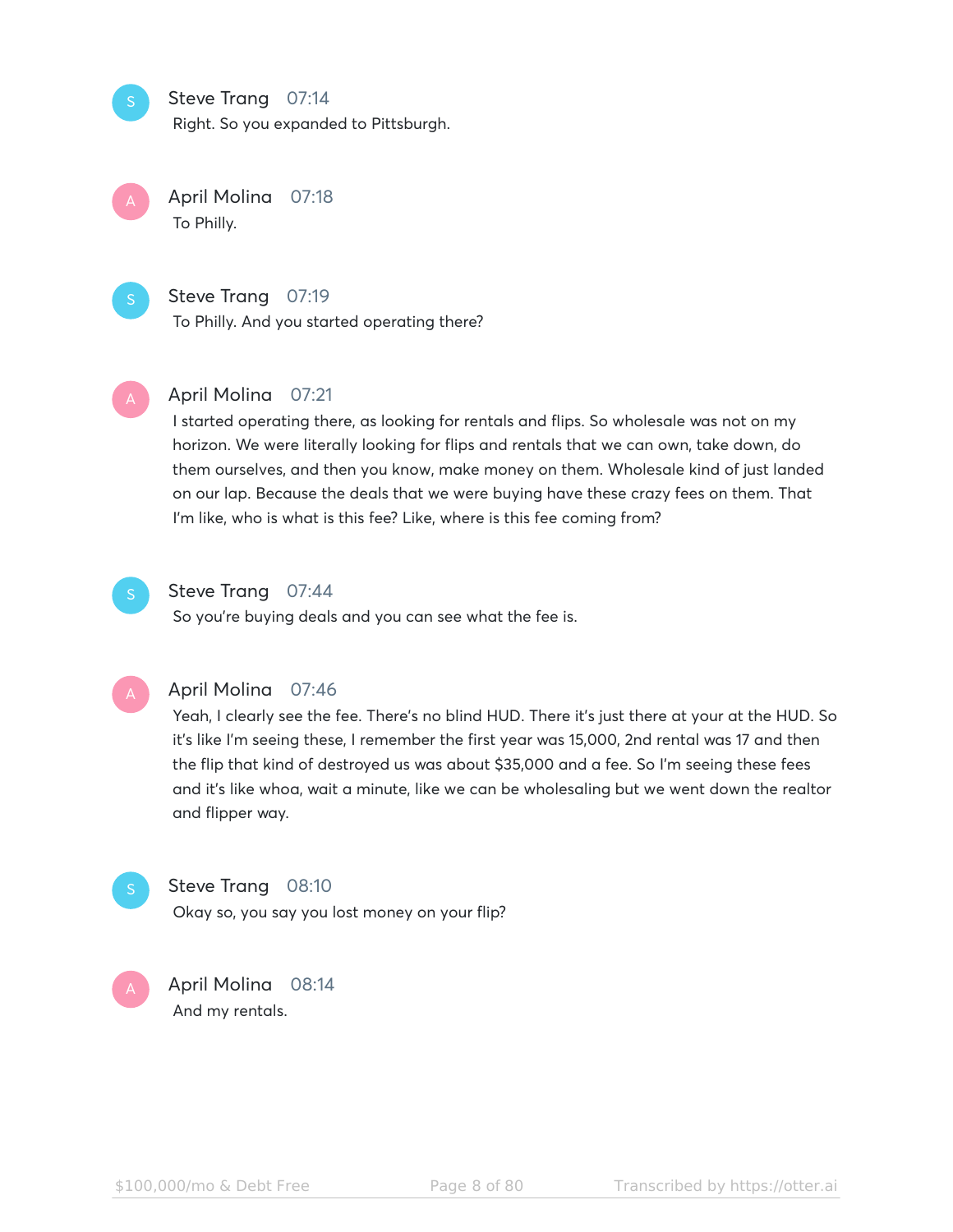# Steve Trang 08:15

And your rentals.

April Molina 08:16 Yeah, it went really bad.



## Steve Trang 08:17

Okay, so let's talk about the flip. And then we'll talk about the rental.



#### April Molina 08:19

Alright, so this is where it gets touchy. Alright, so Ash and I were doing really good. We were doing we were investing and we were also investing in New York as silent partners with a friend. But that was just clearly strictly silent partner deals. We weren't doing anything. We were investing money and we're seeing return. These deals were our own deals that we were going to hired contractors manage them from New York, and we could do it all on our own.



# Steve Trang 08:43

How long is that from New York to Philly?



# April Molina 08:45

It's about 200. 104 miles. It's about to two hours.

Steve Trang 08:49 Okay



Steve Trang 08:51 Alright.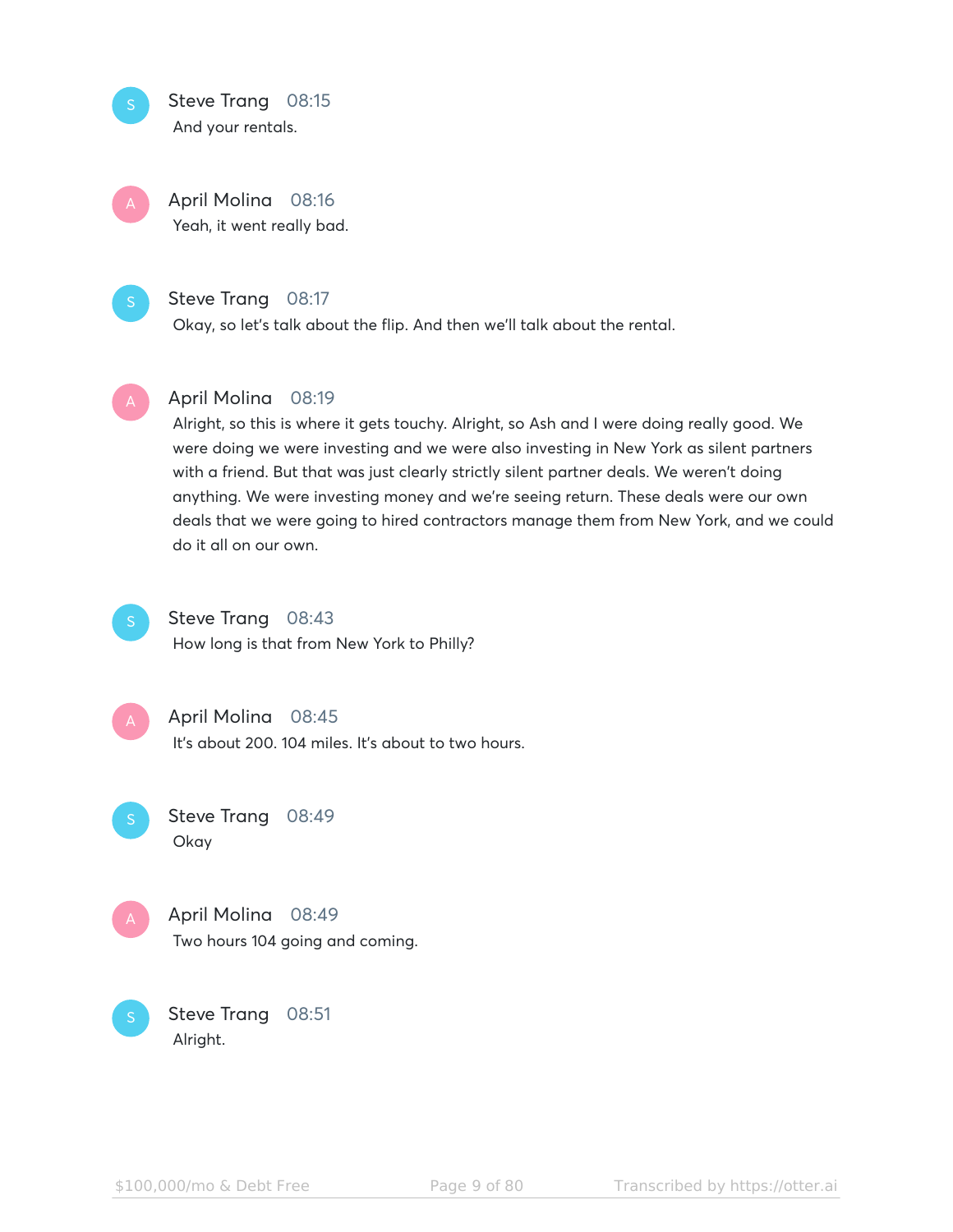April Molina 08:51 Total 208.

Steve Trang 08:52 All right.

#### April Molina 08:53

Plus what you drive. So I was I got pregnant, and my pregnancy was very high risk. I was on bedrest. Majority of my pregnancy couldn't leave the I at one point I was admitted to the hospital, six months in and I had to complete my pregnancy until birth. In the midst.



Steve Trang 09:11 In a hospital.



#### April Molina 09:12

In the hospital, in the hospital room, in the midst of going through our our flip. And this wasn't just like a regular flip. That's one thing, please don't ever try to do a complete gut job because we took we took a 3000 square foot home and decided that that was going to be our first flip to convert into a duplex completely for like first first deal. That's rule number one, don't ever do that. But that was what we did. In the midst of that I'm pregnant.



Steve Trang 09:39 You started a little bit more aggressively.



# April Molina 09:41

I started very aggressively. I just went all in.

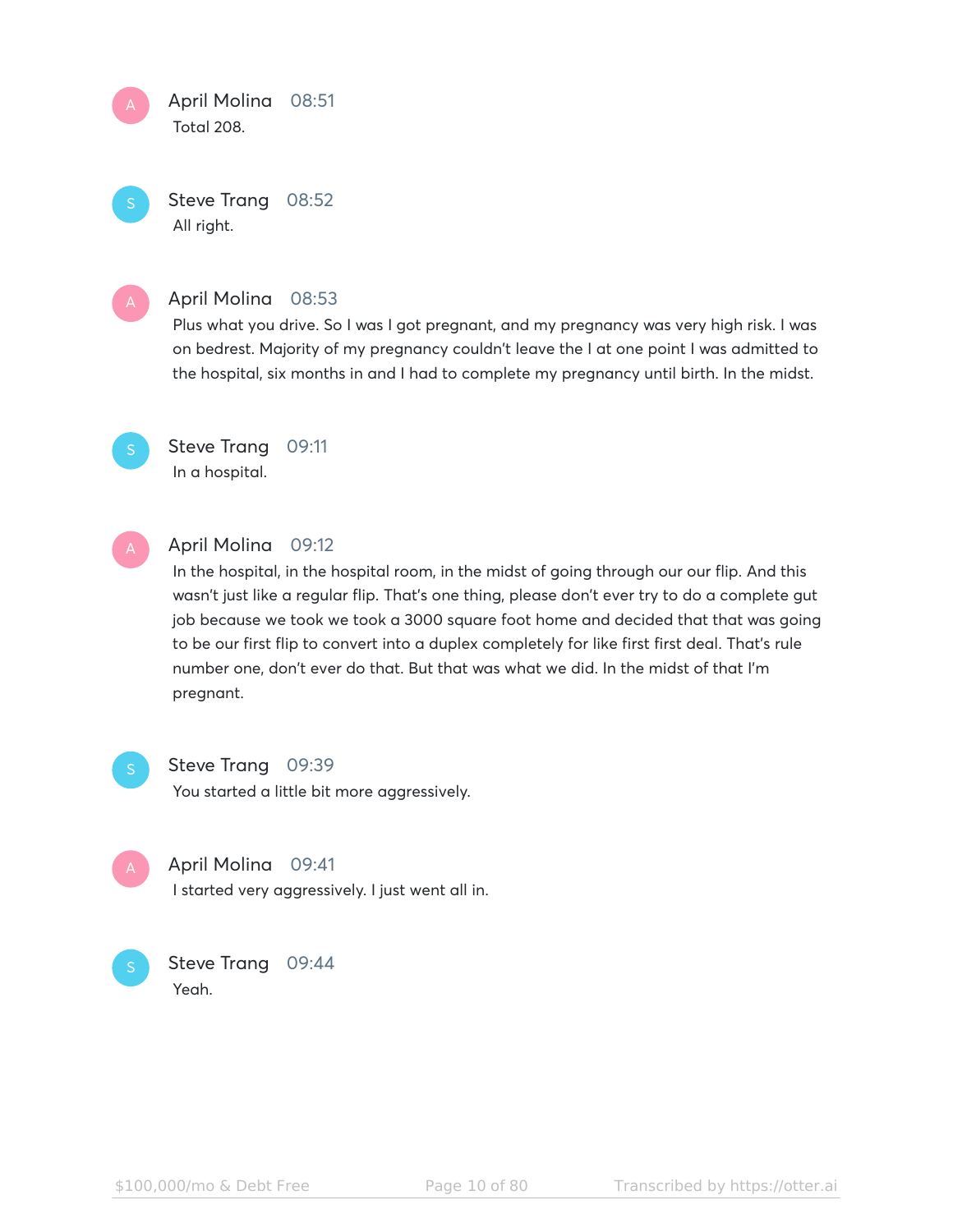# April Molina 09:44

Started very aggressive. I'm gonna do it. It can happen. And I'm the visionary. So I love Ash for this because he's like, if you want to do this, let's do it. Like whatever. You have the eye. Let's go ahead. Let's do it. So I'm pregnant. I'm confined in a hospital. Pretty much I have IVs. I'm getting at least four shots a day. They're doing steroid shots on the baby. I mean, it was really bad. Ash was sleeping in the hospital in a little cot, waking up driving to Philly to manage the property, and then come back and do it all over again for weeks, and then I'm in the hospital, I'm unable to leave my room. So at that point, it's just everything that was happening took a toll on us. And we did the number one thing you don't do you trust your contractors. Hey, we're gonna be everything's going fine. Okay, we're, we're not going to go today. That was him. I'm not gonna go today. You guys have it? Okay. We're fine. Believing them that things were happening.



Steve Trang 09:53 Yeah.

April Molina 10:11

Later that we find out. That wasn't the case.

- Steve Trang 10:37 What was happening?
- 

#### April Molina 10:39

The job was not getting done. They were doing other jobs. Where they were supposed to be doing our job. Had one guy, had a few people pop up. They weren't there, even though they were say that they were there. And then we pressed our contractor, like what's going on? And he's already saying he had issues with his wife, he was having all these personal issues. The next thing you know, he just disappears off the face of the earth with \$80,000 that we had plus materials that were already bought that went down the drain because we never got our materials. They were in his they were in his warehouse. And then we had subcontractors.

Steve Trang 11:11 So you paid him 80k up front?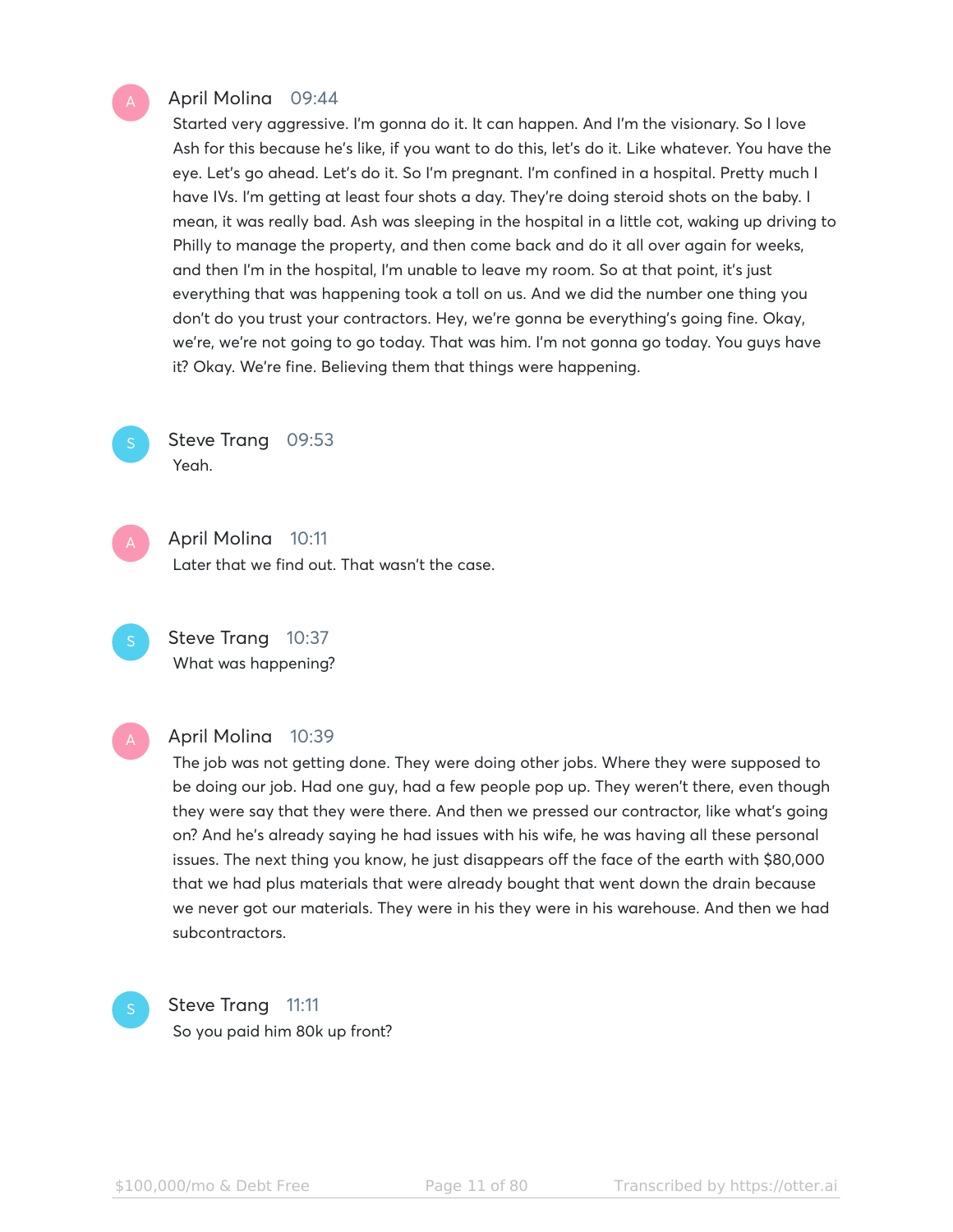# April Molina 11:12

Paid him 80k to buy our materials. Either bought them or he said he had them turns out I really think he did. And then on top of that our subcontractors haven't gotten paid. And he just vanishes.



# Steve Trang 11:24

Oh, okay, so you're paying him. He's mostly buying stuff, he supposed to be paying the subs. And he might have been buying stuff, but it wasn't for you.

April Molina 11:32 It wasn't for me.

Steve Trang 11:33

And then he was not paying the subs.

April Molina 11:34 Correct.

Steve Trang 11:35 Gotcha. And then he went dark.

April Molina 11:37 And then went dark.

Steve Trang 11:38 Alright.

April Molina 11:38 Very dark.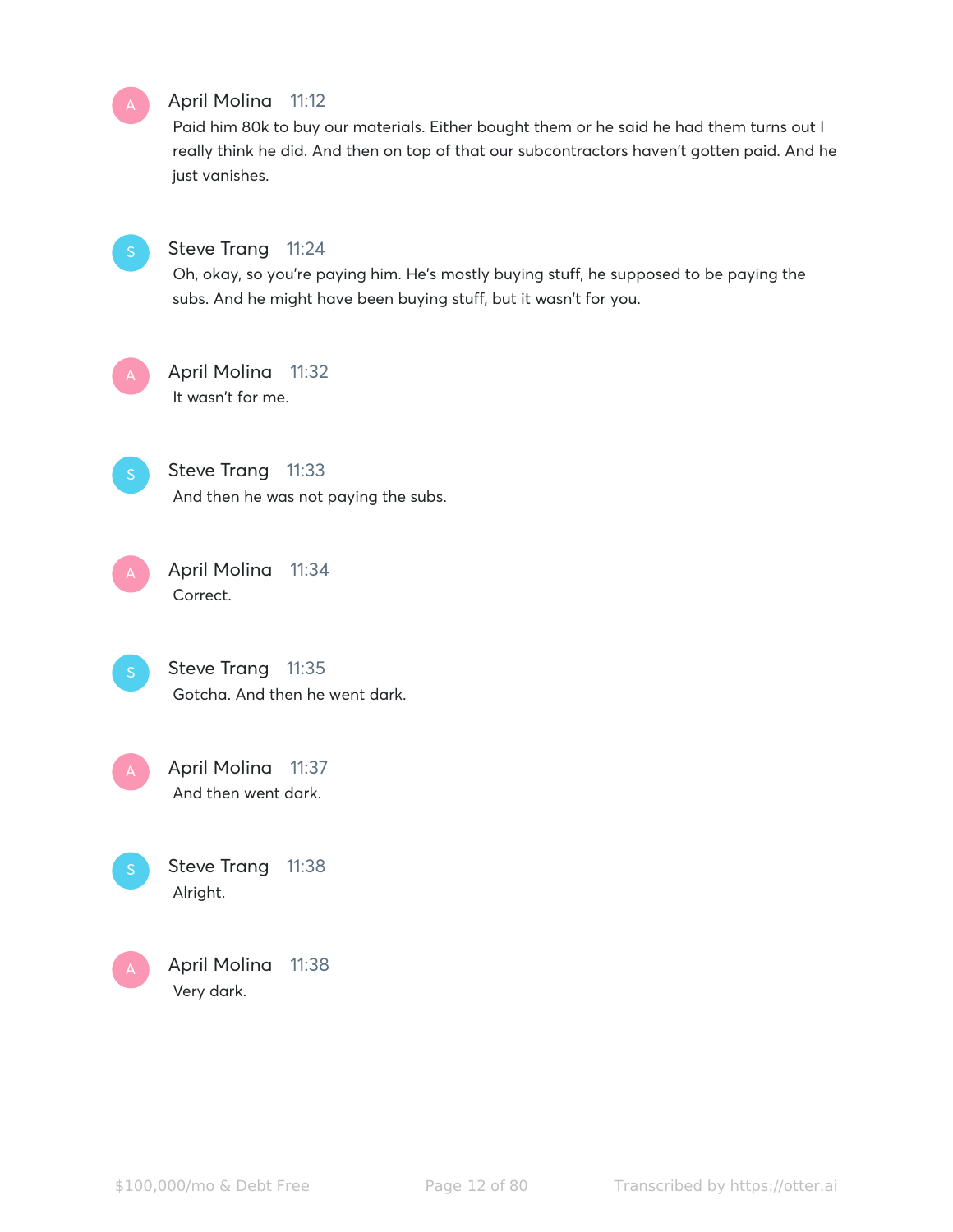Steve Trang 11:39

So then did anything happened in that flip.

April Molina 11:42 No, that flip went to nothing. That flip pretty much.





April Molina 11:47 They gutted it, it's gut, it was gutted.

Steve Trang 11:48 So they gutted it and then they stopped.

April Molina 11:51 And then they stopped work.

Steve Trang 11:53 Even better off, if they didn't start it.

# April Molina 11:54

I would have been better off if I would have never bought it. I would have never bought the thing. Especially that big of a deal. So it went nowhere. And guess what, we had raised money for that. Because we we had a really, really good relationship with people that you know, we we have friends with family. So we raised money for that. And regardless of the fact that we still had to pay that money out. Like we still had to pay our people. We still had to make it work. Because, you know, it doesn't really matter in our relationships. Ash and I mean more than anything else. So I got to the point where it was like, we're gonna pay you guys, we don't know how long it's gonna take, but we're going to pay you. And thankfully we've been able to pay people back with interest, even if it wasn't the original interest. But for the wait, it's kind of like, here you go. Like I owed you plus some interest.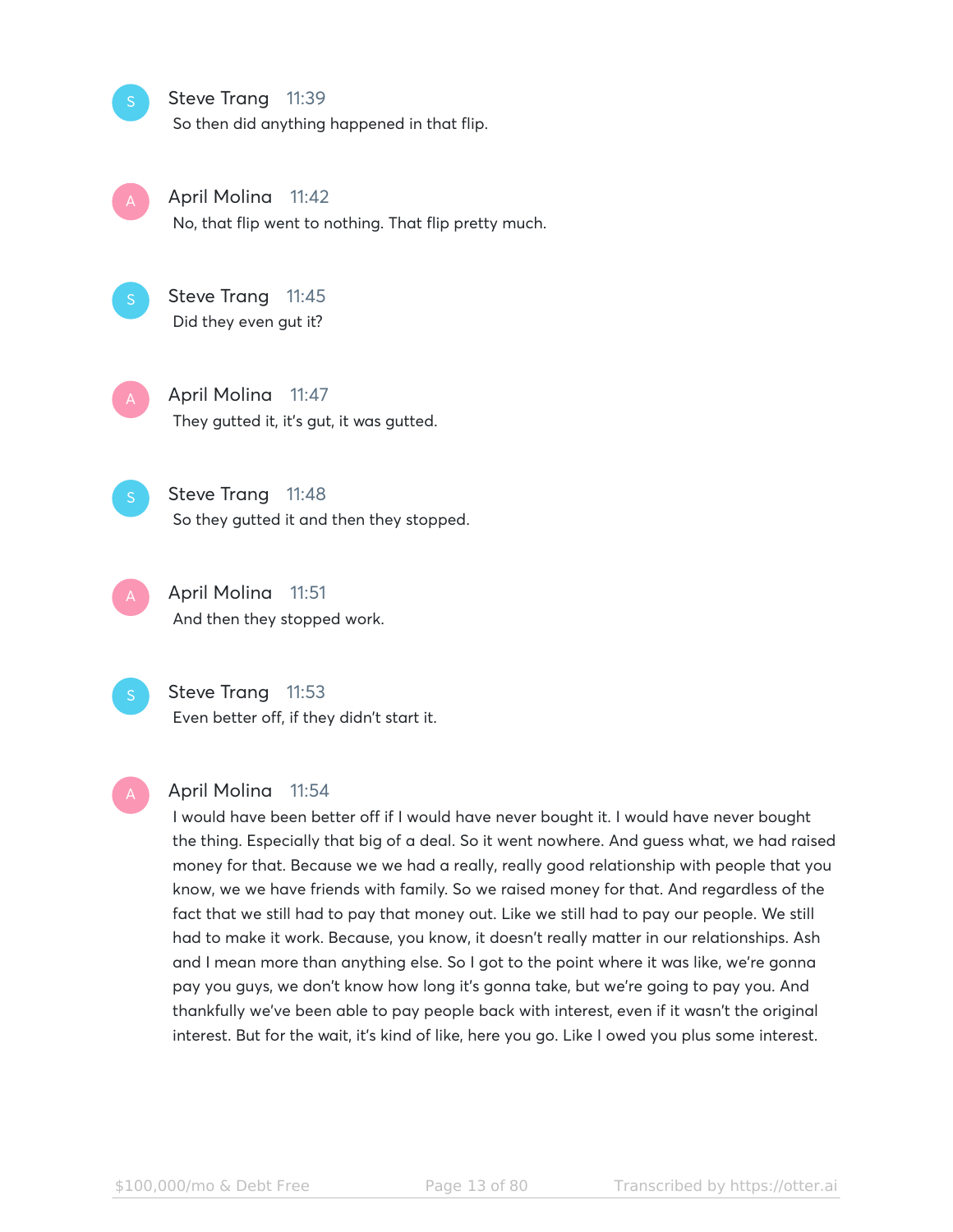#### Steve Trang 12:36

Yeah. Well, that's good. So how much did you owe?

# April Molina 12:39

With the house, which we'll talk about that house because I ended up wholesaling. I ended up wholesaling that house. Lender allowed me to wholesale it and then I sold it to the buyer. He paid me under the table because we couldn't let the bank know we were collecting. So with that, and with people. That was the house itself was like about 250-300 and then with people and everything. So it was about close let me say five to 600,000 in debt total, with our rentals, the two rentals we had that were completely having ton of issues. And that's another story.



# Steve Trang 13:08

So you bought house for 250.

April Molina 13:09 Yes.



# Steve Trang 13:10

Lost 80k with the sub or with the contractor. And then that's the total loss on that one. Well, it's not a total loss because you sold the property.

#### April Molina 13:17

Sold the property later on, but still, we still had to pay our people back. And we only made 10 grand on that sale under the table. But we had to that had to get paid off. So they got there. As long as that wasn't something that was going to appear on my credit or my history. I was okay with that. But that was 250. Then we had our investors that we raise money with total about 175. Still subcon subs that need to get paid out. And then just.



#### Steve Trang 13:41

So you still pay the subs who made them all. Of course. Alright.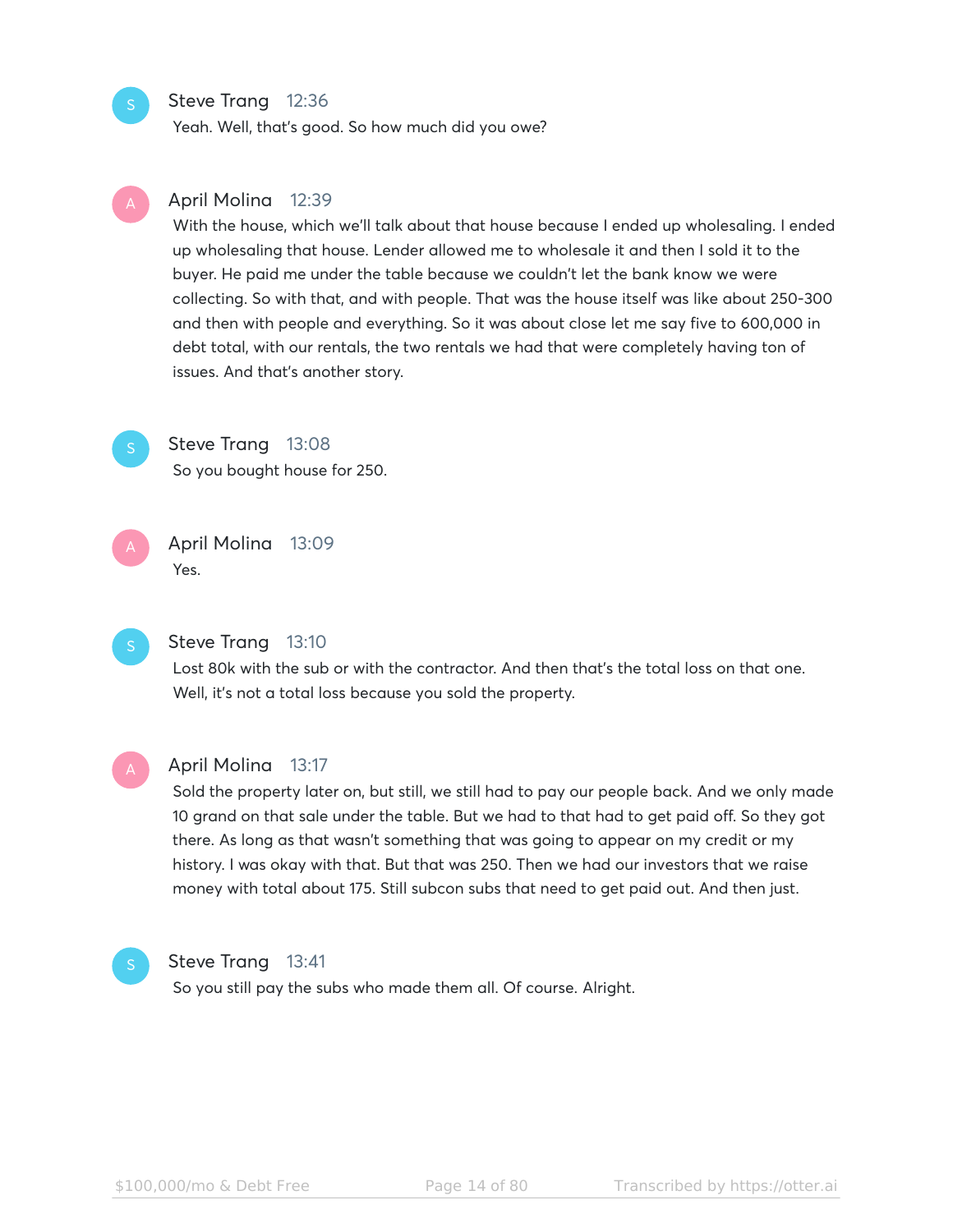April Molina 13:44 We had to make them home.



# April Molina 13:46

It's about total was about 30 to 40 grand with them. Yeah.

Steve Trang 13:51 All right.



# April Molina 13:52

Yeah, it was a lot. It was a it was a lot like, going back to that there was so many things that I could have done different now that I'm in CG and I.





# April Molina 14:02

Never trust the contractor. That's one. Never make sure never do a first deal a complete gut job. Like that's just don't do that.

Steve Trang 14:09 Start small.



April Molina 14:09 Start small. Start small and safe. Don't go all the way in like we did.



Steve Trang 14:14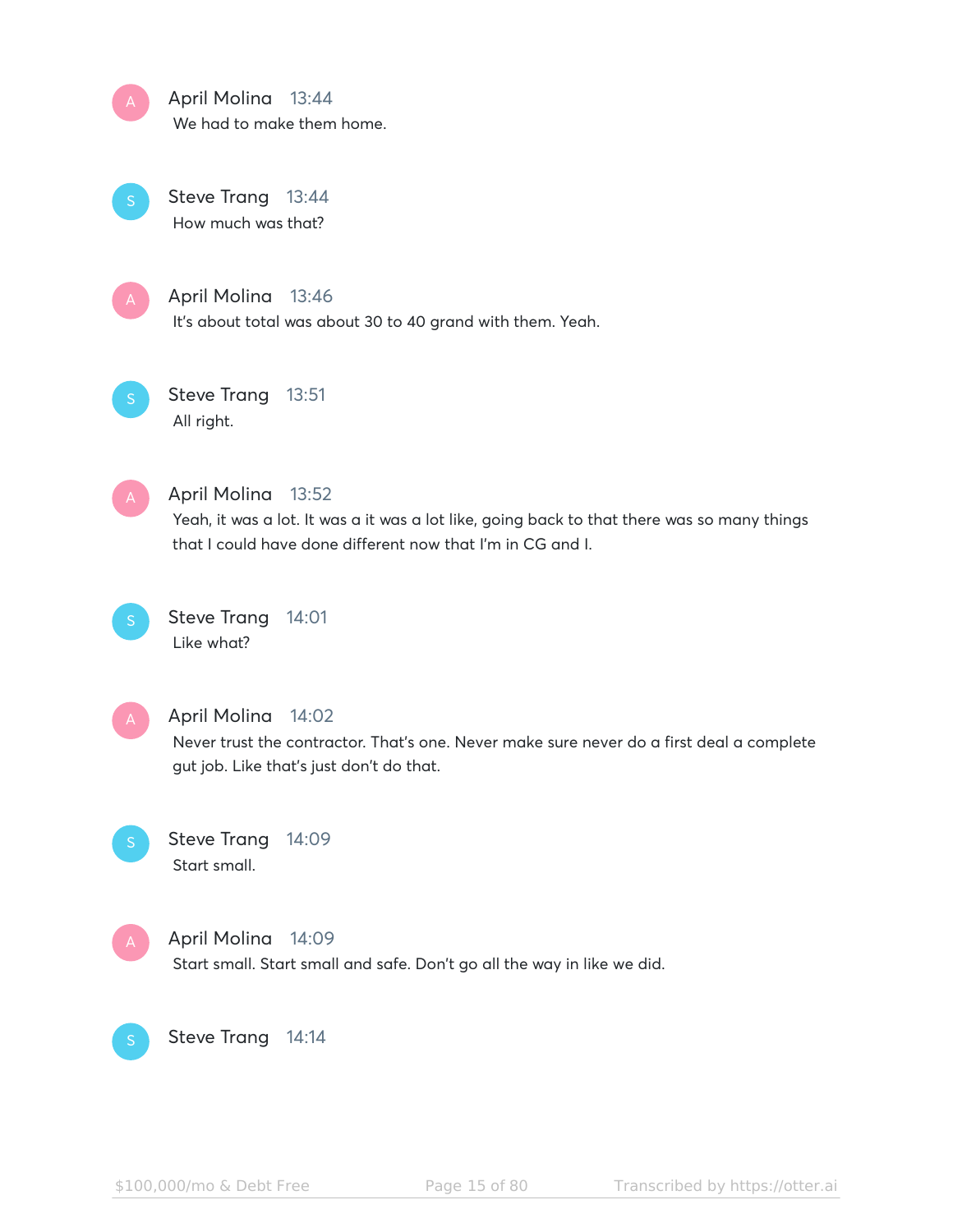And that something is a hard one because a lot of us think we can do anything.





#### Steve Trang 14:18

Right. Like, I mean, you might have that same personality that I think a lot of us, like we all have this problem. Or someone says you can't do this. And your answer is watch me.

April Molina 14:27 Watch me.



Steve Trang 14:28 Right?

- April Molina 14:29 It is. It is.
- Steve Trang 14:30

And so we start big instead of starting small.

- April Molina 14:33 Yeah.
- 
- Steve Trang 14:33

But we all have to learn or that lesson. One way or another.

April Molina 14:36

We all have to learn it. It was a very hard lesson. It was a lot of tears. It was a lot of stress. I've never in my life experienced that anxiety that I experienced. It was really bad. Like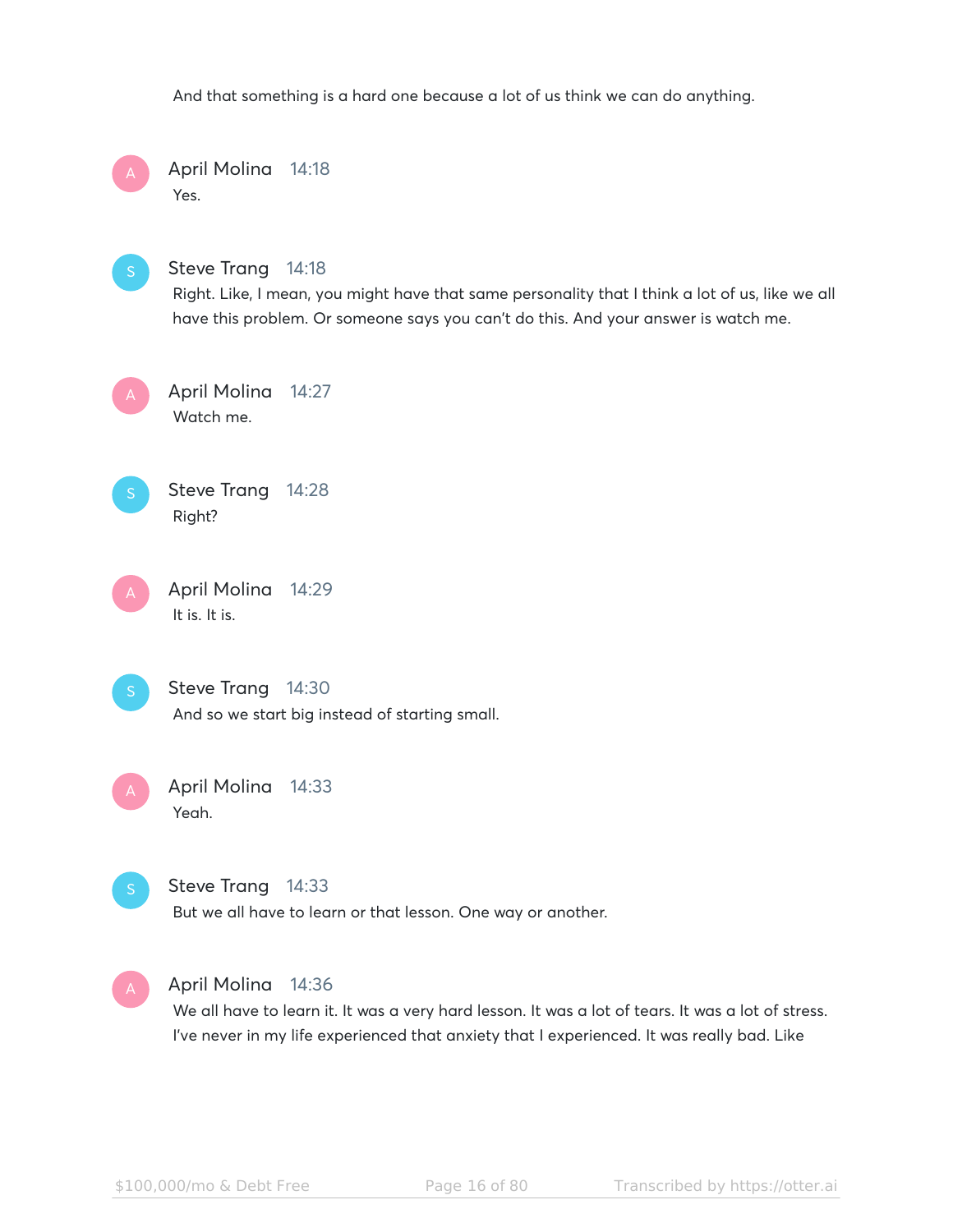days I couldn't sleep unless I was like taking Xanax or something like that to like medicate like it was bad.

Steve Trang 14:53 So don't trust contractors. Don't go. Don't start big.



April Molina 14:57 Don't start big.

Steve Trang 14:58 What else?



# April Molina 15:00

If you are going to do do it virtually just make sure you have the proper people on the ground to manage it like not the contractor, not the contractors person who's on his team, like completely different person.



# Steve Trang 15:11

Impartial person.



# April Molina 15:12

Impartial person that has nothing to do with it, that's going to pop up. Also, don't ever let the contractor know when you're going to pop up, like just pop up. But don't say, hey, I'm gonna be there 9am on Monday morning, because they're always gonna be there.



April Molina 15:25 So that's just that.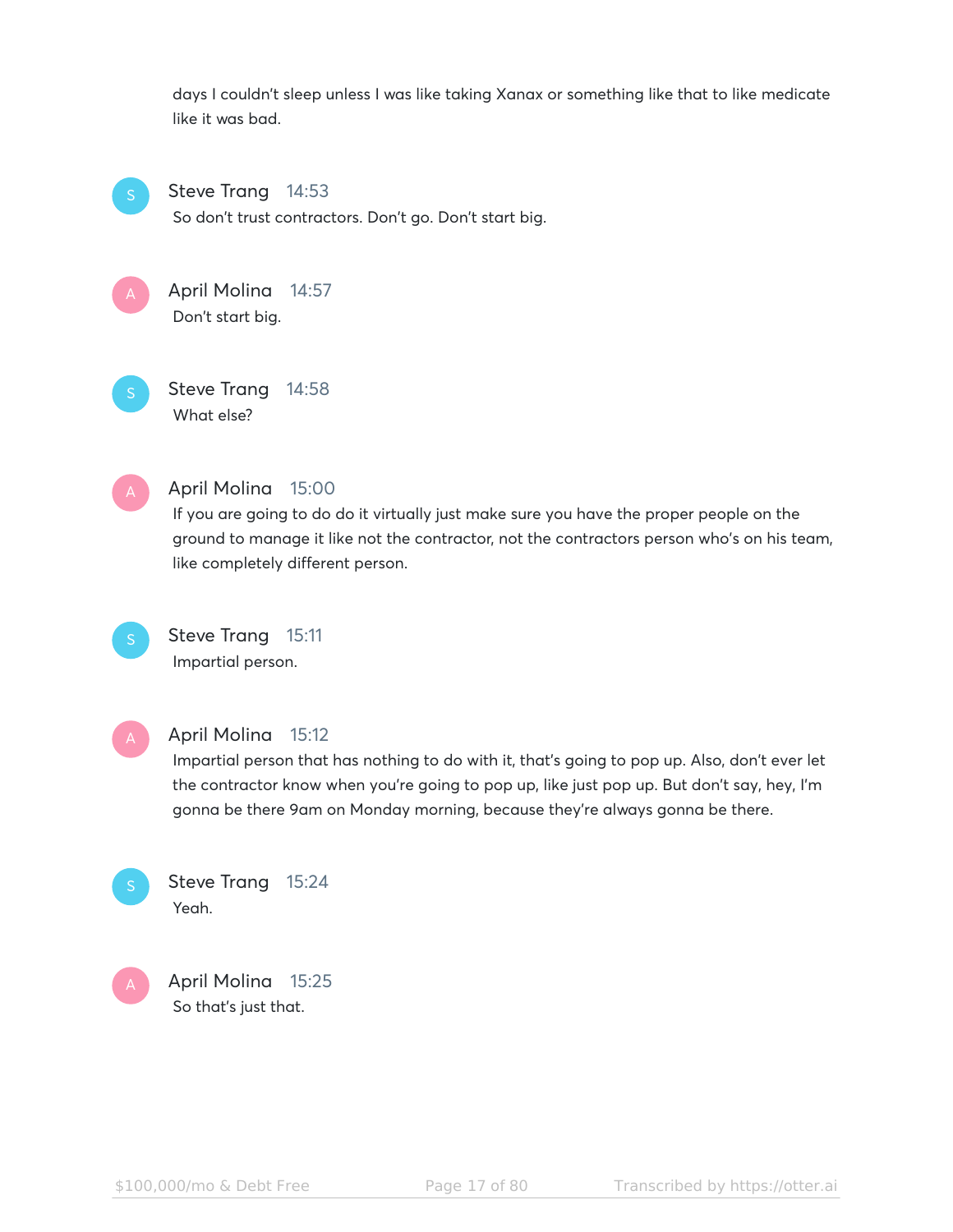Steve Trang 15:26 Or just tell all the times you're gonna be there when you're not. April Molina 15:28 Exactly. Steve Trang 15:29 Yeah. Okay. So all in all, first deal, how much debt? April Molina 15:35 Total to 250, 40 grand, 175 with investors. Steve Trang 15:41 175 was for the for the rehab? April Molina 15:43 Though that was that was what we took from investors for rehab, first draw, and then like cost.

Steve Trang 15:49 Okay. And then you also lost money on rentals?

April Molina 15:53 Yes.





April Molina 15:56

So Philly is very blocked by block well back then. So you can have a street with really nice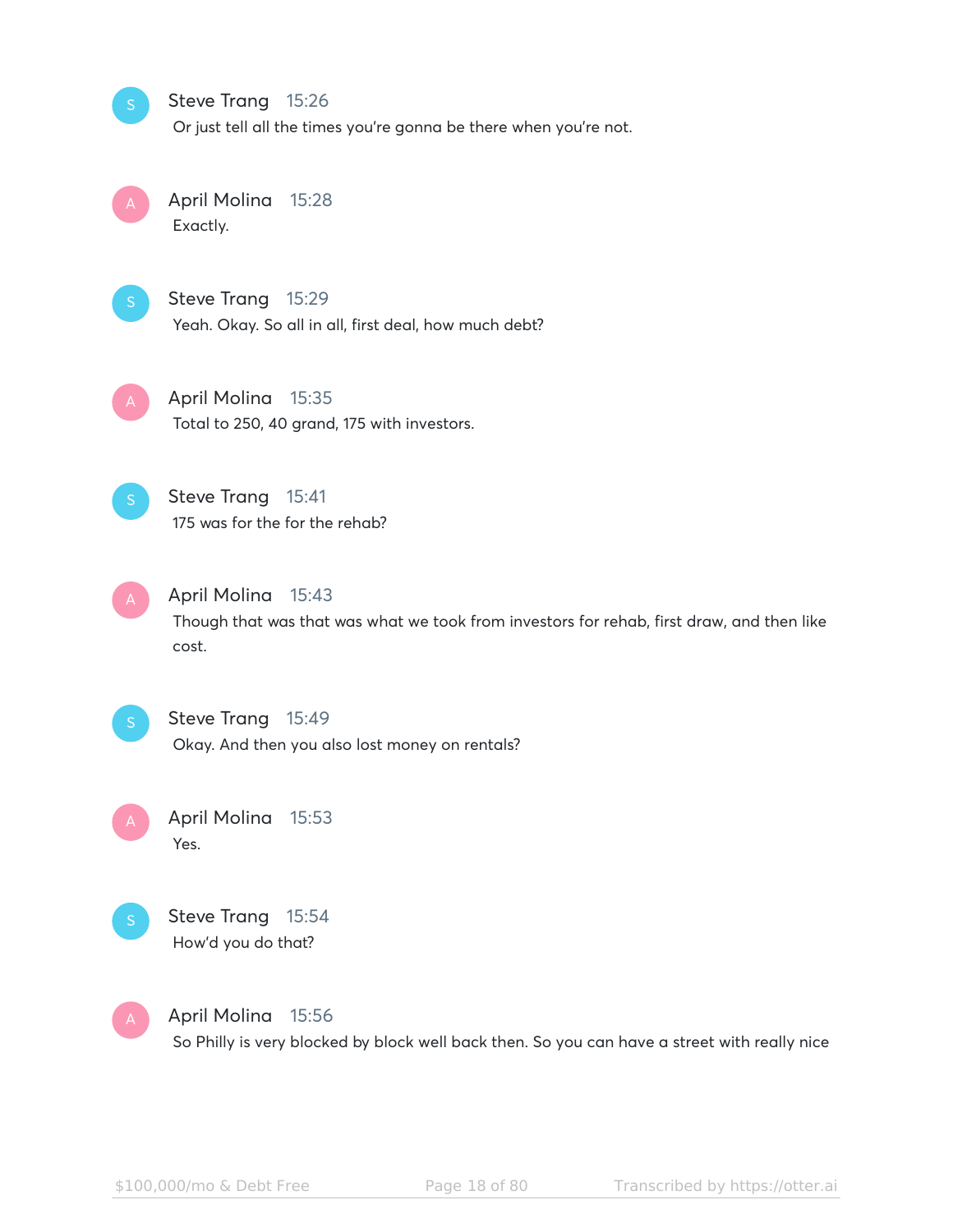houses and then around the corner, it's not so nice. They will if your house is on that bad street, they don't care about the comps that are around the corner.

#### Steve Trang 16:11

No, that's the way it is it's a street by street.

April Molina 16:12

Yeah it's just very street by street. So I went with the mentality. Like it's kind of like New York again, I was not properly educated. So I went with them entirely. Like it's gonna sell like why not, it's a great property like we and it was also a home we did a good job on. It was a rental that did not look like what it looked now like it looked after we were done. I mean, we shifted staircases and everything, because the staircases were like right smack when you open the door. So I was like, I want the staircases on the right. So we completely did like a full gut job. And then it wasn't selling at the price that we wanted it to sell. So that was a deal that those were both rentals. Those were two deals that we sold, and I actually had to come, we had to come with money to the table just to like get out of the loan and just walk away with it. Because we were also self managing those rentals. And that's another thing, I learned too.

- Steve Trang 16:58 So it was two of them?
- April Molina 16:59 Two of them dealing with tenants.
- Steve Trang 17:01 So did you rehab both of them? The same way on?
- April Molina 17:05 Well, one was less gut, the other one was full gut.

Steve Trang 17:08 All right.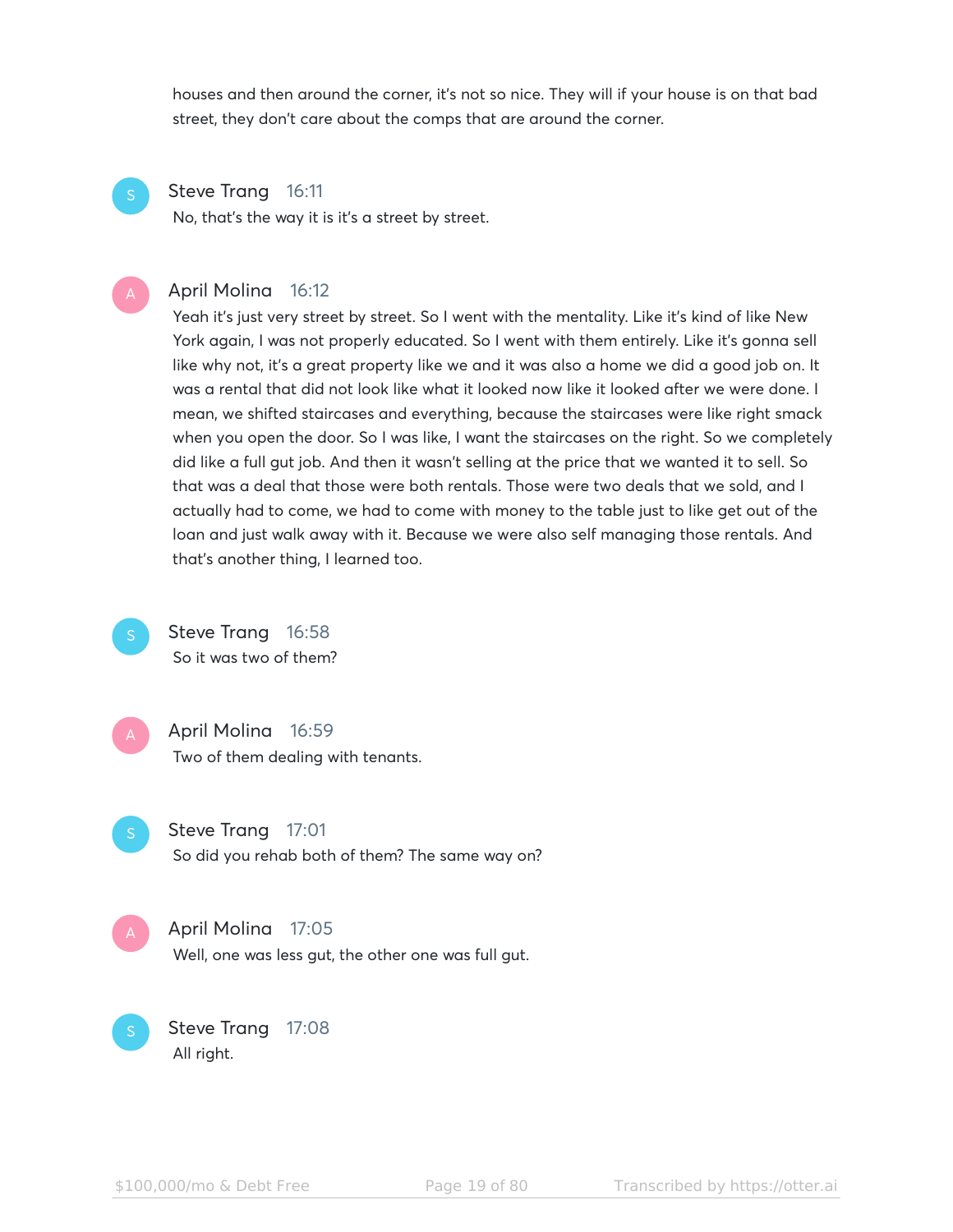

#### April Molina 17:09

First three deals just not really wanna deal.



#### Steve Trang 17:11

So you mean you you were swinging for the fences.



# April Molina 17:14

I wanted to do whatever was going to get me to into real estate. I was going to take it to the top. That was just my motto like.



#### Steve Trang 17:24

I mean, but you're you're you're swinging for grand slams. You're not you're not doing singles. And you did it three times. Right out the gate. And that's how you got this 600,000

April Molina 17:37 Yeah, insane amount of debt.



# April Molina 17:41

That was probably in a span of like a year and a half.



# Steve Trang 17:43

Year and a half. So I just wanted to kind of recap if everyone is watching. So you start off in fashion. You see what real estate agents do. They do the real estate agent thing. Like this actually sucks.



# April Molina 17:55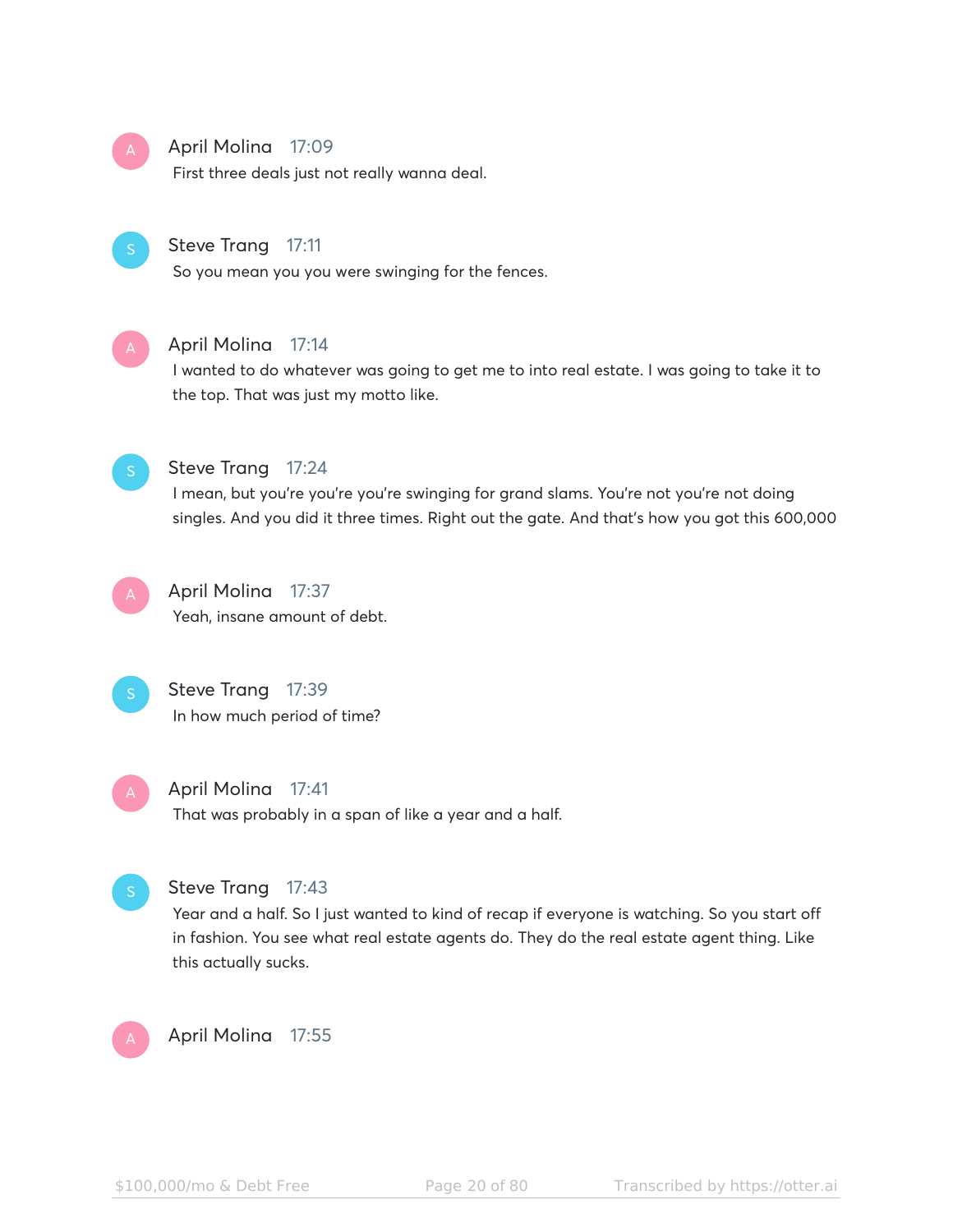It sucks.



April Molina 17:57 What doesn't really suck. It's just I feel like people don't think that you're worth what you're doing.

Steve Trang 18:01 You're not valued.

April Molina 18:01 You're not valued as a realtor.

Steve Trang 18:03 Right.



Steve Trang 18:05 Look how hate it is. And then you go and you go to Philly. Swing for the fences.

April Molina 18:11 Major.

Steve Trang 18:12 Struck out.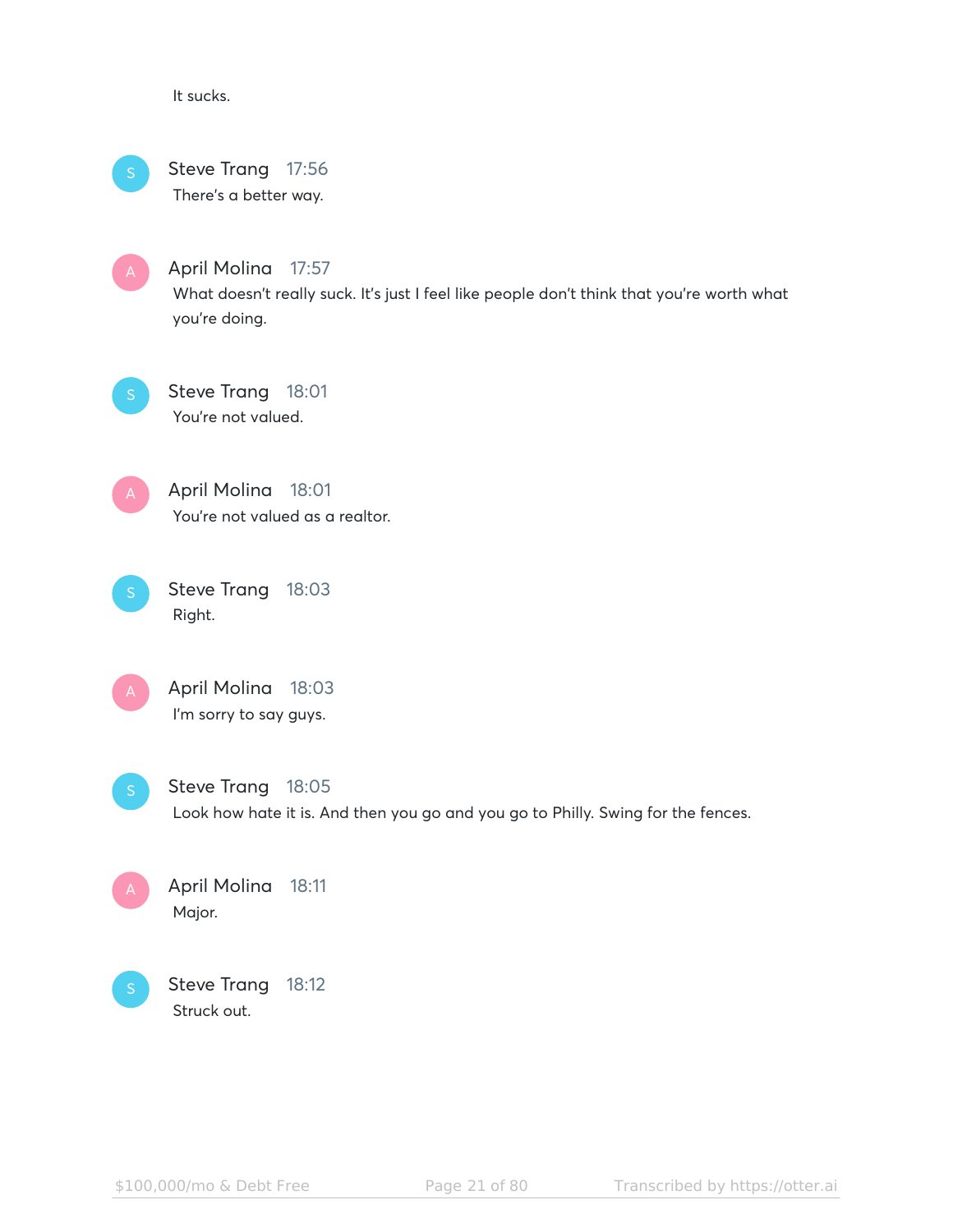April Molina 18:13 Bad.

Steve Trang 18:14 Like there's three strikeouts. And then what?



April Molina 18:19 Then at that point, I was.

Steve Trang 18:21 On all of this while you were in the hospital.



#### April Molina 18:23

While I'm in the hospital. At that point now, I'm out of the hospital. I've given birth had a C section so completely had to recover my spine. It was it was bad. It was a very high risk pregnancy. I mean, the operation itself was like major. So we come out of it, dealing with all this mess that now we have to clean up. I needed to find a solution. I there there was something had to happen. There's no way that there's so many people that are successful, that are doing this. And it's not working for me, like something has to give. So while I was in the hospital, I actually in my hospital, I have a picture of it. I'll show you. I turned my hospital room into an office. I had a printer. I had desk, I had a board. And I would work from there. I, my nurses would come and take my pressure and they would wonder why is your pressure so hard, high? Your sitting down. They would, that's also how I killed my time. Because I was there for weeks.

Steve Trang 19:13 Yeah.

# April Molina 19:13

I would wake up, do my routine, and then work. So get out of the hospital. I have tons of information from YouTube University. Everything's everywhere. But I want to put it together. Like how can I put this together?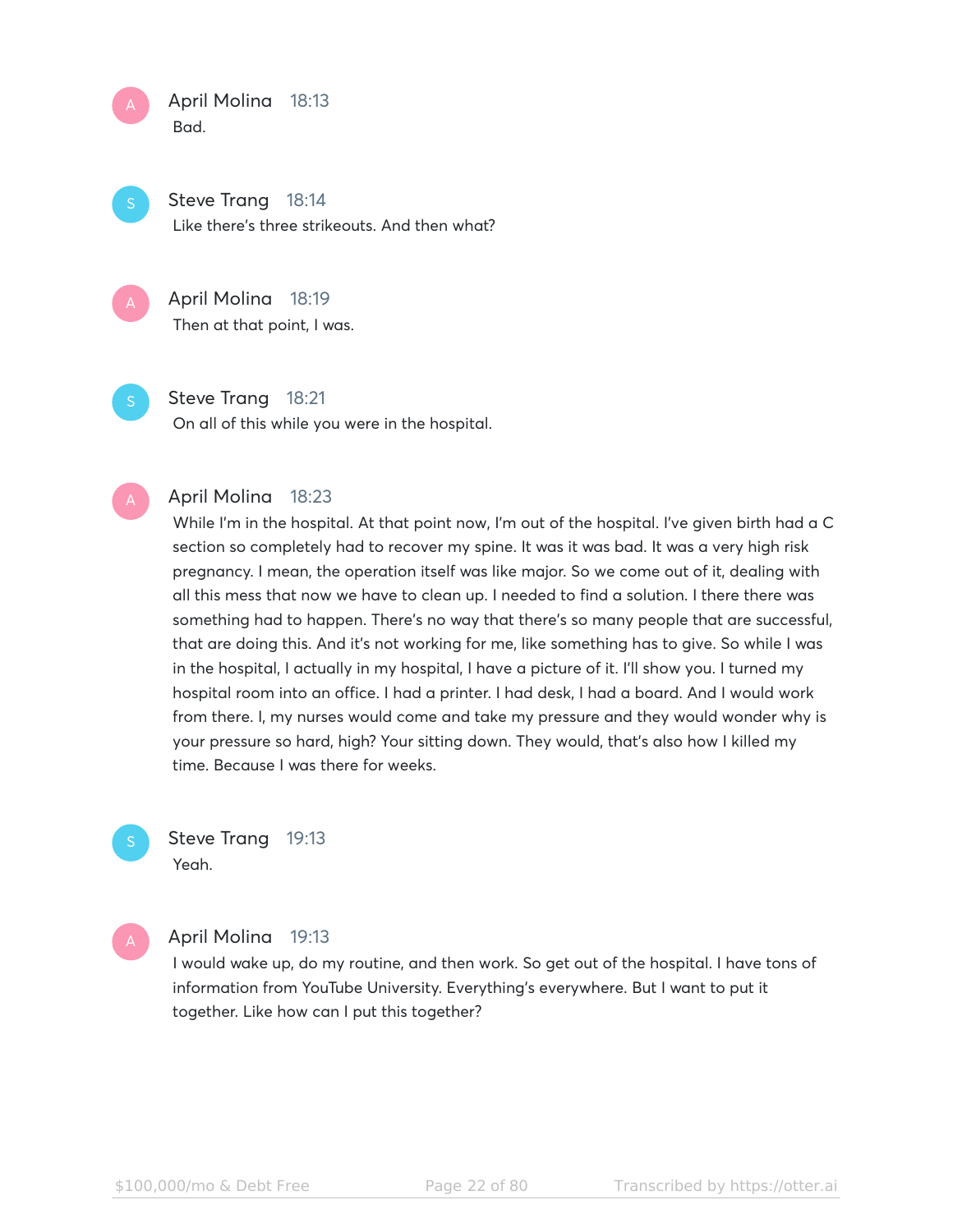Steve Trang 19:25 Yeah.



# April Molina 19:25

At that point, Carlos and Sal were having their 2018 first all any event where I think Donovan was there. Keith was there. Tiffany was there. There was a few.



#### Steve Trang 19:36

A lot of people started there.



# April Molina 19:37

A lot of people were starting in that room. And it was happened to be that it was on my son's first birthday weekend. And I missed my son's first birthday to go to that event. That even Carlos made me get up in the middle of the room and say, he said, You know everyone here, you guys are sacrificing. There was a few people that sacrifice things. And I was one of them and he asked to get up and say what are you sacrificing?



April Molina 19:58 He knew

Steve Trang 19:59 Okay.

April Molina 19:59 And I was like, well, it's actually my son's birthday today. And he's turning one. And I'm here.



Steve Trang 20:05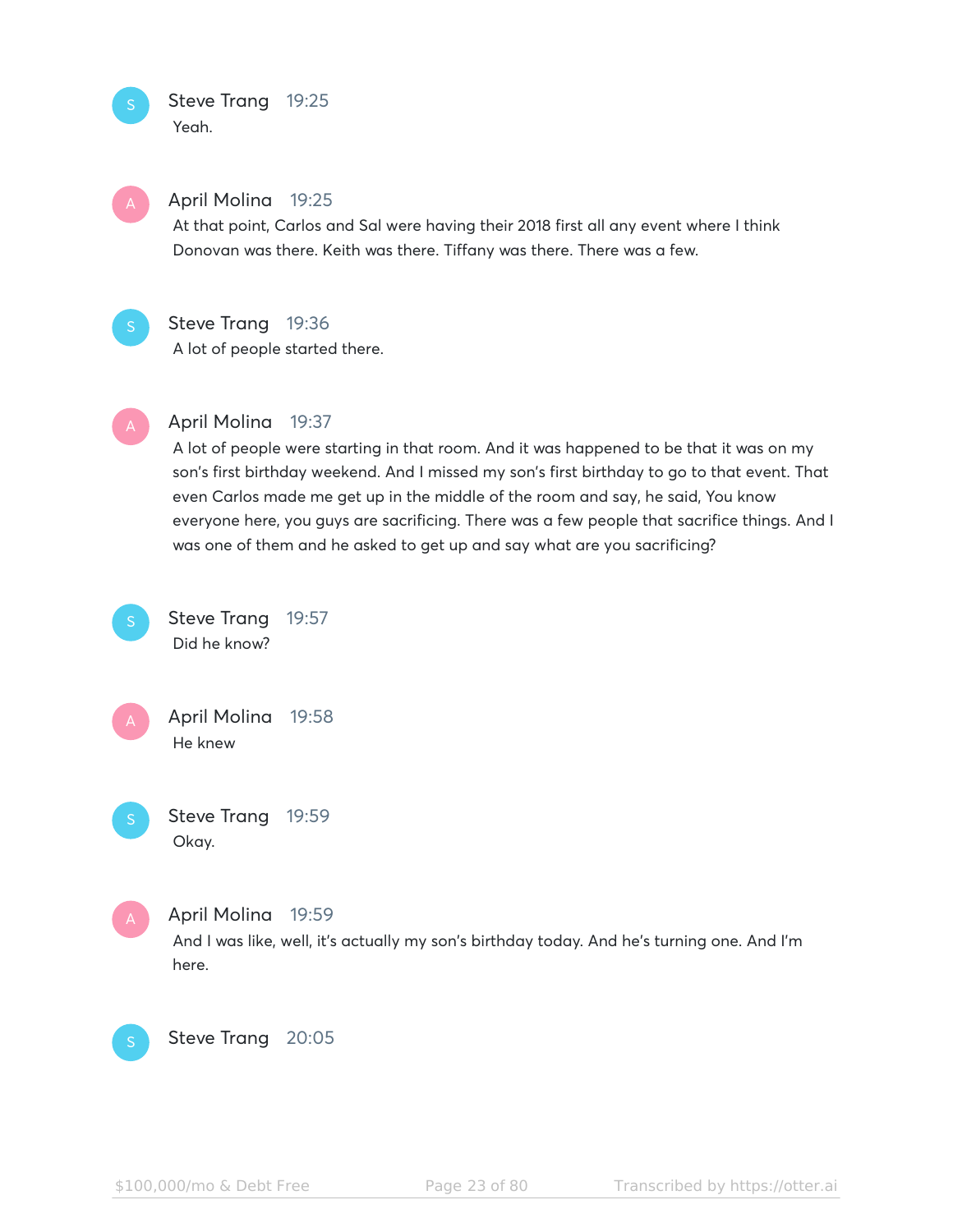Yeah. It's powerful.

# April Molina 20:06

Powerful. But I knew that it was away for his for him for his life. So I did what I had to do.

Steve Trang 20:14 So from there, so this is 18 you said?

April Molina 20:17 2018

Steve Trang 20:18 From 2018. So then that's when you transitioned

April Molina 20:22 Into wholesale.

Steve Trang 20:23 In wholesale.

April Molina 20:23 Into wholesale I got, I had all the pieces, I just had to put it together. It had to come together.

Steve Trang 20:29 But you already knew about wholesaling.

April Molina 20:30 I knew about wholesaling.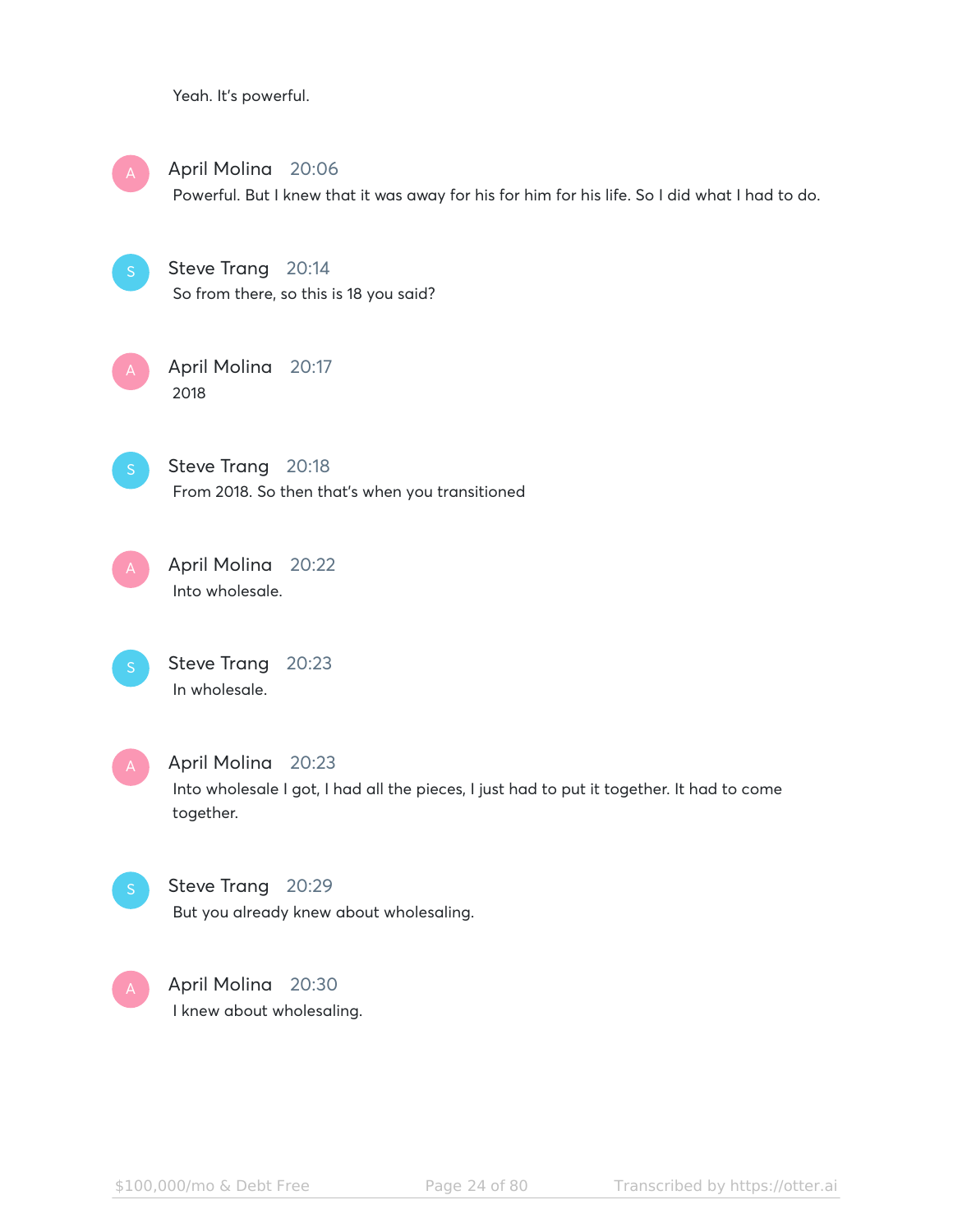Steve Trang 20:31 Because the properties you buy.

April Molina 20:32 The properties I bought.

## Steve Trang 20:33

But you never went down that route. Because you're busy.



# April Molina 20:35

I was busy. And I, if you know it's different to see a HUD and to see a fee. But what's the operation behind it? I didn't know that part. So

Steve Trang 20:43 Most flippers don't?



# April Molina 20:44

What's the operation behind that? How do I how do I get these fees without doing anything? I mean, the people, the person, the people who are selling us the houses were collecting these checks, and I'm dealing with all the stress. So it's like this is something has to give, like this is not this is not adding up.

Steve Trang 21:00 Right.

# April Molina 21:00

And that's when I went to that event. And you know, Ash stayed behind, because again, I kind of have the vision of what we wanted. So I wanted to go exactly and piece everything together. And I was in that event, just making sure that everything that was there was coming together and piecing together.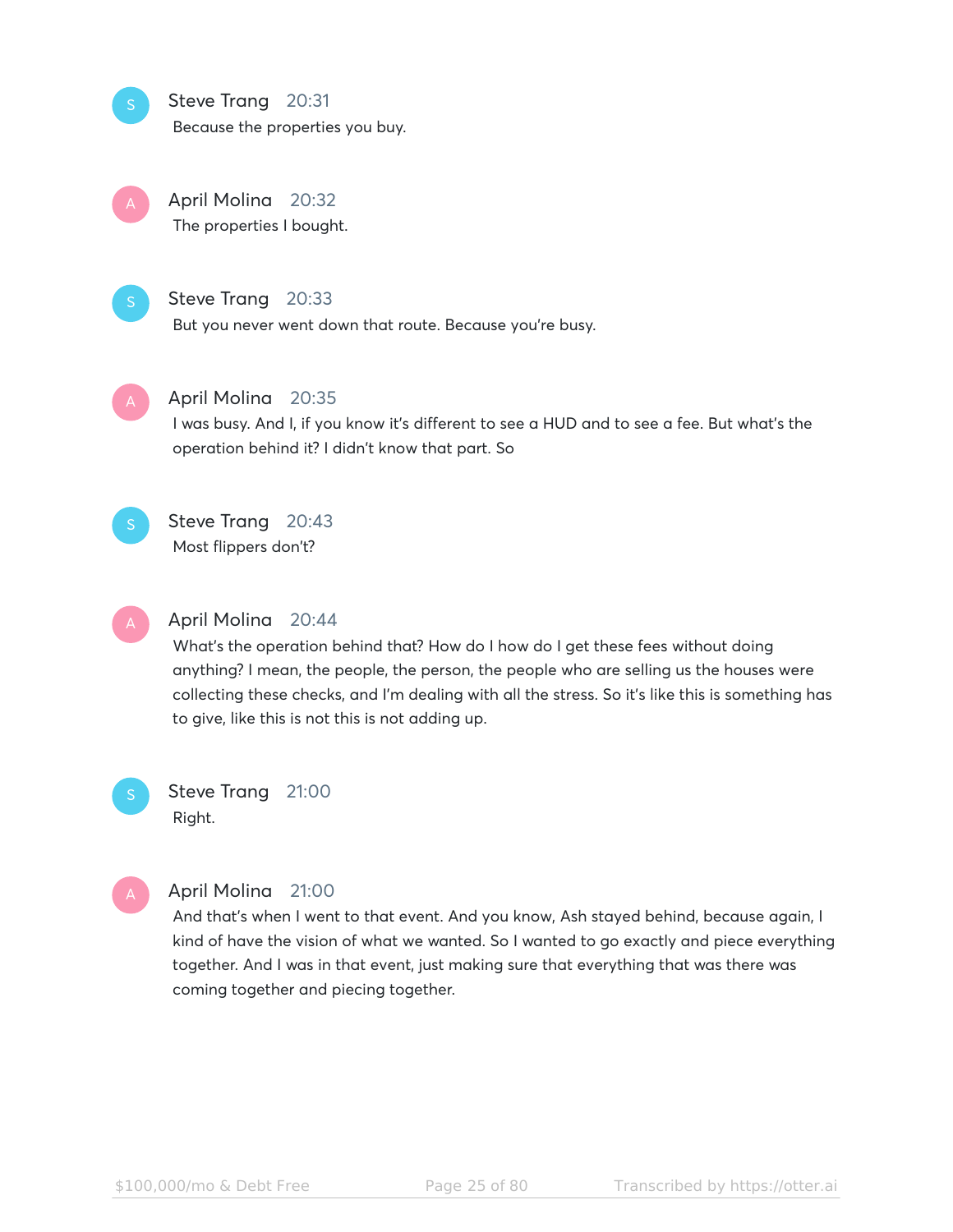#### Steve Trang 21:17

So yeah, Carlos Reyes, Alex Saenz, Sal Shakir, they're running this event. What did you take away from that event? And then what was the first thing you did after that?

# April Molina 21:28

So first thing I took from that event is definitely make sure you have proper data, and then have your systems in place to make sure that you're you're, you're maximizing on your data. So I knew off the bat that I wanted to hire callers. So I learned how to do that, how to hire callers. We first started with Call Geeks. So we hired Call Geeks. And then I kind of learned what they did so and we're like, alright, now we can do this on our own. I took away from them. So I was there, I could do this on my own. We started hiring callers overseas in the Philippines. And making sure our webform was properly submitted, you know, what I expected from them when they submitted leads, kind of kept the same model that Call Geeks had when they will submit leads, but I added a few more things and change a few more things around, so that it could work for us. But basically, it was the data and learning how to systemize the process.

#### Steve Trang 22:19

Gotcha. And then how much longer from that event into your first wholesale deal?



#### April Molina 22:26

That event was in September, we probably had, let's say three deals by like October-November.

Steve Trang 22:32 So pretty quick.

#### April Molina 22:33

It was pretty quick. I mean, I don't think it was because we went through so much. But it yeah, it was we, it was pretty quick.

#### Steve Trang 22:41

So were you doing it in Philly or New York?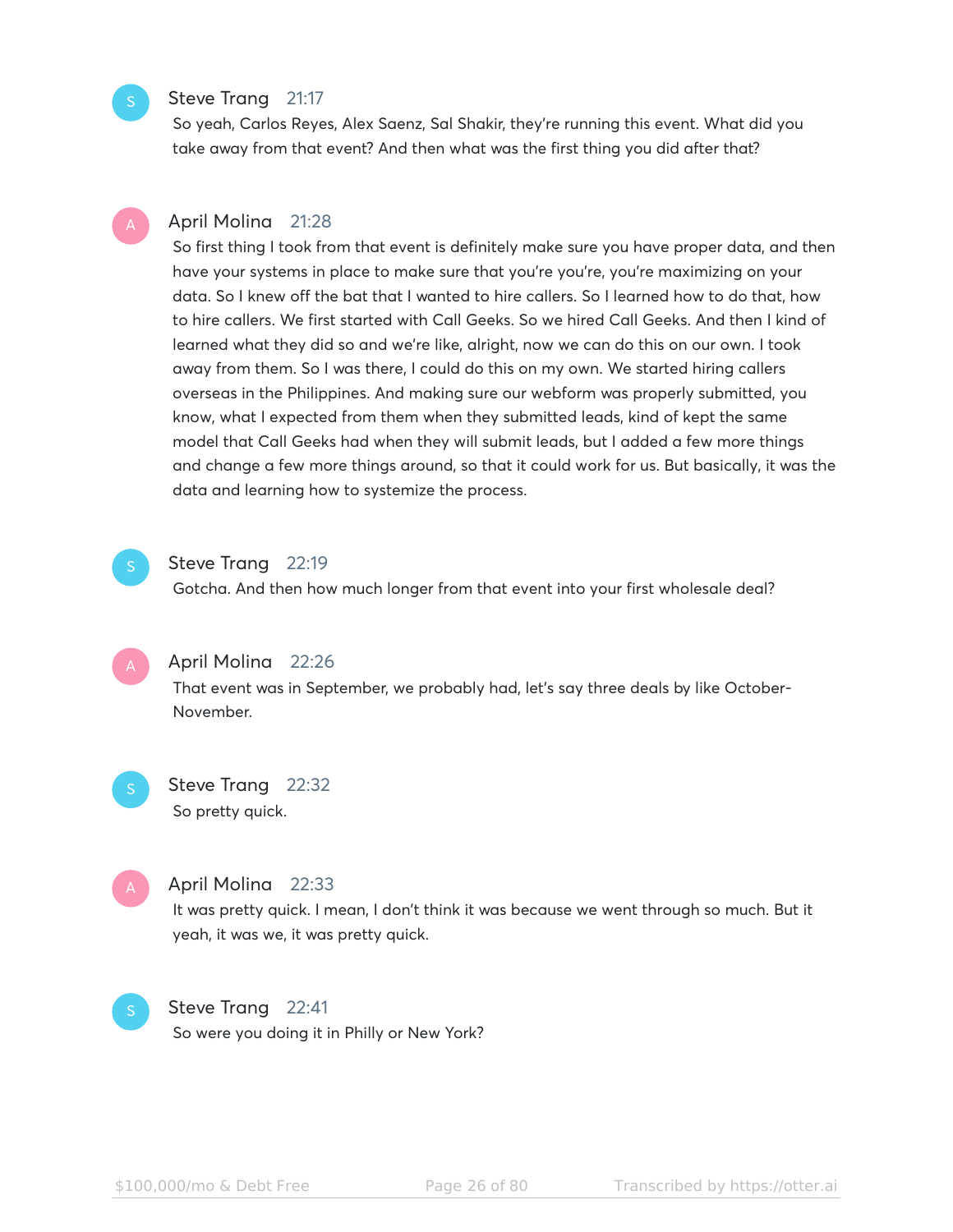#### April Molina 22:43

We're doing it in Philly. 100% Philly. New York was like not even in my radar right now. Like at that point, I was like New York is unobtainable for me. I don't even want to start here.

#### Steve Trang 22:52

Okay. So what was it like? You said, you did three deals. And pretty much that's like the first month.What were the, what were those deals like?

#### April Molina 22:58

They were two shows. Damn, I can't remember. There were two shows and I think like a regular deal. One was like, there were like small fees. At that point, we were like five. This was before we learned how to negotiate hard. So we were like five, seven, like \$10,000 deals. And then there's one deal where this was a late one one out of one of the three deals a lady, her daughter got killed in that house. And she didn't want to sell to anyone else. So for some reason, forsaken reason she she felt comfortable with us, with the team that we had. And she went ahead with the sale. That was a \$22,000 spread. I would never forget that house because it was very eerie going inside that house when she mentioned, like my daughter passed away in this room that you're standing in.



#### Steve Trang 23:41

Was it eerie before she said that?



#### April Molina 23:42

It felt very eerie. And then we had to go back because you had to board the house in the night and no one wanted to go inside the house.

Steve Trang 23:48 Oh yeah.



#### April Molina 23:49

I was like no one, she was actually murdered in that house by her boyfriend.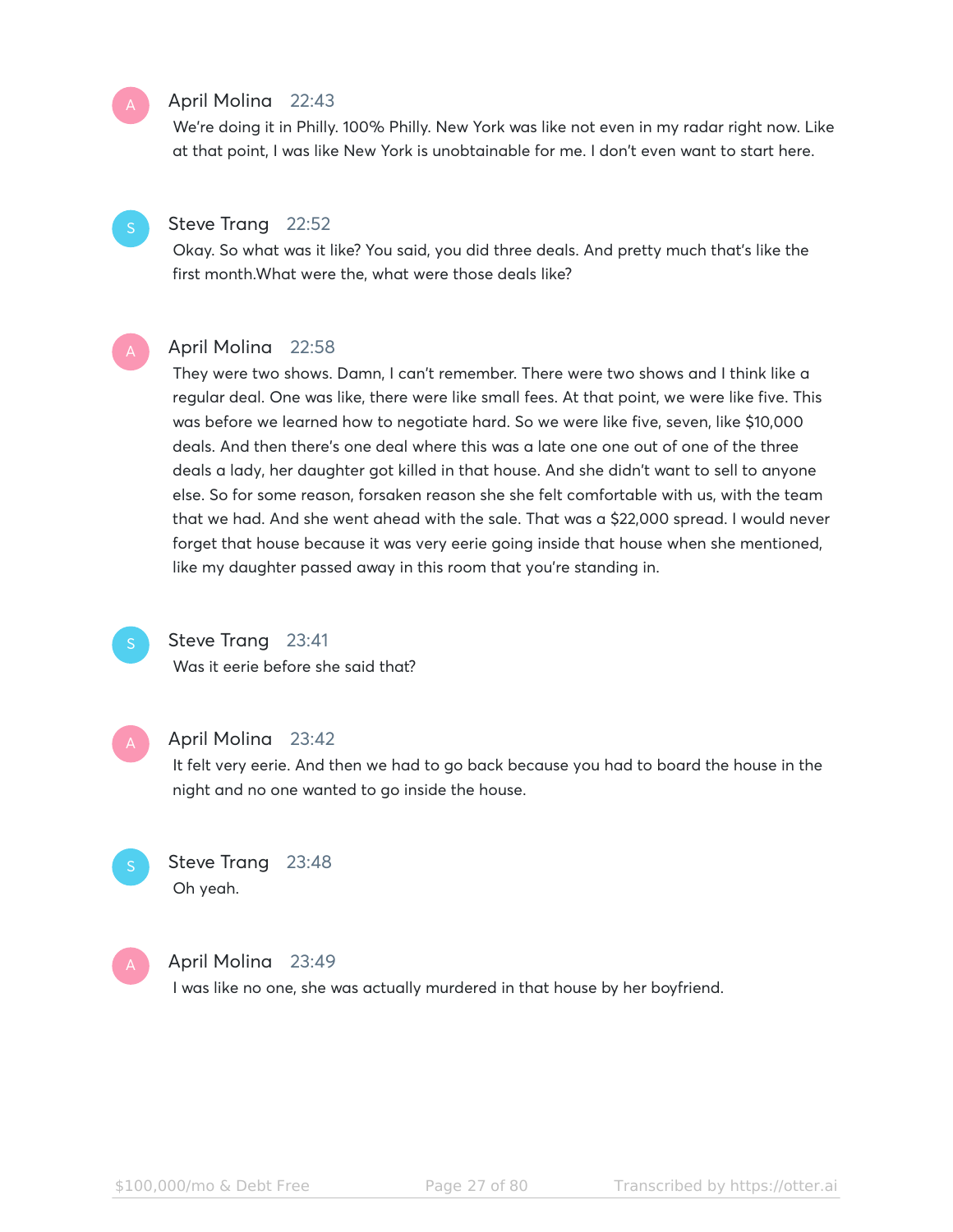#### Steve Trang 23:53

Yeah. And we flipped those houses.

# April Molina 23:55

And we flipped them and actually sold it. That was the funniest, it's not funny, but one of my buyers was ready to buy it. He was like, do you know this is like the murder house. I'm not buying this house. No one's gonna want to buy live here. Once they know what happened in this home. But actually sold, like the end buyer flipped it and he was really nice.

# Steve Trang 24:10

We flipped the house some time ago. And like in Arizona, you're actually not required to disclose. You're not required to disclose a crime or anything like that or if anyone died. But for me, I was like, I'm gonna sell this like as, I'm putting my name on this, like, I'm gonna tell them, it's like hey, just so you guys know. And they're like, okay, well, let's take 5000 off the price like, okay. If that's all is gonna take, then fine. As long as you guys know, but it was like a murder-suicide, you know. Like the guy, uh was he, he killed his girlfriend, I think they're two dogs, and then he killed himself.

#### April Molina 24:44

Wouch, her story was actually on ID TV, ID. He was he he tortured her for days and then set on fire.

- Steve Trang 24:51 Oh my goodness. Yeah. So that's.
	- April Molina 24:53 It was very eerie.

# Steve Trang 24:55

Yeah. Alright, so you wholesale that one, and so 2019, is it smooth sailing?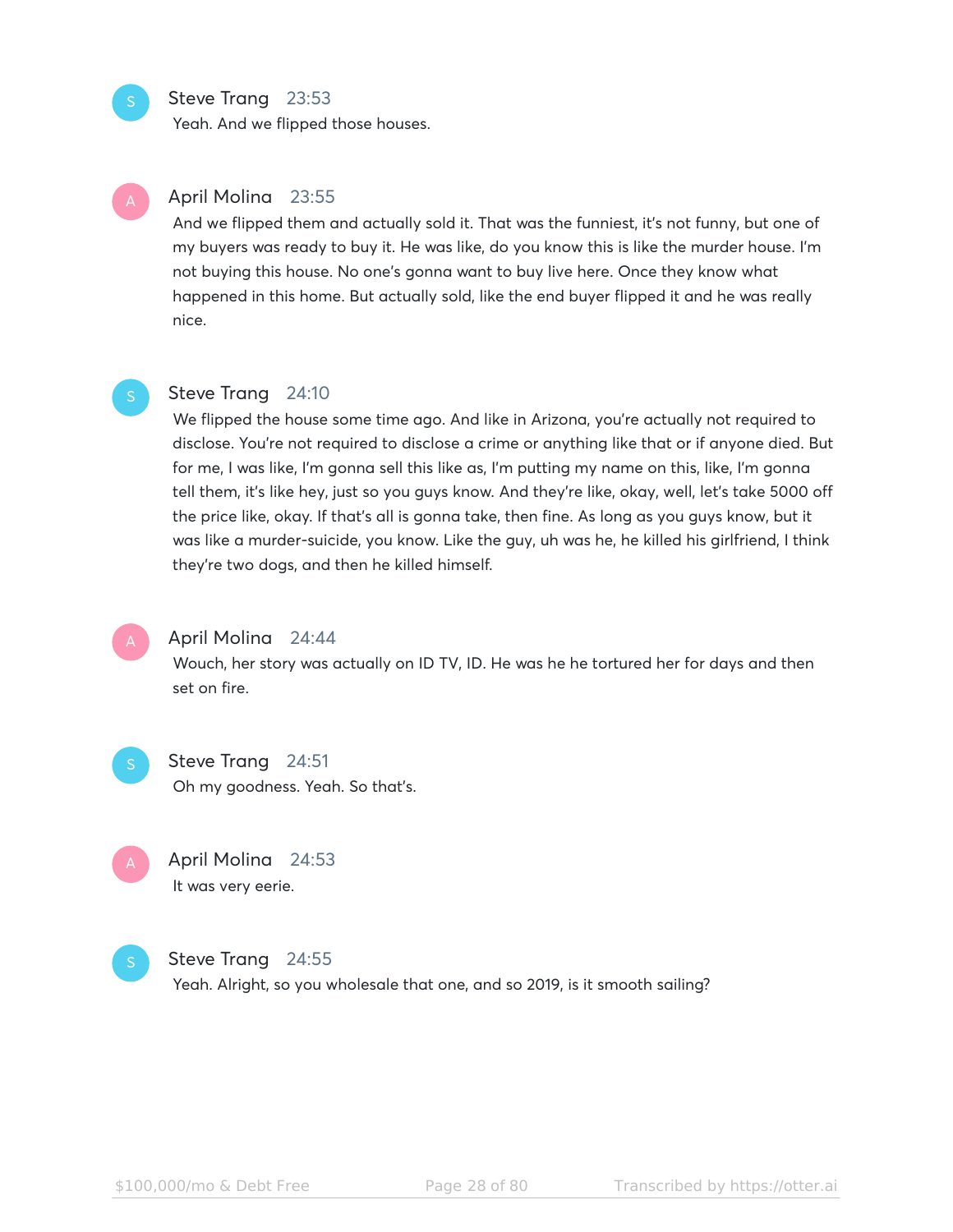# April Molina 25:02

2019, we, I remember we're in a lot of debt. So 2019, I took on, that's another thing, like what I've learned. I took on a partnership that I probably would have never taken, if it wasn't based, like what we were going through. And I just kind of wanted help. And I needed operational help. So it was going well, like we had a really good, we had an inhouse team. There was a few people working in the office. Everything was going really good. We were getting a lot of deals. But it was like, our margins were not there. Like we were making, we were making good money, but we were spending just as much. Like we were trained. And the next mastermind we went to with Ralph to like scale scale scale, like, you have to make sure you're putting money first don't profit first. Like you if you want to make 200,000 you have to spend a month you have to spend 20%, or more. Like we were trained like that. So we were like making and dumping right in. Like, alright, let's buy \$10,000 of data this month, let's let's up it next month to 20. Then that quickly, like that another thing where I realized like this isn't working.



Steve Trang 26:00 Yeah.

April Molina 26:00 At all.



Steve Trang 26:01

So before we get into that partnership you entered and left without the name any names.

April Molina 26:08 Of course.

#### Steve Trang 26:09

What were you expecting in the partnership? Why did it go south?



# April Molina 26:14

Um, honestly, I was expecting a partnership where we can build. Where it went wrong, it was just we had two different mindsets. We had two different visions of what we wanted.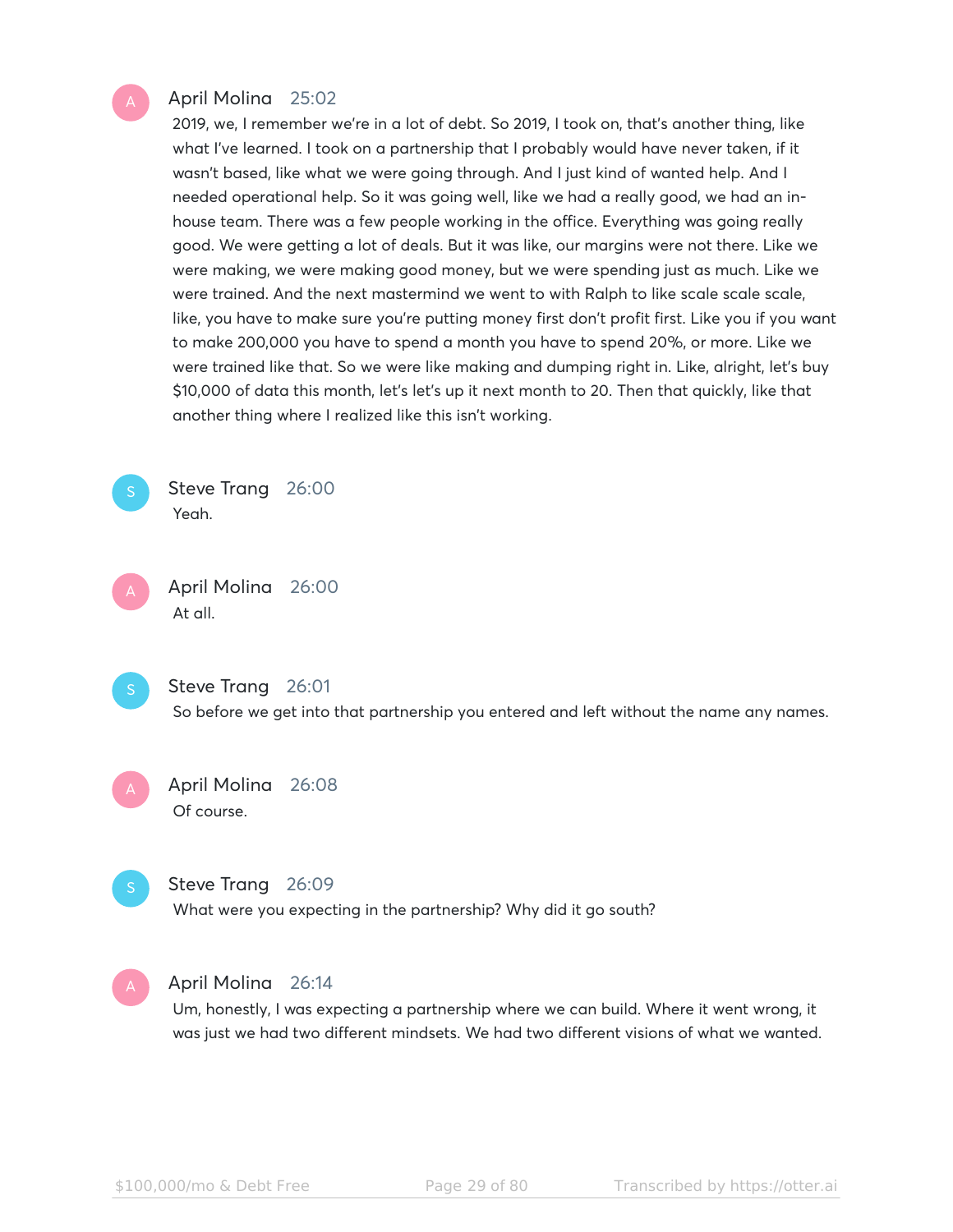And I don't want to name drop, it's so long ago. It was just a matter of different different mindsets, like different visions that we both wanted for the company. It didn't make sense for both of us.

Steve Trang 26:33 Did you know that going in?

# April Molina 26:35

No, I did not know that going in. Because I kind of brought that person into the world of, of, of real estate. Kind of wanted to, you know, we had a sit down. I was like, alright, you want to come work with me like this is what's going on. Like, this is what I'm currently dealing with. I'm in a lot of debt. Like I'm in a lot of debt. My banker, he was like, you know, you're buying into debt, like, but it's okay. I'm all in like, you know, let's do it. We're gonna figure it out. And I knew I knew that from my mindset, I would figure it out. But I think that the person that I partnered up with wasn't really, you know, believing that or maybe she wasn't she didn't see it.



#### Steve Trang 27:13

So was it a situation where your vision was bigger than hers? Or was it a situation her vision is bigger than yours? Or it was just two completely visions?



#### April Molina 27:19

Different. It's completely different visions, completely different visions. I was quickly realizing, remember that year, we're making deals, we're making deals. And it's like, we're spending just like we're spending amounts of money out. So it's like our expenses are kind of like our margins are not there. I quickly realized that we can have a really good system with where it's tighter, smaller, and just maximize on what you have maximize on your data offer.



#### Steve Trang 27:46

What kind of margins we you having?



# April Molina 27:48

Oh, my god, they were bad. I mean, if anything were like at like 10, 10, or like less, yeah, it's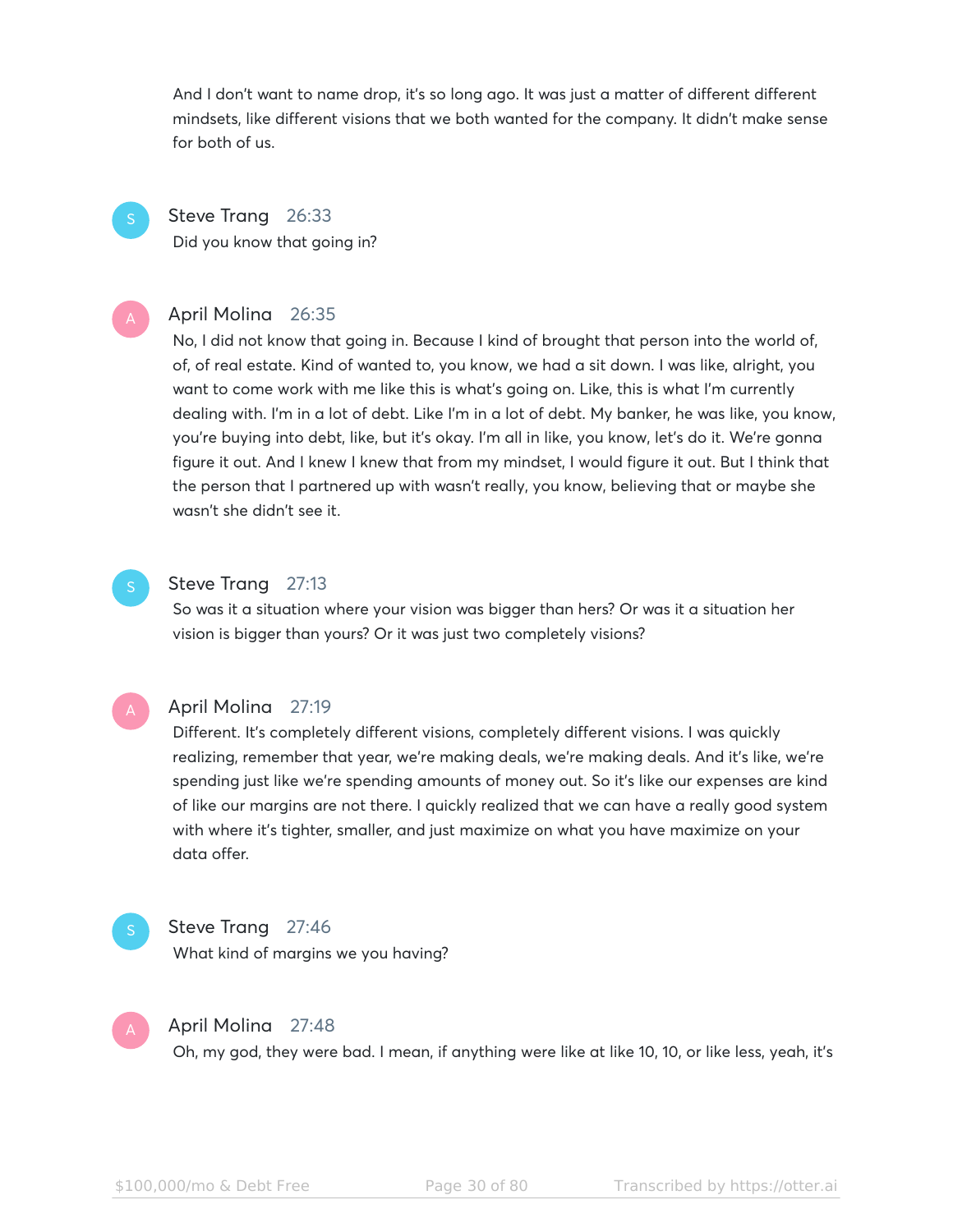bad.

Steve Trang 27:54 Yeah.

> April Molina 27:55 It was bad.

Steve Trang 27:55 So what do you not like about that?



# April Molina 28:01

I didn't like the overhead. I did not like knowing that it was X amount of dollars coming out. And like, we're not really seeing it after everything's been paid off. Because we didn't have that profit first mentality. So it's like pay everyone invest in the company. Keep yeah, and then keep the scraps for last. So like, that wasn't really panning out for us. And I quickly realized that, you know, we don't really need to have that. Then there's certain people that I've listened to throughout my life, as in podcasts, like one podcast I listened to was Jared. Jared Vidales. He learned to have a very systemized small team lean machine, as he would say. This was like, I think Bigger Pockets like 2017, 2018. So I'm like, alright, he's on to something like, that's kind of the philosophy I want to go to. Then I was seeing all these dead deals that we were killing because of like dirty titles, or like they were just not making sense, or they're over leveraged. So we're completely killing them. Then I heard Uncle Karl, so I'm like, wait, something's gonna happen with these deals. Like there's as clear solution to this. So when I walked away from that partnership, we like left, I left everything we just walked, I walked away, I walked out with no team, no anything.

Steve Trang 29:09 So you just?

April Molina 29:10

Just disappeared. Left cold dark colors, assistance, everything. This was like June or something of like 2019. And I bought all I left with was a list of dead deals. So when I left that office, I went to a lunch meeting, had a conversation about subject to. I was like, wait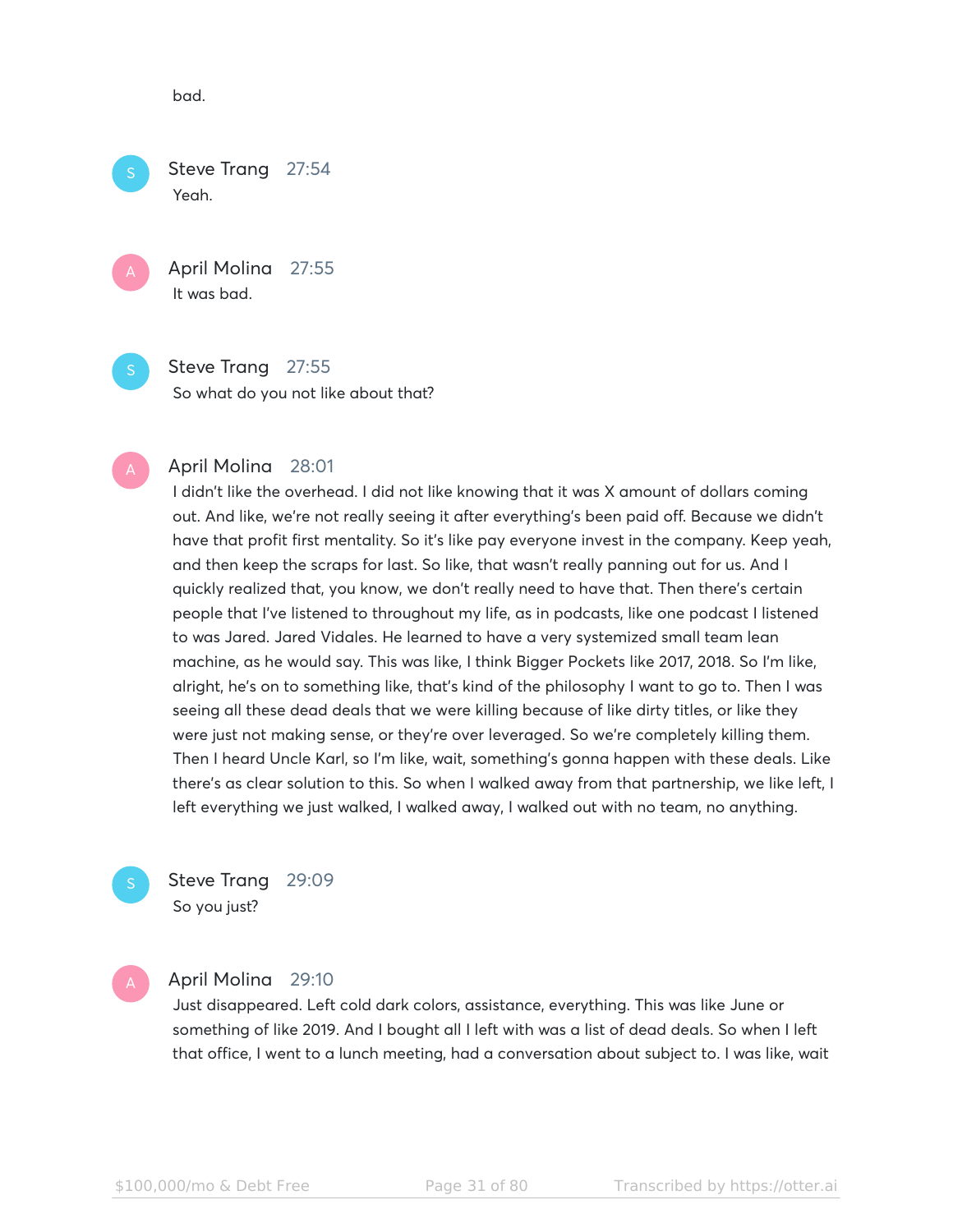a minute, I have this one seller who has three properties in that table at lunch I call the seller, he's like, yeah, come tomorrow. \$5,000, 3 properties.





Steve Trang 29:35 Yeah, oh so you pay him 5000.

April Molina 29:38 For three properties

Steve Trang 29:38 Three properties. It's not too bad.

April Molina 29:40 It's not too bad.

Steve Trang 29:41 Yeah.

April Molina 29:42 Deeded over to us. There was some debt on it, some taxes, buyer wasn't was okay with it. Flip that

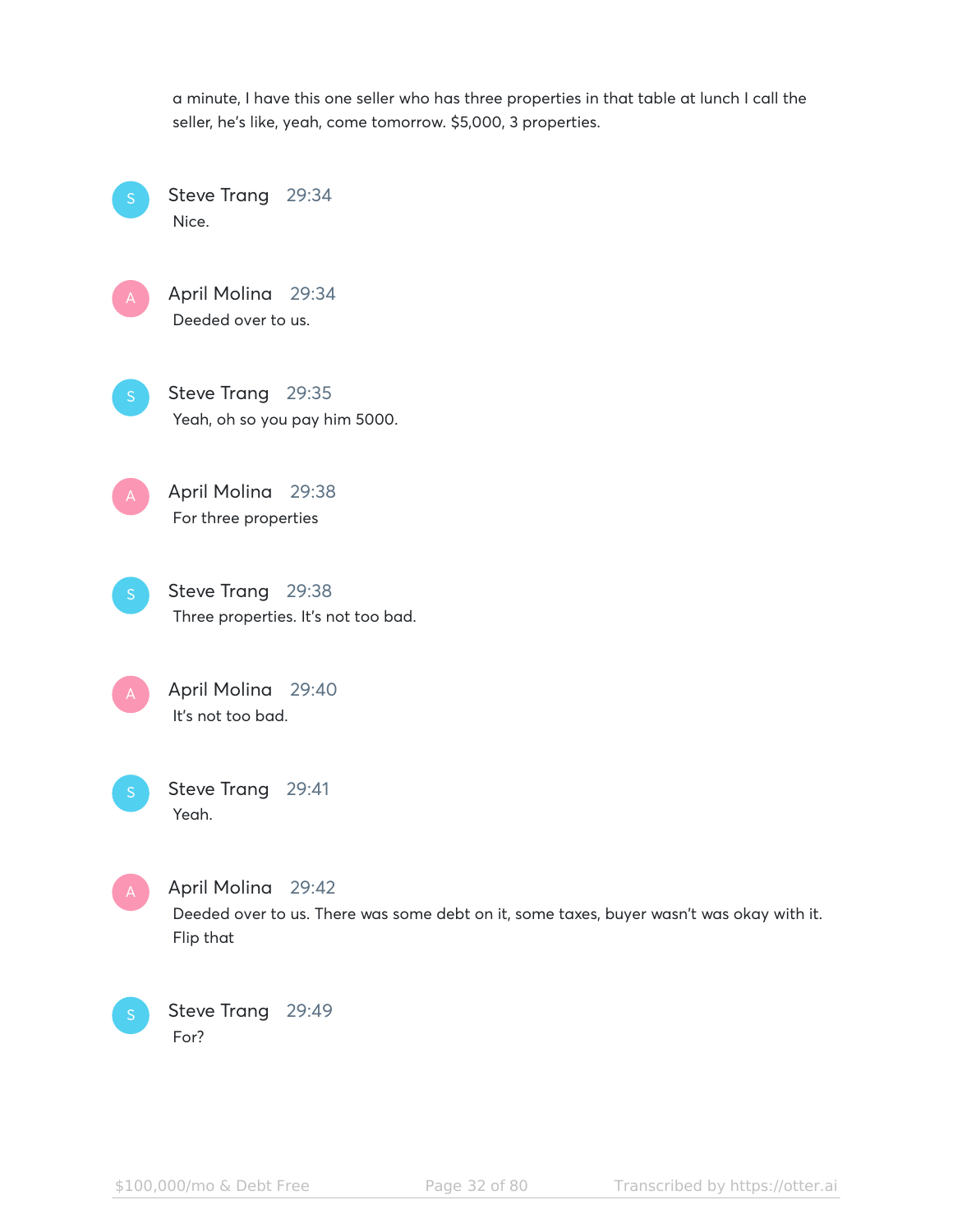

So it's pretty good start.



#### April Molina 29:53

And I was like, there is something to this creative, but I at that point, it was like very like fluffy, but I knew there was something because Uncle Karl they've were like really big to me. I had, I still have their numbers, like I was reaching out to them, like, can you help me with this? That's I joined Uncle Karl's mastermind.



Steve Trang 30:09 Yeah.



#### April Molina 30:10

Even way before he was in CG. So I've learned a lot from him. And I'm like, okay, I have to maximise on these trifectas as he calls them.



#### Steve Trang 30:18

Right. I want to touch on something here, you because you mentioned very low margins, and then your margin mentioned profit first. And I think that one of the things that there's like multiple stages in this industry. The first is like this, this wholesale this can't be real, right? Like, that's like the first thing. And then it's like, okay, well, I can do this. And then after you do one, there's like, I gotta go all-in I gotta dump everything in and I can't pay myself. And you learn after how long like that is not a good idea.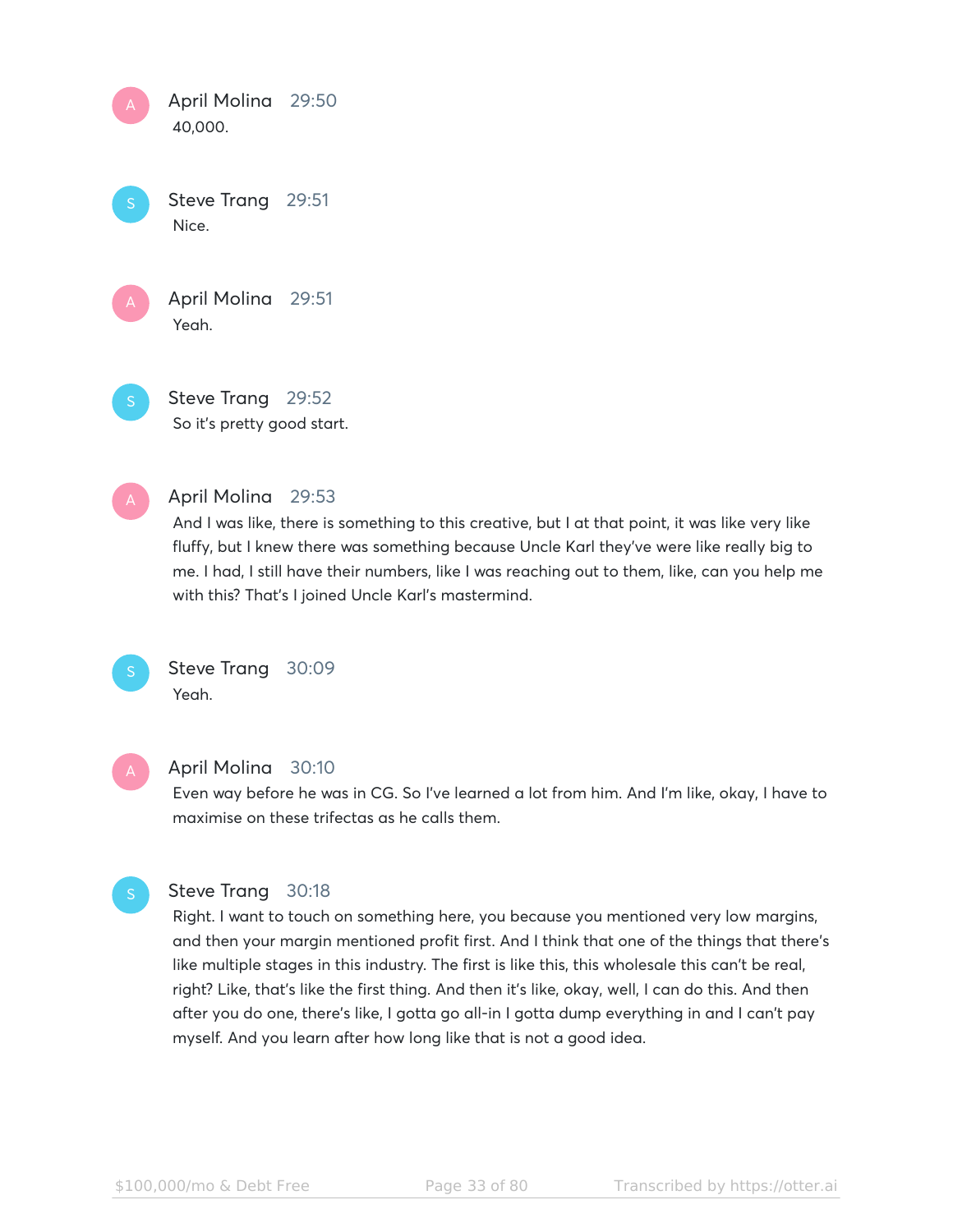#### April Molina 30:49

June 2019, that I found is not a good idea.





April Molina 30:52 Not very long.



#### Steve Trang 30:52

Right. And and the reason why is that, that works until you have a shift in the winds or this and that. And now you're 10% goes to zero, instantly or negative. So we always encourage people to pay themselves first have a higher profitable, higher profit business. I'm glad that you.



#### April Molina 31:11

Yeah, because that was it. Remember, we were still in debt. So at that point, I was really in real estate, and I had to build a buyer's list. Doing deals like JV deals, like I was doing everything. Like I was doing anything and everything to make money to figure it out.



# Steve Trang 31:24 Yeah.

# April Molina 31:25

So I wasn't paying myself off of that company. But I'm just doing anything and everything in real estate putting deals together, syndicating like people like you and you you want to buy you want to sell like, I need to, I need I need. I need a commission. Like I was coined. I did a few deals with like Ralph, and like his dispo like I was known as like, you gave me a deal. Give me 24 hours, I'm gonna stamp an extra 40 grand on that deal in commission, like legendary for that.

# Steve Trang 31:50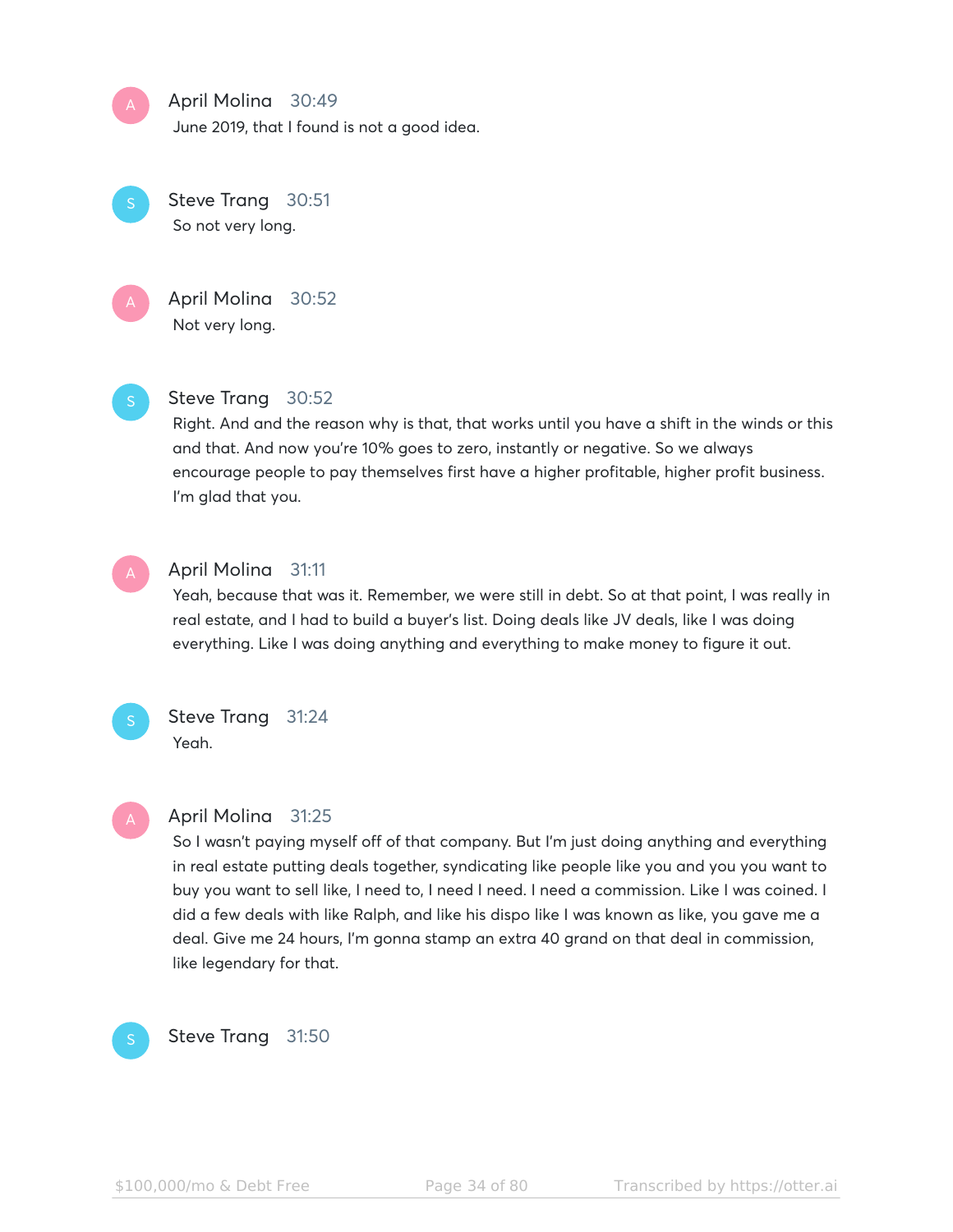Yeah. Wow, that's pretty good. So how did you go from this right here, where you start on your own again to.



April Molina 32:00 Our lean kind of machine.



# Steve Trang 32:01

Or lean and 100k a month, 100k months.

# April Molina 32:04

So left, June 2019. June, July, we kind of broke the whole company off. So I had like we had like a final payout. So that payout right there. When I we got our office, and we hired. Within a month like I already knew, I already had our system dial dialed in as far as like what I needed to get right in running. I need I had data. I knew I needed my call systems, I needed my CRM, and I just needed my people pounding my leads. So in a month, we set all of that up. And then from September to September to December of 2019, that those ones, we made 200 grand in that amount.



# Steve Trang 32:45 Wow.



# April Molina 32:45

Just went straight all in like completely in great deals, big spreads, I learned we learned how to negotiate better. And Ash he's actually really good. Like, I threw him into acquisitions. He wasn't wasn't gifted for that. He didn't think he had it in him. But he ended up in.



# April Molina 33:04

He actually became a really good negotiator. I mean, he has no shame in like coming in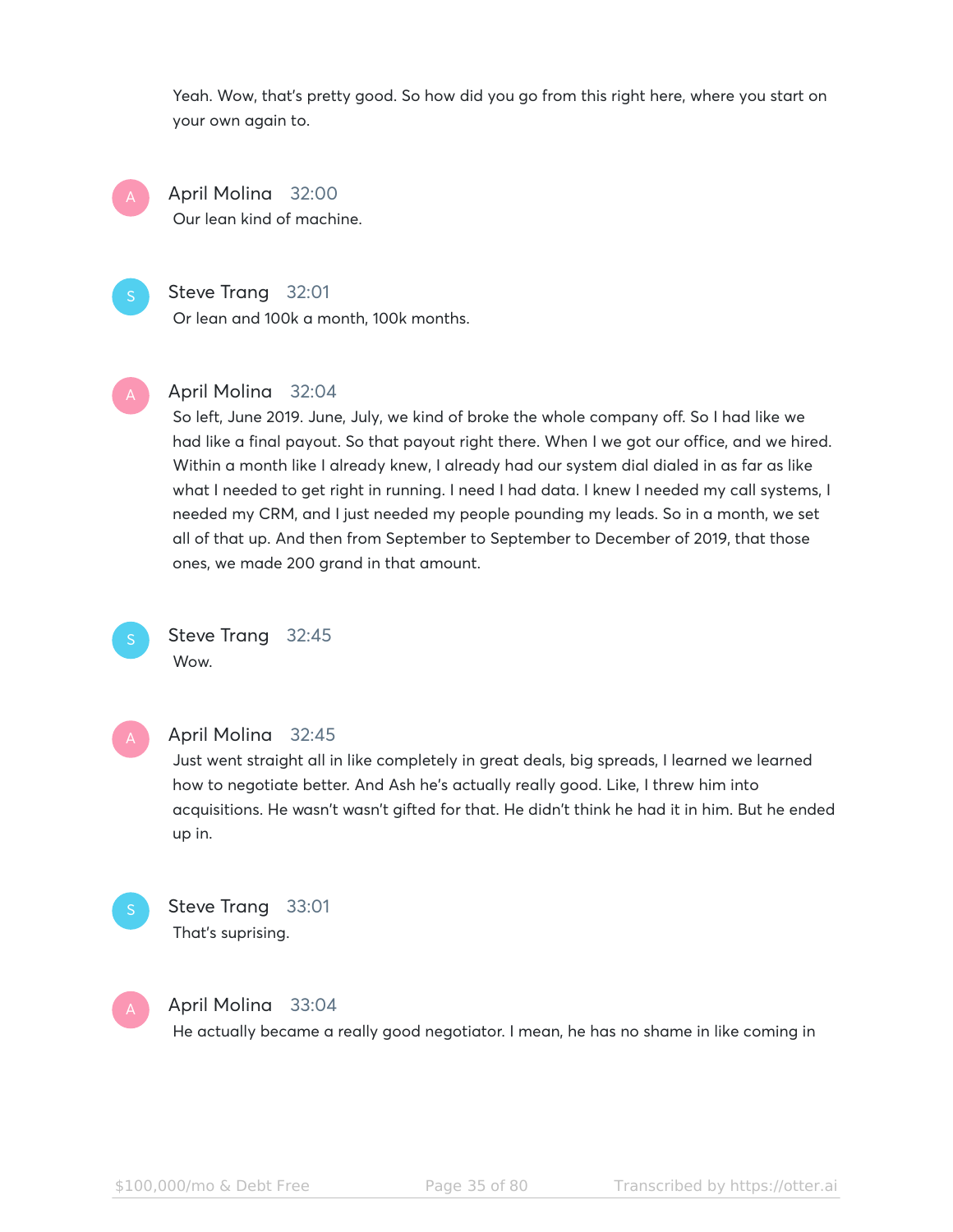and like creating these big spreads.

#### Steve Trang 33:13

So let's talk about that. So you attributed all your success to negotiating better. What are some tips for someone who's listening like, negotiation tips?

#### April Molina 33:22

I mean, honestly, going into negotiations, number one is just don't ever be afraid to deliver the deal. Deliver the numbers, I mean, when we're calling sellers, we're letting them know, like, this is what we can do for you. This is what our company can offer. These are our solutions. It might work, it might not. You know, we're going we definitely use the anchor, like, you know, we're gonna use tactics like well we see people are paying X amount of dollars in this neighborhood. I'm not saying I'm gonna pay you that. I'm just telling you, that's what they're paying, just to kind of get their head around. But most importantly, we use what their what is their issues, what can we do to fix it, and how can we deliver. So that right there, you're setting that expectation, you're going to have a homeowner that's going to be very open to listening to you and talking to you. And, you know, we're also going to define what we can do. So in negotiations, it really comes down to not being afraid to deliver, you know, if it doesn't work, it doesn't work, it's on to the next. But if you go with that mindset of like constantly thinking about the number, like the what if's, you're going to be scared. And it's like, this is what we can deliver based on x, y, and z, we're going to prove why. We're going to say why we can deliver this, these are the comps. This is what's working, this is what's not, this is what we can do. But once you've set that expectation, and you know, you, you show the seller what you can offer. I mean, it's either you or another company that's not going to perform. So chances are they're gonna come to you.

Steve Trang 34:37 Gotcha. Okay, so that's 2019?

April Molina 34:39 2019, 2020.



Steve Trang 34:42

Okay, so let's talk about last year. So at what point did you join Collective Genius?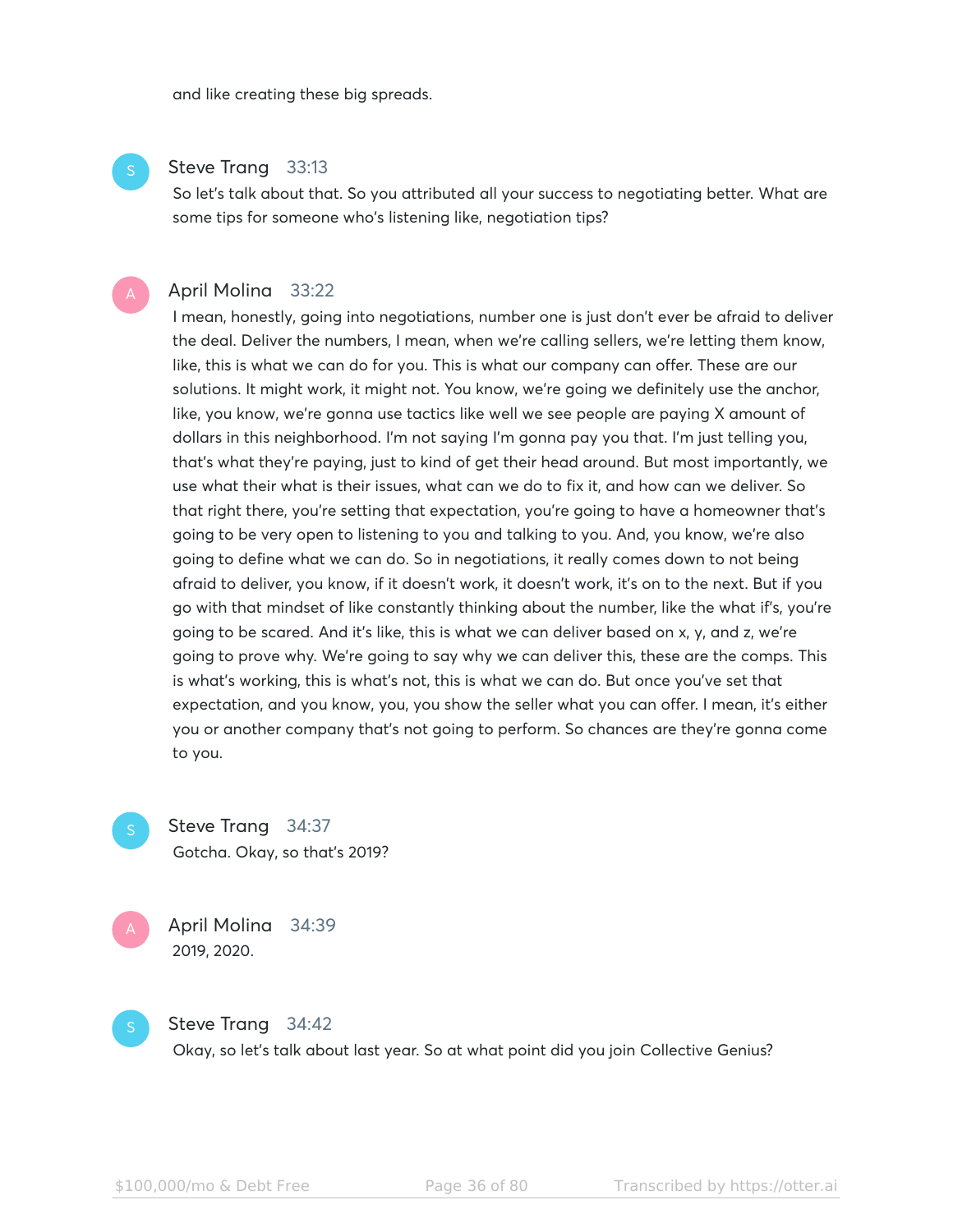April Molina 34:46

Ah, I joined April 2020. That was my first meetup.

Steve Trang 34:52 So we joined at the same time.

April Molina 34:54 We did?

Steve Trang 34:55 Sounds like it. I think I think I joined in March.

April Molina 34:57 March one of those. It was March or April.

Steve Trang 34:59 Yeah. Interesting. Okay.

> April Molina 35:01 But you weren't there. It was when COVID. COVID was really happening. So everyone was disappearing.

Steve Trang 35:06 Yeah, I joined right after the COVID crisis.

# April Molina 35:09

No, it was like full-blown happening like, we're all like, we were like, go in the room and then go back and it was like 10 more people have left, then I would go for break and come back. And it was like less people in the room.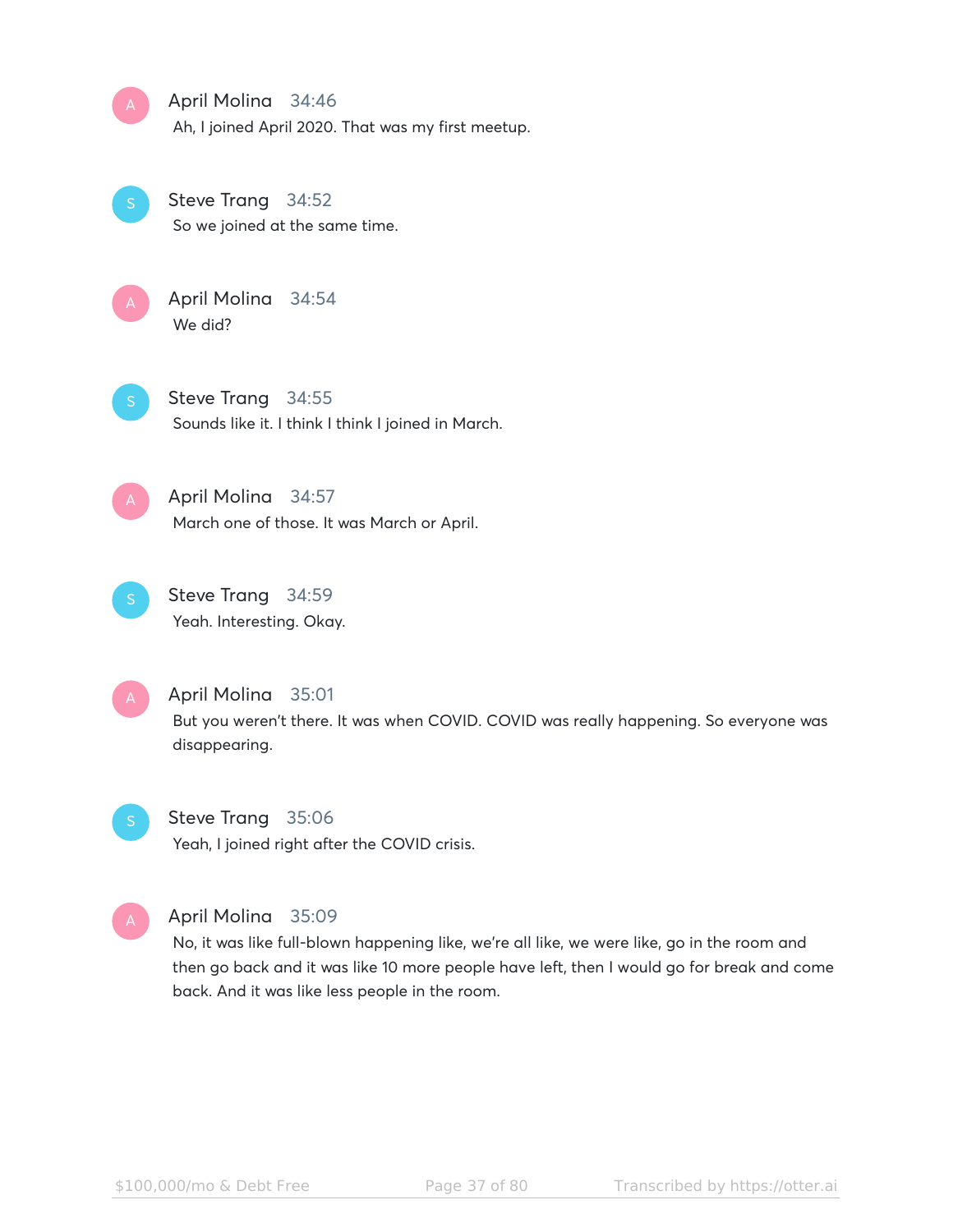

#### Steve Trang 35:17

Really, probably their rescheduling their flights.



# April Molina 35:18

Everyone was like in the back rescheduling flights.



# Steve Trang 35:21

Because they didn't know if they'd be able to go home.



# April Molina 35:22

I mean, we were at a point where we were in San Diego. Ash was looking to rent a car to drive to New York, because the day after we left, they shut down flights.



# Steve Trang 35:32 Oh.



# April Molina 35:33

After we left San Diego, they shut down all flights. So we were like, we thought we were gonna have to drive to New York. And you were gonna have to do it. We have to get back home to our son.



## Steve Trang 35:41

Okay, so you joined right before I did. Why did you join Collective Genius?



# April Molina 35:47

I wanted to be in a mastermind that not only could give me the systems and the processes, but can kind of narrate like where we want to go in business. I mean, think about it. We just went through like serious amount of debt. So

## Steve Trang 36:00

You went through a crazy rollercoaster.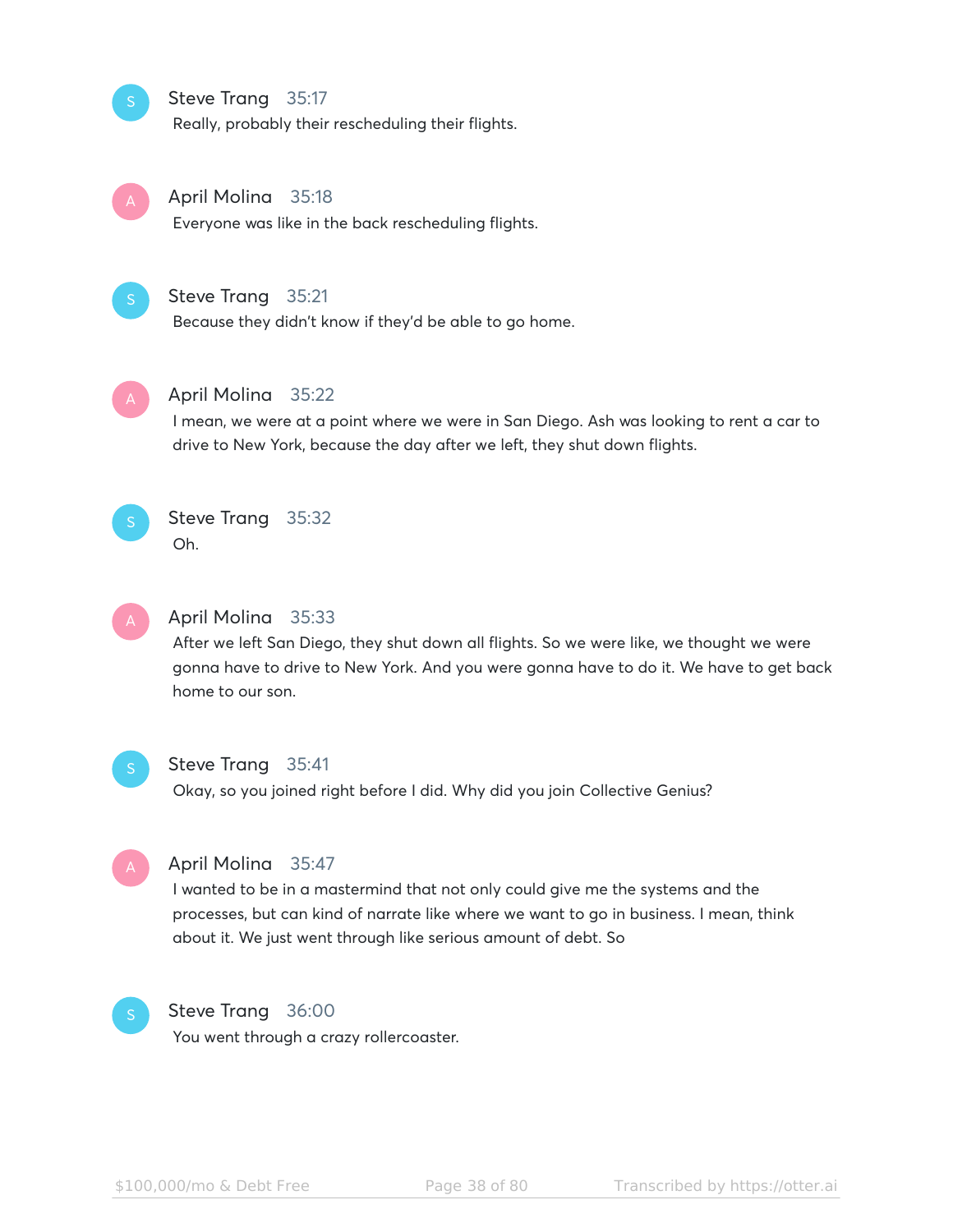### April Molina 36:02

It was, it was very emotional. And I was very scared to jump into rentals, flips, like, I was like, let's stick to wholesale. It's very safe. Like why not? But I knew that there was more to it. And I just had to kind of get the education. So I actually talked to Billy, Billy Ross. And I was like, I want to be in a mastermind that can deliver x, y, & z to me. He's like, you know, I think you should be will be a perfect fit for this mastermind. Like you're you know, and Rhonda, I love her. They both are like you would feel you would be right at home. And this like, this is exactly what you need. And I went through a whole interview process. I actually got denied twice, and then I didn't give up. I text Jason and then I saw that Rafa was speaking at CG. So I text Rafa, I was like, you better refer me. So then he, I guess said something to Jason. And Jason texted me and he's like, little lady, you know, you're very difficult to turn away. And I'm like, really? He's like, you've had a few people refer you, so we're gonna, I'm gonna schedule you with Leon. Like, let's let's do this because I was not giving up.



Steve Trang 37:01 Man, Leon is a hard ass.

April Molina 37:03 Yeah. Yeah.



April Molina 37:05 I do. I do that to Leon. He said it.



#### Steve Trang 37:09

Alright, so. So you want to get in, you want to be surrounded with people that can help you navigate this business?



#### April Molina 37:15

In other ways, like not just wholesale. Like what I'm, you know, being in that room in CG,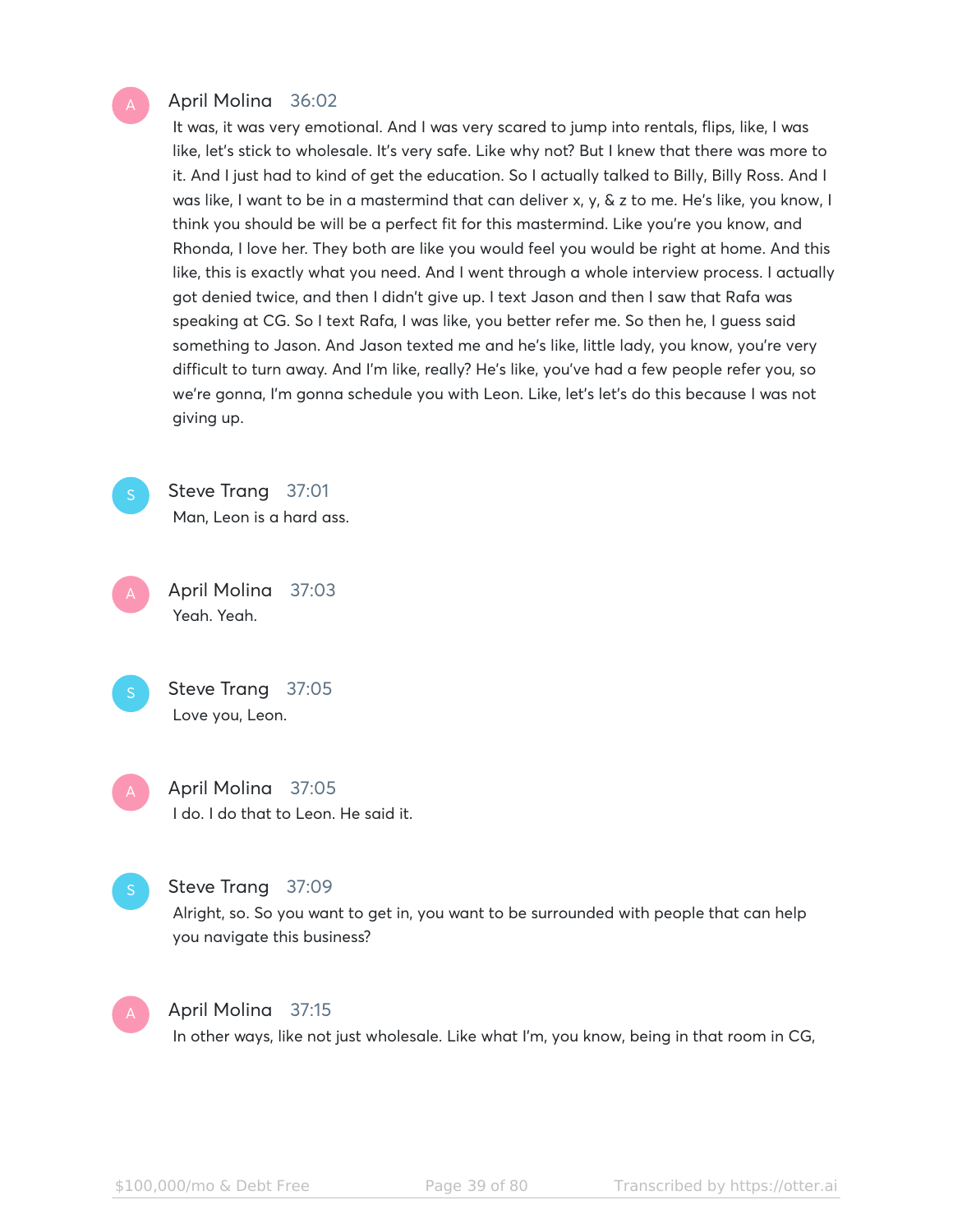like, I'm probably not the smartest person in the room. And I don't care. Like I don't mind. Like, I'm a sponge.

Steve Trang 37:25 I'm excited about that.



# April Molina 37:26

I love it. Like, I tell everybody, I'm eavesdropping in every single conversation that's like, I don't care who you are. I'm eavesdropping. If you're speaking, I'm like this. Like, what are you talking about? Taking notes. Like, I'm eavesdropping on your conversation.



# Steve Trang 37:41

Yeah. But I mean, I think that's great, right?

- - April Molina 37:42 It's great.
- Steve Trang 37:43 So then what have you gotten out of it?



# April Molina 37:45

I've definitely got out of it. processes, just making sure that you're aligned with what you want. Set your expectations, you know, don't don't go for the shiny object. You know, you don't have to scale. Not everyone has to scale. And just definitely education and learning from others. Like you can really really shape the way your your company is going, like, I'm all for education.





April Molina 38:08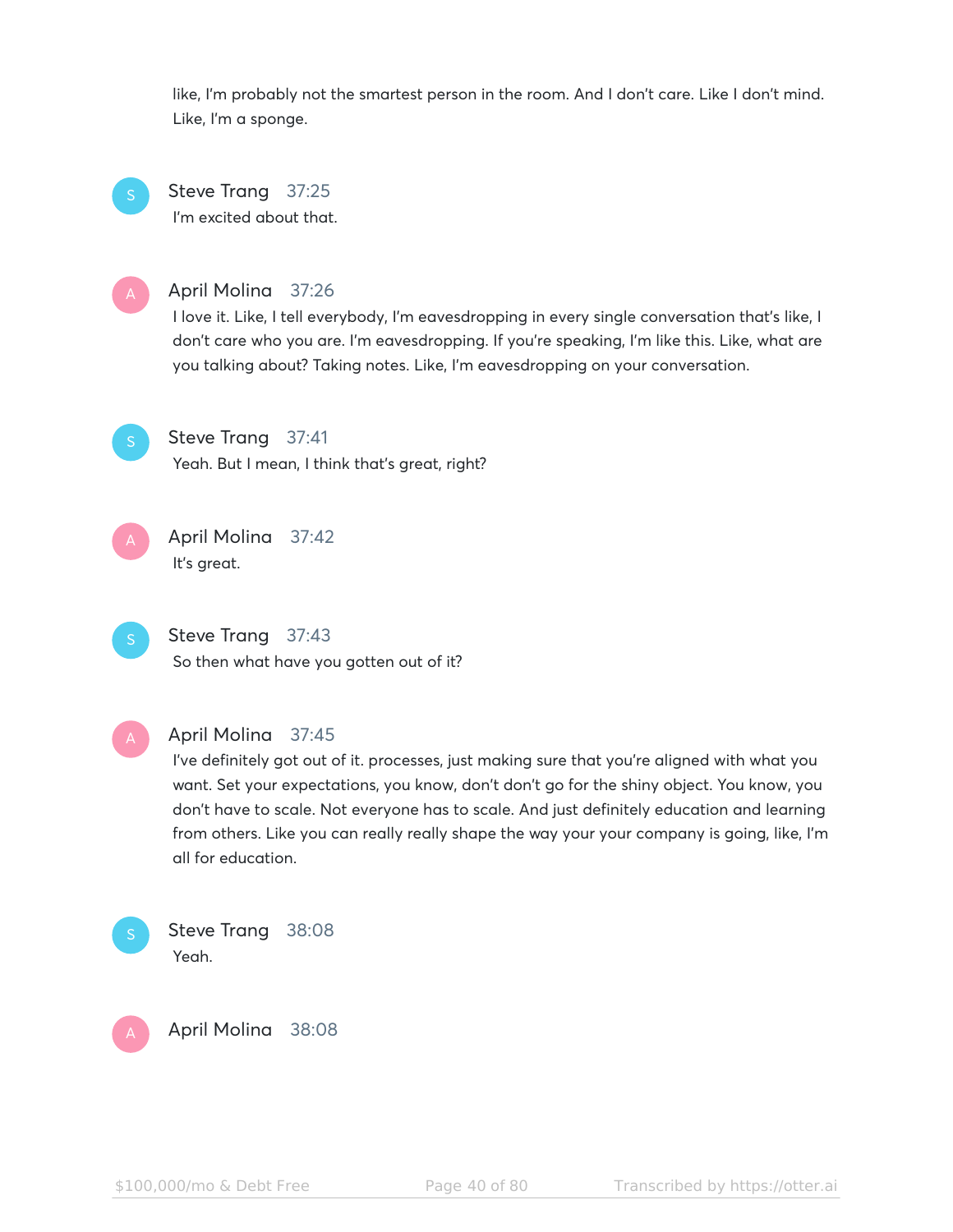All for it, like pay for it. Shortcuts, like it's going to really, really change the narrative of anyone's business. If you are if you're doing education, if you're if you're taking what others are doing and applying to it, applying it to your business. Like don't try to figure it out. Like I did.



# Steve Trang 38:24

Woah, definitely don't do it like how April did.

# April Molina 38:28

Yeah, don't do that. Don't Please don't.



## Steve Trang 38:31

Alright, so, um, you mentioned that you don't have to scale. Which is something that we all struggle with. Because we all start, like, man, you know, there's got to be a way where I don't have to run that rat race. And then you think, man, you know, I could just get out of the nine to five. And you get into this business and you're like, scale, scale scale, like if something happens, we're like, man, if I could just get some more free time. And you get in and you sacrifice all your time. All anything you enjoy, to go crazy in the business.



April Molina 39:01



#### Steve Trang 39:02

So what about CG has said, told you, you don't have to scale.

## April Molina 39:11

Not CG itself, but it's just what I want with for my, my, my vision.



So you got clarity on what you want.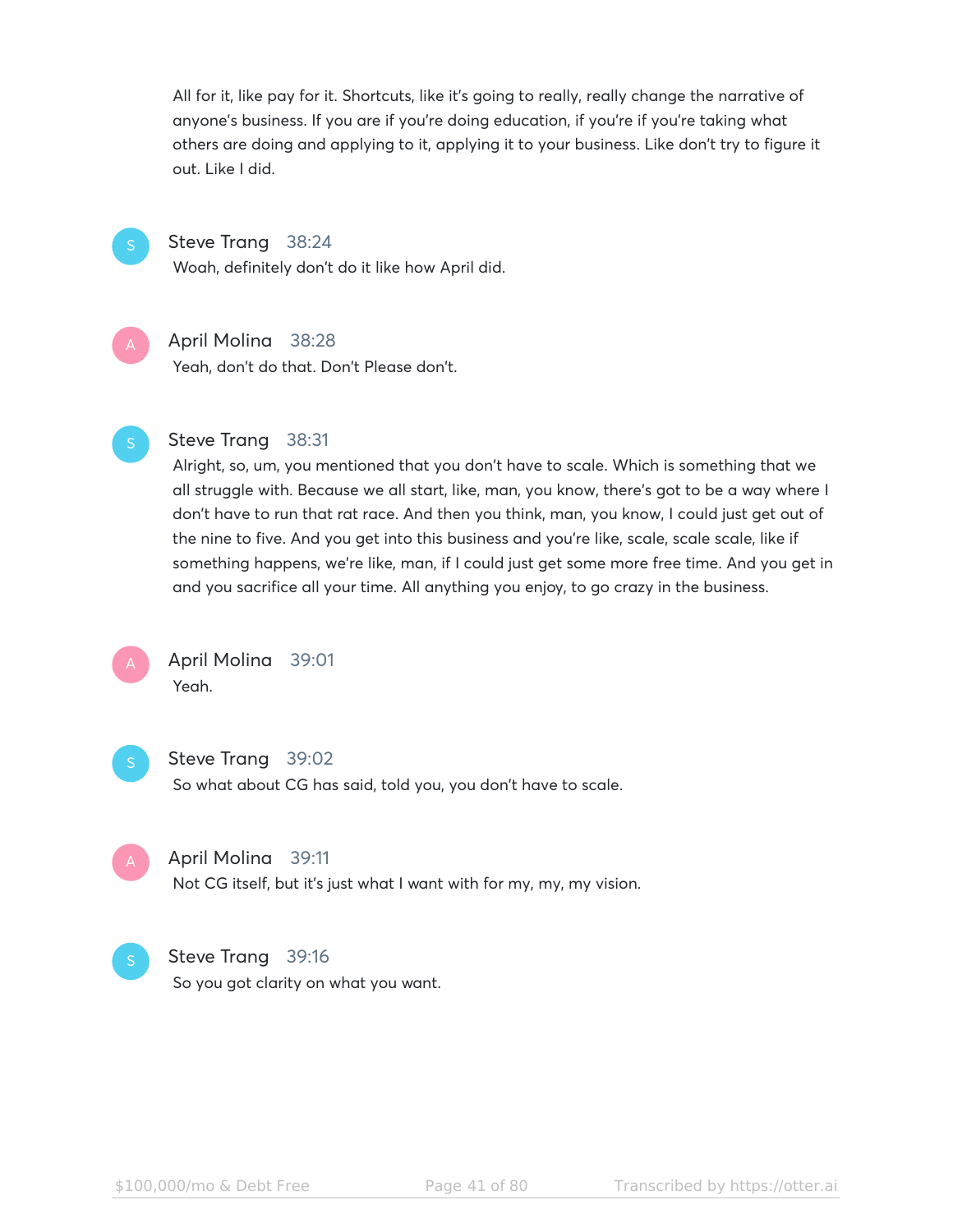# April Molina 39:18

I got clarity on what I want. I have a son who's my life, it's my world. I enjoy little things in the morning that I can do like for example, like you know, when I we were trying to scale in 2020, we were doing amazing, but I was working more than the nine to five. Like at one point I'm like, I was kinda of being a nine to five, five o'clock comes you just check out and you don't even check emails.



Steve Trang 39:37 Don't do worry about it.



April Molina 39:38 Don't do worry about it. The weekend comes, it's like.



You can take a real vacation.

Steve Trang 39:40



April Molina 39:41

You can take a real vacation and actually turn off your phone.



#### Steve Trang 39:44

Yeah, that's something that every I like, do not believe what you see on social media, like this idea that we can kind of like just turn things off, like as a business owner. There's no turning things off. You can reduce it. You can maybe check it twice that day, you know on the beach, but you cannot turn off.



#### April Molina 39:59

We've been on vacation and Ash is like in the in the lobby of the hotel, like negotiating a deal or like trying to help someone, like okay, this is what I'm gonna like I'm I'm I'm coaching you to that through this call. I just heard I just audited your call yesterday, this is what you did wrong in this call.

## Steve Trang 40:12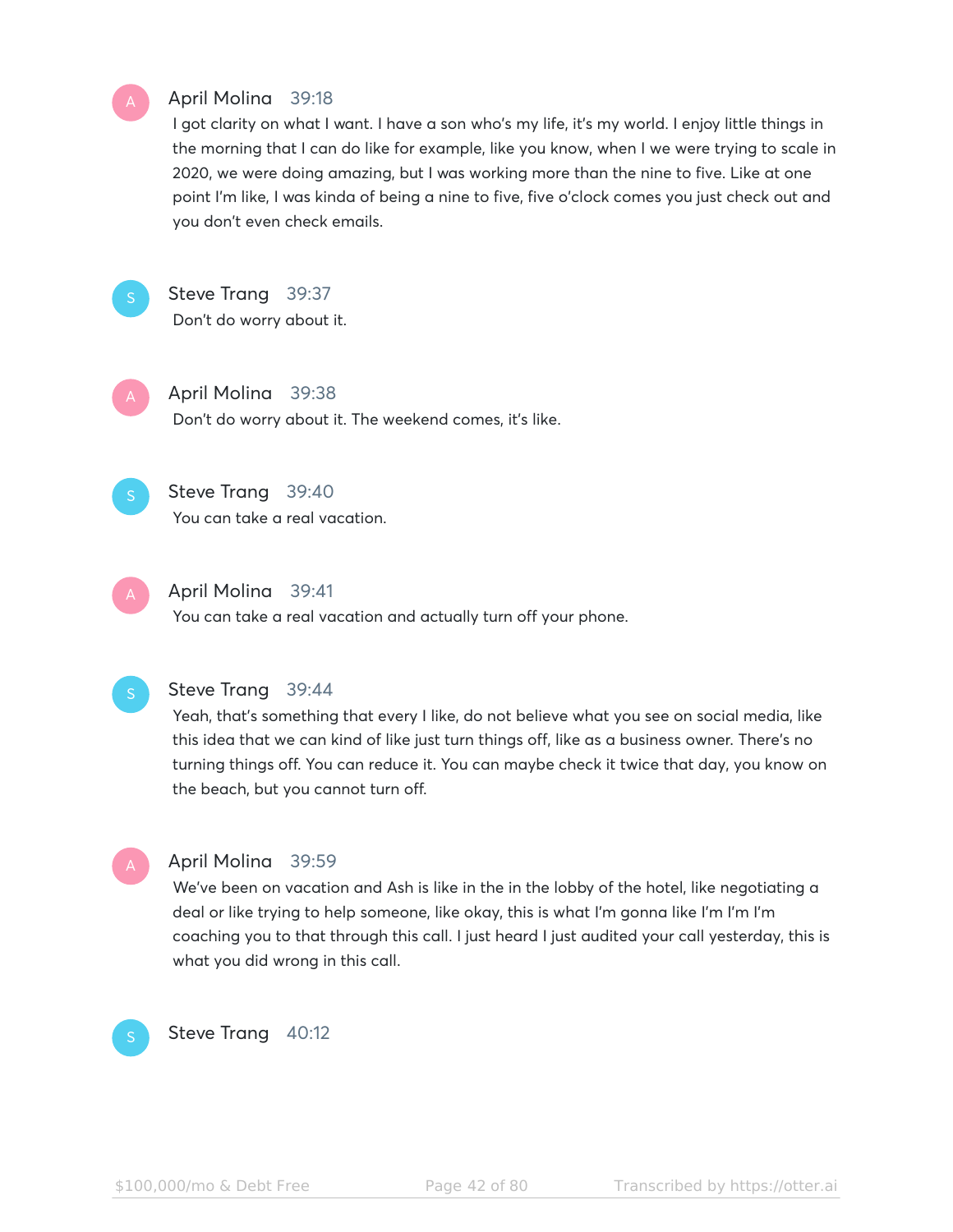Right.



# April Molina 40:12

Sometimes nine to five is better you just like, check out don't come back till Monday morning.



Steve Trang 40:16 Yeah.

April Molina 40:16 And that's it.



## Steve Trang 40:17

And I wouldn't change it for the world. I just want everyone to know that it is not what you see on social media.



#### April Molina 40:24

It's not, it's really not. I realized very quickly that I was drowning. I was very moody. You know, I was I was 5am getting up I had like, this crazy schedule. Like if I if I didn't do it, I felt guilty. Like, if I'm not up at 5am if I didn't do my affirmations, if I didn't go to the gym, if I didn't answer the call, if I didn't do this, all before nine, I just wasted my day. Like I'm I'm worthless.



#### Steve Trang 40:49

Every one of those people that would guilty you.

#### April Molina 40:51

I guilt myself, like I'm very hard on myself. And I just quickly realized, like, I rather have time with my son. I rather travel like now we're at a stage where like, do we want to be in New York? Do we want to like go somewhere? Like Stephanie said, like, just pick something out of the map. Like, where do we want to go? That's where like we are now. And it's like, do we really need to do 100k or \$200,000 a month? Like, can we, you know, again, we have a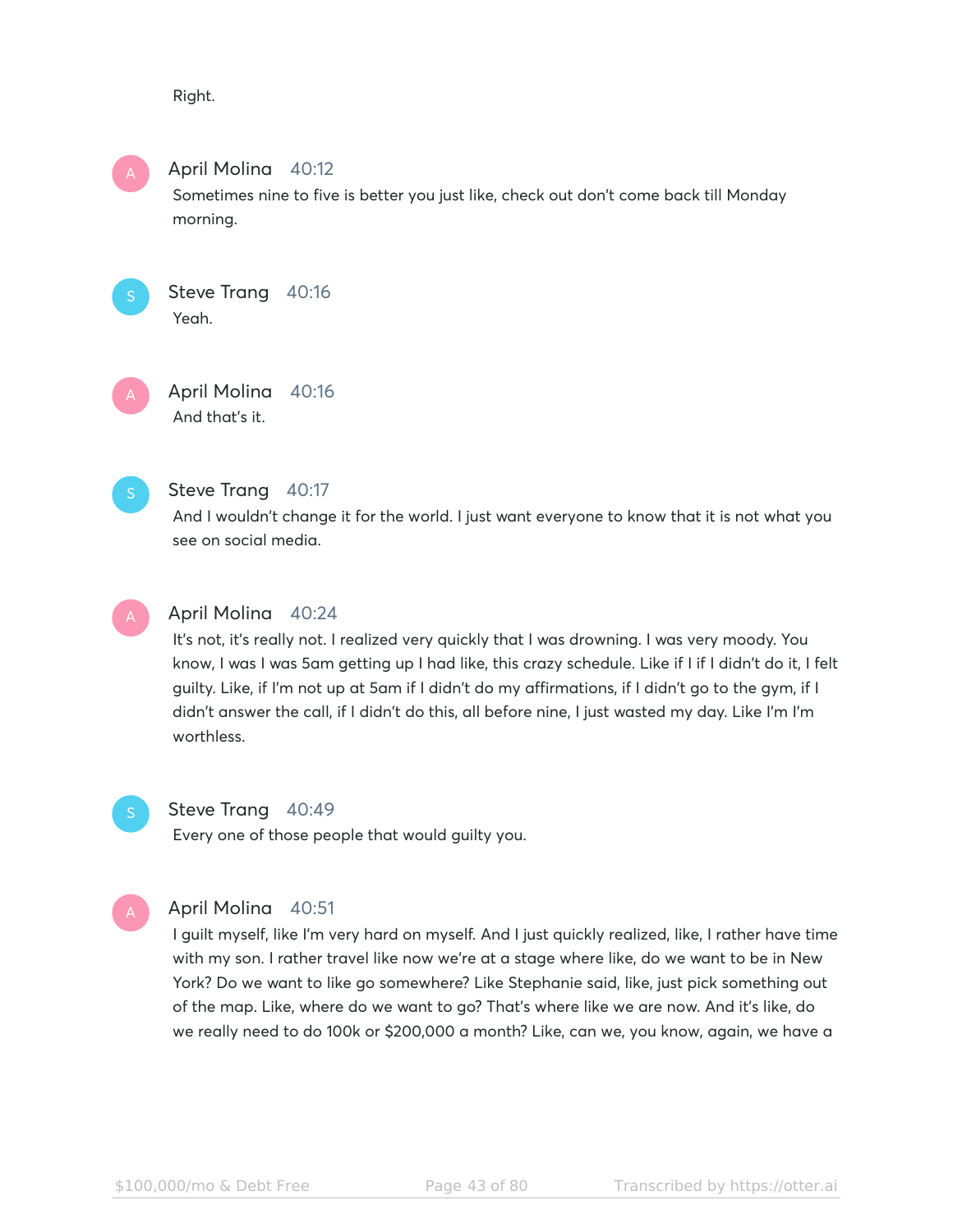lean team. So like with with a 75, 80 or even a 50k a month like I'm we're okay.

Steve Trang 41:23 All right.

## April Molina 41:23

And for it's like, why want more? You know, now my day is I wake up I do I do after I go to the gym, but between 7:30 and 10 o'clock. That's my son's time I get him up. I'm making breakfast. I can take my time with him. I'm not rushing him. I'm not saying hurry up, I have to go I have a 9 am meeting. No, I can walk to school with him holding hands. That we can we can we can skip and hop, like I'm not rushing him. And that's what I like. And that's what I want.



#### Steve Trang 41:51

That's awesome. That's a little bit different. Because you're sharing with me before the show that there was another time where you were walking a lot.



#### April Molina 42:00

Yeah, I looked at it as cardio.



#### Steve Trang 42:02

Do you want to share with that? I mean, the difference, right. When you're getting started versus where you are today.



#### April Molina 42:07

So we went through this insane amount of debt. And thankfully, Ash and I were really good with like buying, you know, like we would buy sneakers and expensive bags. So sad to say but like that resale market works. Like there was a lot of times that like sneakers paid our debt. Like or paid our bills.

Steve Trang 42:24 Really?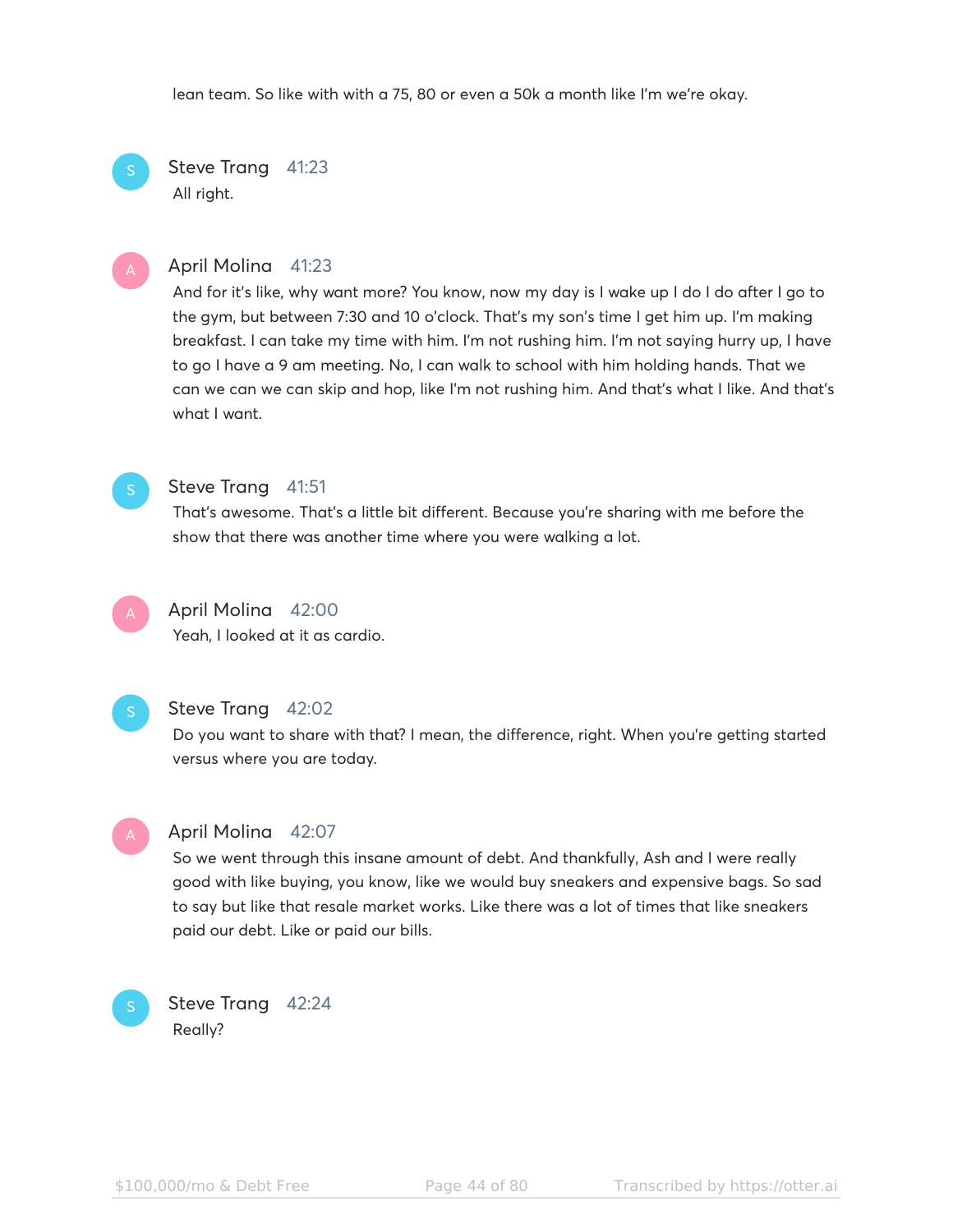# April Molina 42:24

Yeah, like there was times, we're like I would flip a bag to like pay a bill off.

Steve Trang 42:28 Wow.



# April Molina 42:29

Yeah, like so a lot of things have changed as far as like my mindset now. Like what i what i was expend for and whatever. But sometimes I would opt to take a cab to my office, I mean, walk to my office, instead of taking a cab to save that money. To put it towards bills. And I just looked at it as I'm just gonna shed the weight off from birth. So that's cardio.



Steve Trang 42:49 Yeah.





#### Steve Trang 42:52

For sure. And you kind of have to right. When you're going through hard times you got to put that lens on. And that's how we connected.





Steve Trang 42:59

Alright. So I get to work with Ash and your team.

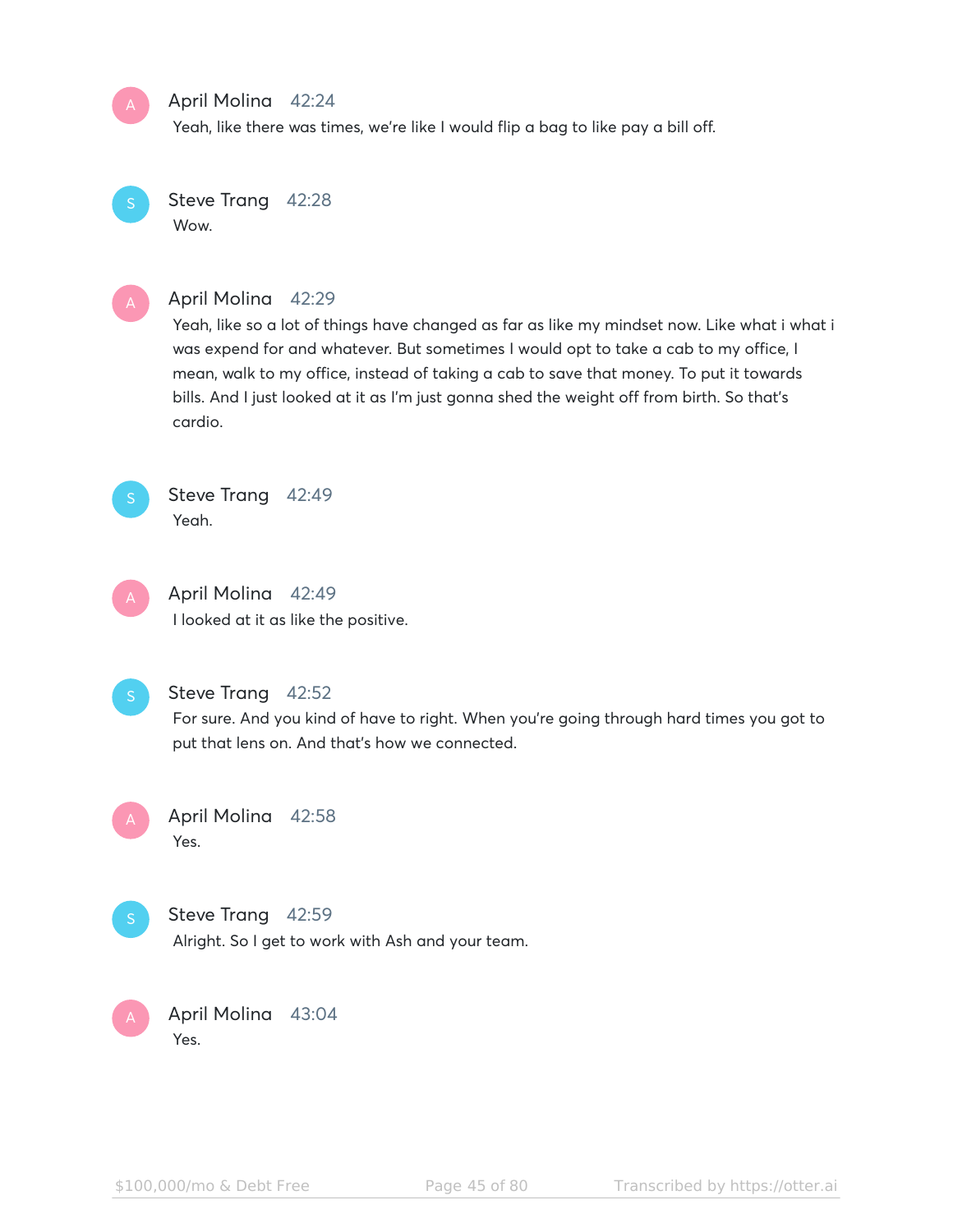#### Steve Trang 43:05

So, um, something else you talked about was credit repair. What is, can you talk about your credit repair component?

#### April Molina 43:14

So remember I said earlier, I was kind of dibbling dabbling in different things that I was doing while I was figuring, well like, what real estate side I wanted to go to. So I was doing tables, then I started kind of doing credit repair. I did it for myself, I made it happen.

Steve Trang 43:28 Oh, cuz you had to.

#### April Molina 43:29

I had to do it for myself, worked. I did it for a few people, family members, it worked too. So I'm like, hey, like, let's make some money off of this. So I started posting about it and I got clientele. And like my family would tell their friends and I was doing everything myself. Like at that point, those years I didn't learn how to run a business or like, you know, don't do everything, don't wear all the hats. So I was doing it all on my own. So now as our business model has shifted from 2020 to 2021 now, we're offering more solutions to our homeowners which includes credit repair, why not? You know, we deal with a lot of distressed sellers that are in debt. So one of our options when we're delivering, when acquisitions delivering what we do. We say hey, we also do help, we do help but we also have a credit repair department. If you or anyone is looking to fix their credit, we can take you to our sales process but we can also you know, include credit repair as well.



#### Steve Trang 44:21

Is that something that's like an additional service?



#### April Molina 44:23

If you are a homeowner with us that we close a deal on, no, it's free of charge. But if you are referred referring people or now that we are doing marketing on like for my old existing clients that I brought in from when I did do it, those are paid. Our homeowners, we offer that as like an incentive. So that's another way to like gain.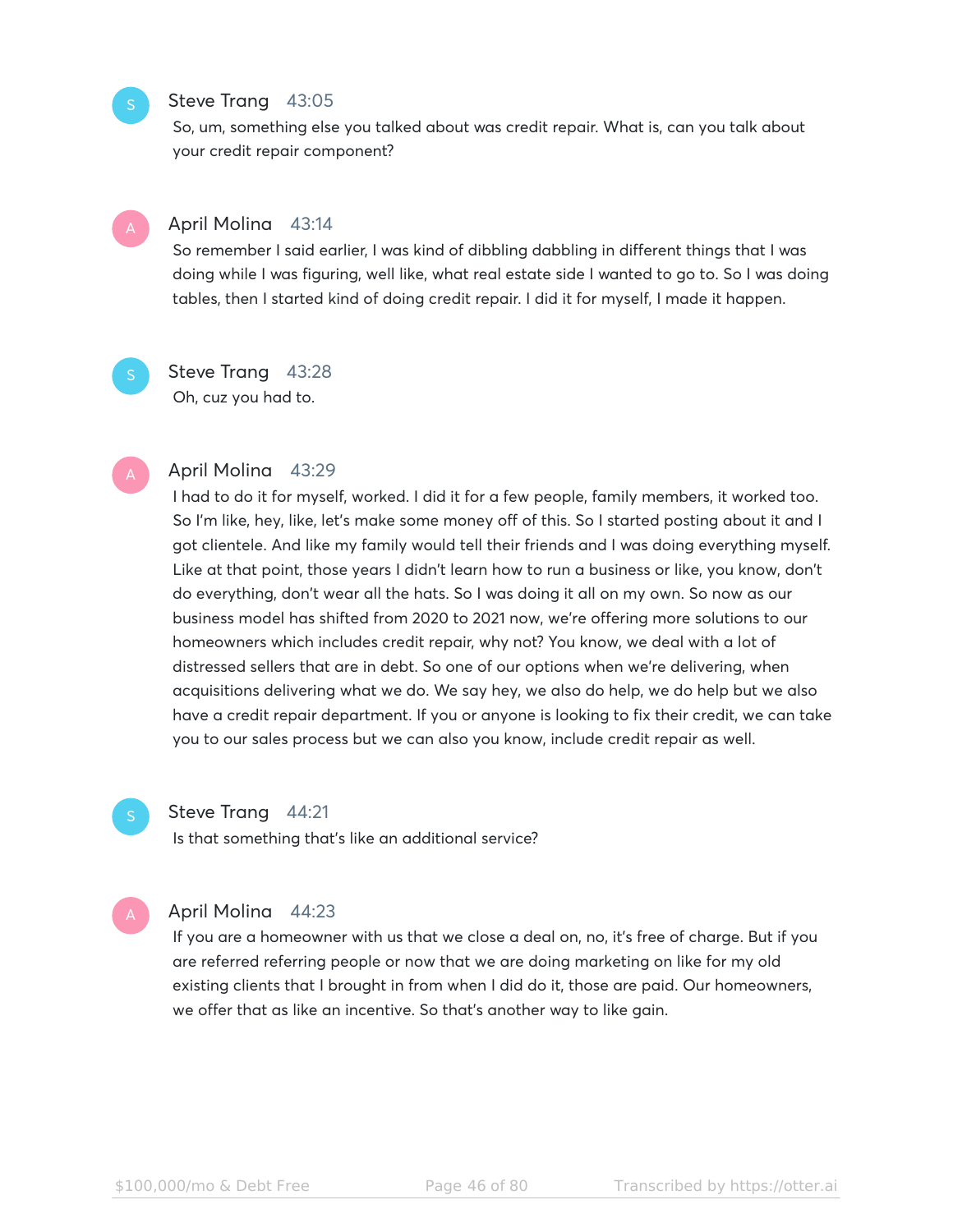# Steve Trang 44:41

So if a homeowner, you met with homeowner and they sold with someone else. But they're like April, I want you to fix my credit.

April Molina 44:47 You're getting charged.

Steve Trang 44:48 Yeah. what are you charging for that?



#### April Molina 44:50

We're charging our premium package is \$150 our basic is 40. So our \$150 package includes like one on one calls, Zooms, you also learn about real estate, how to invest your money and how to leverage real estate as homeowner if you want to.

Steve Trang 45:04 Are you pitching within that?



#### April Molina 45:06

Acquisitions pitches that in, they'll throw it in.



## Steve Trang 45:08

But in that training, or if you're buying their house, they're gonna ask them cash. Are you educating them on how to be a private money lender?



Steve Trang 45:10 Your awesome. We love that.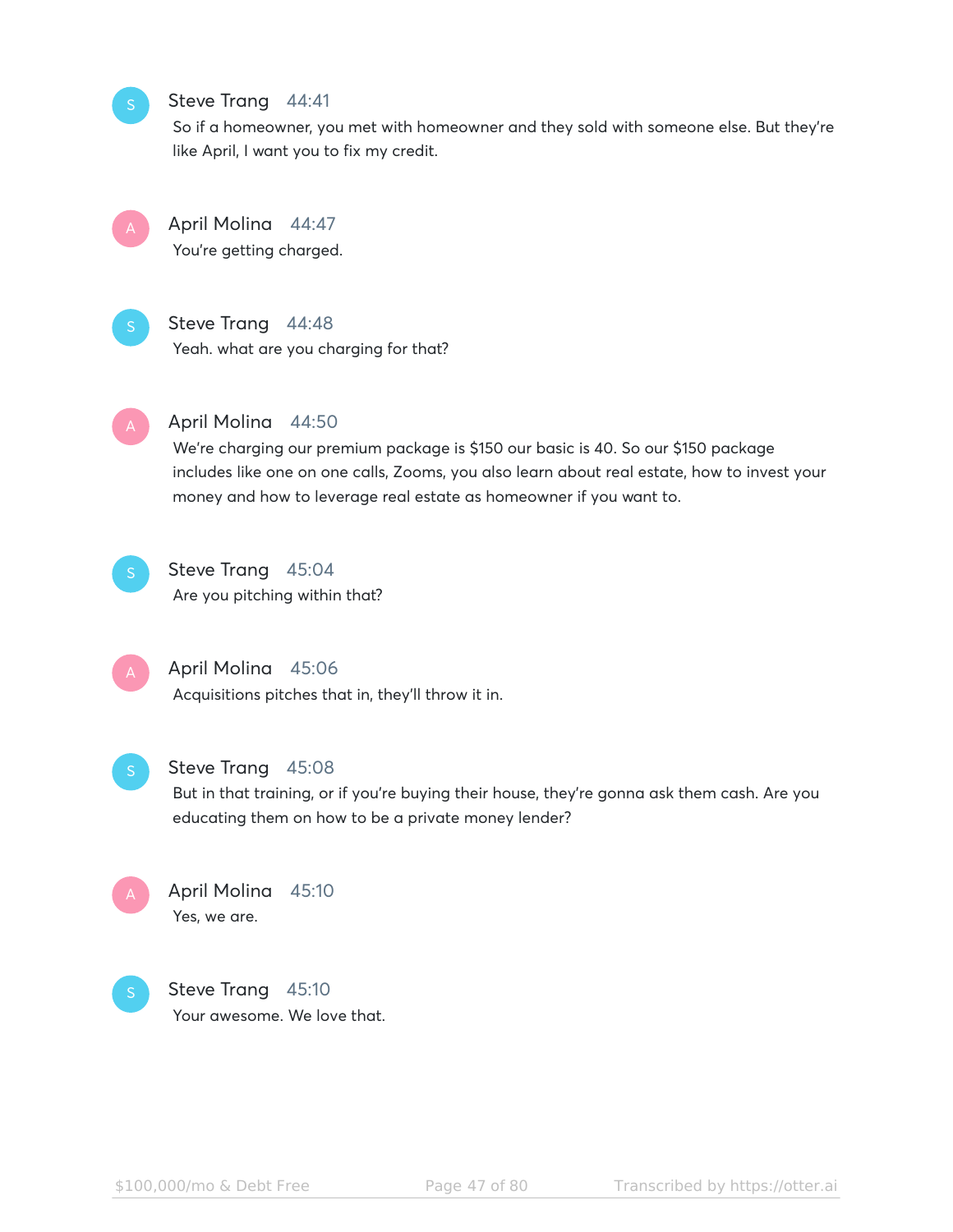## April Molina 45:20

And we also our transaction coordinator also does it. Our transaction, our acquisitions will wheel it in. But when we do close, our transaction coordinator has to do a closing call, it's part of her day to day, in her closing call, she offers our referral fee. If you refer anyone to us, we can pay you up to \$5,000, depending on the home. We can help you with credit repair. Or, and we also get a review from them. So she can either take it verbally, they can opt to do it on Google, or they can submit it through our review form. And she has to do that closing call for every deal. And then she does, she also has follow up calls. So she has to follow up on closed deals, and remind them that we're still buying, we can do this and we can do that. Which in return has brought, has kind of opened the referral line for us to get deals.

## Steve Trang 46:04

Which made things more profitable.



#### April Molina 46:05

Yes, so less data buying, just maximize on our referrals like we have, we have a pretty decent amount of like leads that were closing that are just coming through our pipeline. And then leads that are coming in because they were referred by somebody.



## Steve Trang 46:18

And now, where is your business physically?

#### April Molina 46:22

We're in New York, we still have our office, but we don't have anyone in our office everyone works virtually.

- Steve Trang 46:27 But are you still in Philly only?
- April Molina 46:29

We are in Philly, we're had done deals in Maryland because it's just like falling in our lap. And we are also have done deals in Jersey. And now we're rolling in New York because I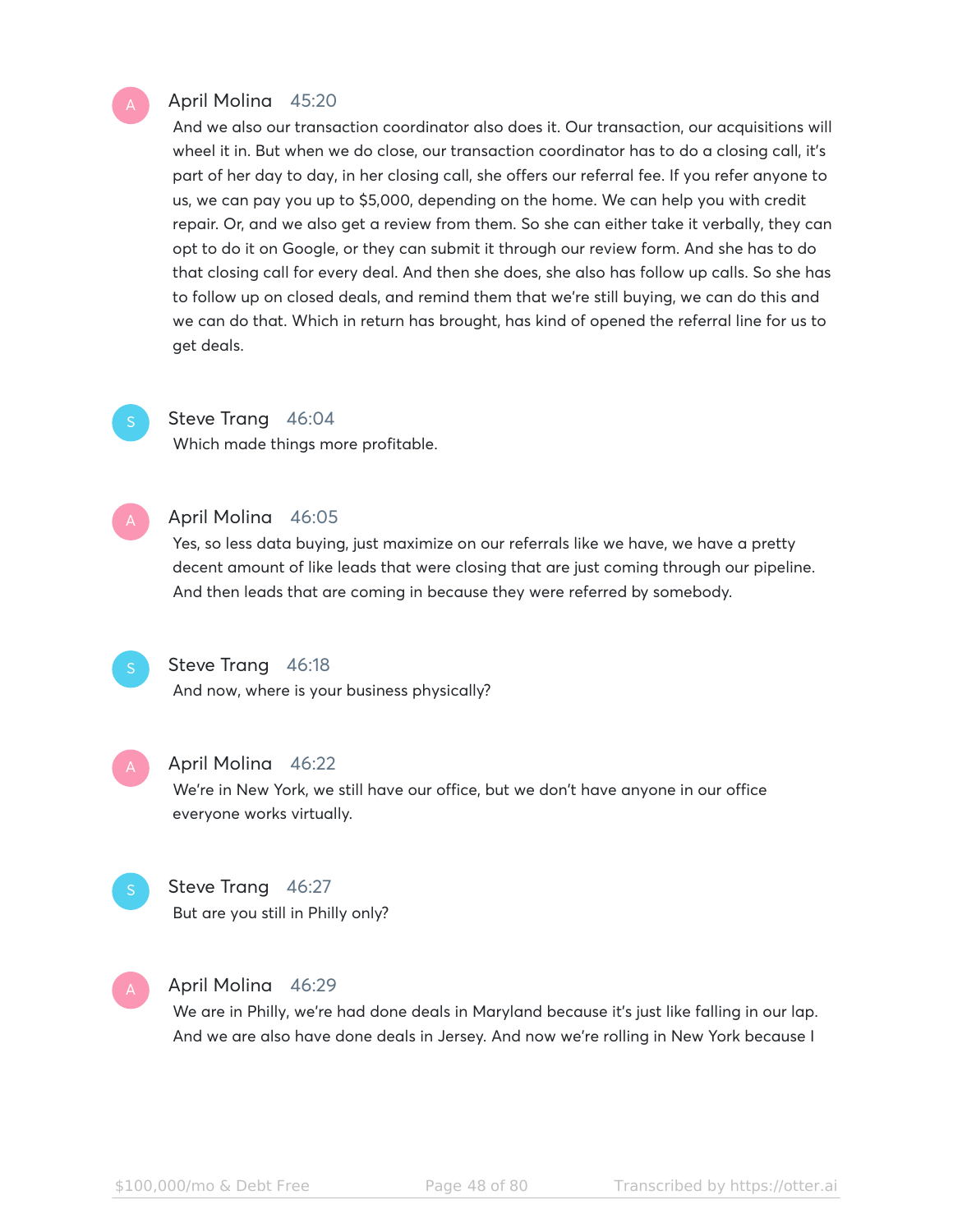feel like I'm ready.

Steve Trang 46:41 What part of New York.

April Molina 46:42 We're gonna do we're gonna do the Bronx and Brooklyn. We're only going for like apartment buildings multifamily, because right now landlords are crying.

Steve Trang 46:49 Struggling a little bit.



Steve Trang 46:52 Yeah.



Steve Trang 46:53 I love that.

# April Molina 46:53

We're gonna touch down on that. Steve, now we're going to now we're ready to buy for ourselves. But with CG and what we know now. Now we're going to be very smart about it. And the best part about wholesale is that that's kind of the foundation for everyone. So it's like if you make that your foundation, you can get you can cherry pick your deal. Like so now, we're like, we're going to buy but we're going to make sure it's the deal we want.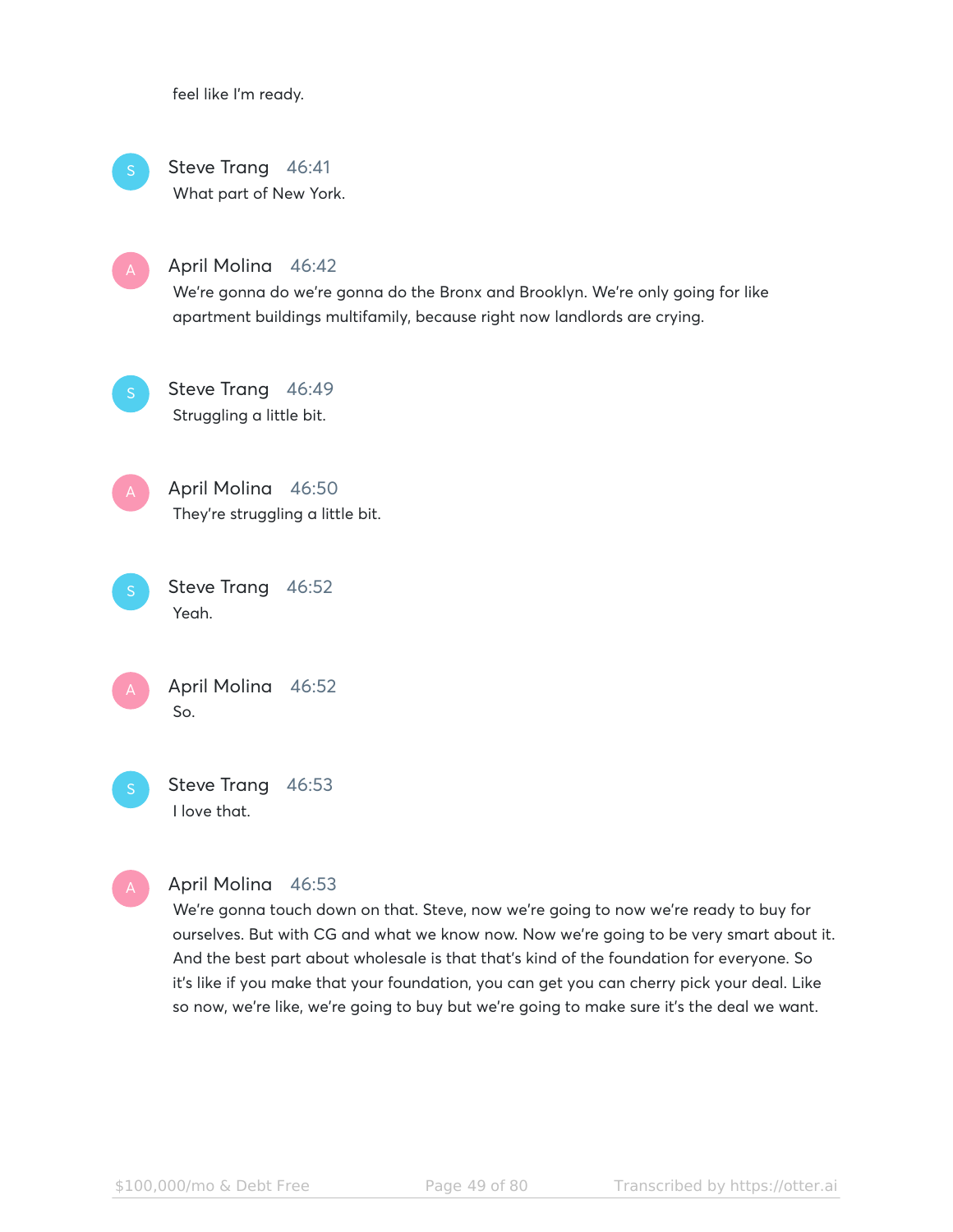# Steve Trang 47:15

Well, that's a the most valuable skill we don't talk about enough. Like we talk about wholesaling in school. There's nothing wrong with it. But the most valuable skill is finding the deal. And if you're the one finding the deal.



#### Steve Trang 47:27

You get to cherry pick. Yeah, absolutely. So Benjamin Baek wants to know if you can have coffee with anybody you want, dead or alive, who would it be, and why?



April Molina 47:28 Yeah. Oh my god, if I could have coffee, dead or alive. Grant Cardone.

Steve Trang 47:42 Grant Cardone?



# April Molina 47:43

I would say, Grant, I just want to, you know what, he's a self made billionaire. Like, I give him props for that. And I would just love to pick his brain because he gets you know, he gets a lot of shit sometimes. And I don't really think he cares.



# Steve Trang 47:55

No, he definitely definitely doesn't care.



#### April Molina 47:56

And I want to learn how to like, be like that.



#### Steve Trang 47:59

I mean, to me, I look at him. He's almost like a twin of like Donald Trump. But.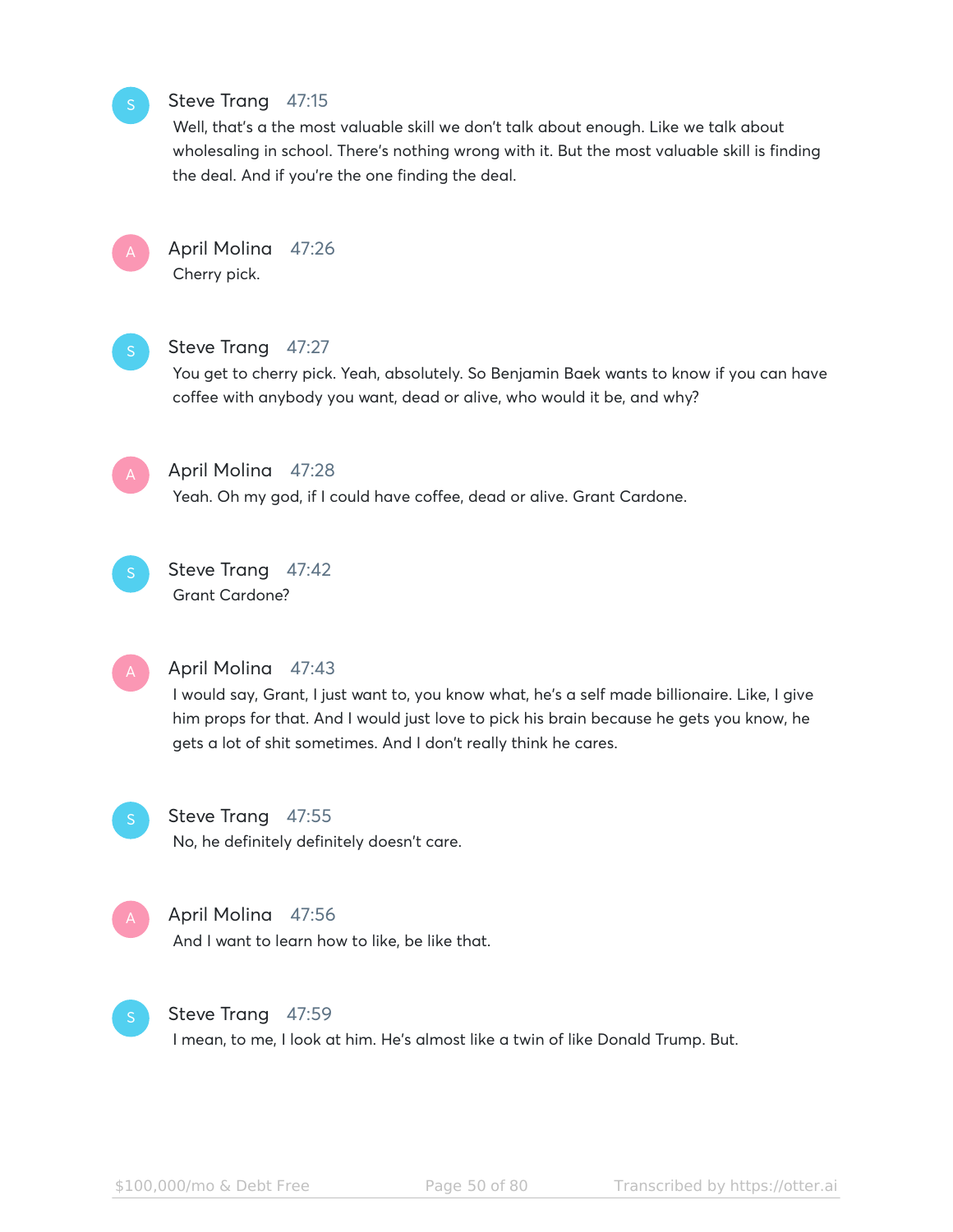# April Molina 48:03

Don't say that. That's bad.



# Steve Trang 48:07

I mean, I'm not saying it's a bad thing. I'm just saying there are a lot of similarities, right? Super high D personalities.



# April Molina 48:11

Yes super intense.



# Steve Trang 48:12

Right. And they're gonna say what they're gonna say it doesn't matter. If it was completely contradictory to what they said yesterday. Like, he could do what they're gonna do.



#### April Molina 48:20

Kind of New Yorkish. Very New York. Oh, yeah. Yeah.



# Steve Trang 48:23

Awesome. So self made billionaire. Alright. Francisco Jasso wants to know, how much wholesaling are you doing, how much flipping are doing, and how much rental is in your business?



## April Molina 48:33

So as I mentioned, currently, we're just strictly wholesaling. Now we're ready to.





## April Molina 48:38

We're in the safe, we're doing the safe route. Now, we're really ready to leverage that. And we're being very smart about it. And I know specifically what we're targeting to. Like right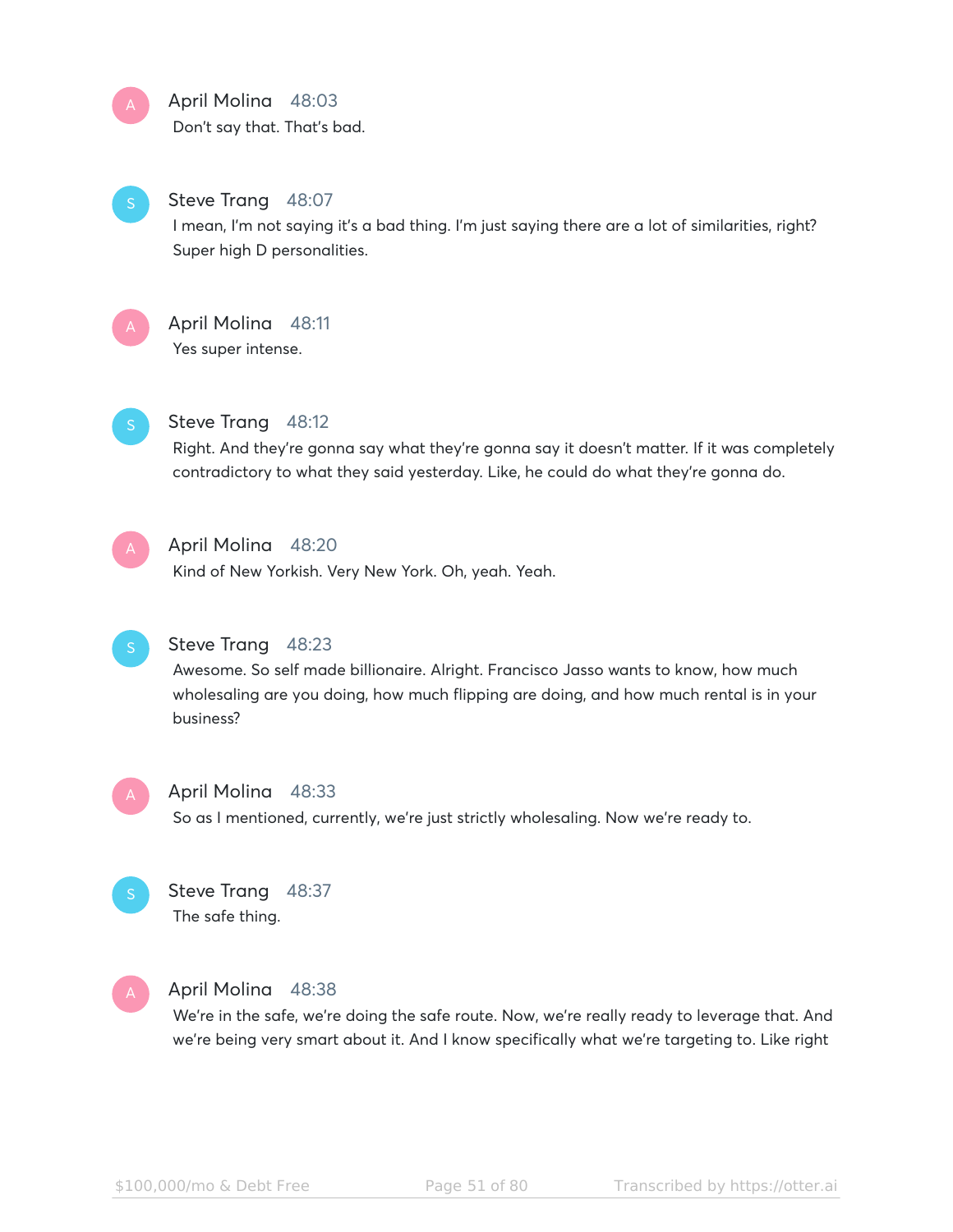now, we are, we have a few deals in the pipeline that we're we're massaging the sellers. Then, and they can work for us, that's deals that we can take down but they're like more than 10 units and up.



Yep. So how much. So the thing 10 units you're wholeselling?



# April Molina 49:01

Yes. So it's all wholesaling. Right now.



#### Steve Trang 49:03

How many transactions a month? I think it's probably about Francisco is trying to ask.



## April Molina 49:06

Is that what he's trying to say so? We're averaging anywhere from 8 to 10 monthly. I mean, March we had 15 on the pipeline, crazy numbers, and then they all blew up.



## Steve Trang 49:15

Let's talk about that. Because no one's, I don't think enough people talk about deals blowing up.



## April Molina 49:19

Oh, so you know, some what's going on a lot lately. What we don't noticed in our deals, we have a lot of squatters situation. So a lot of tenants that are turned into non paying tenants, we have in our market where.



# Steve Trang 49:31

That should be easy to evict them right in the East Coast?



### April Molina 49:34

Yeah, right. Yeah. Okay. Right, no, their tenant laws are like no, it's not happening. So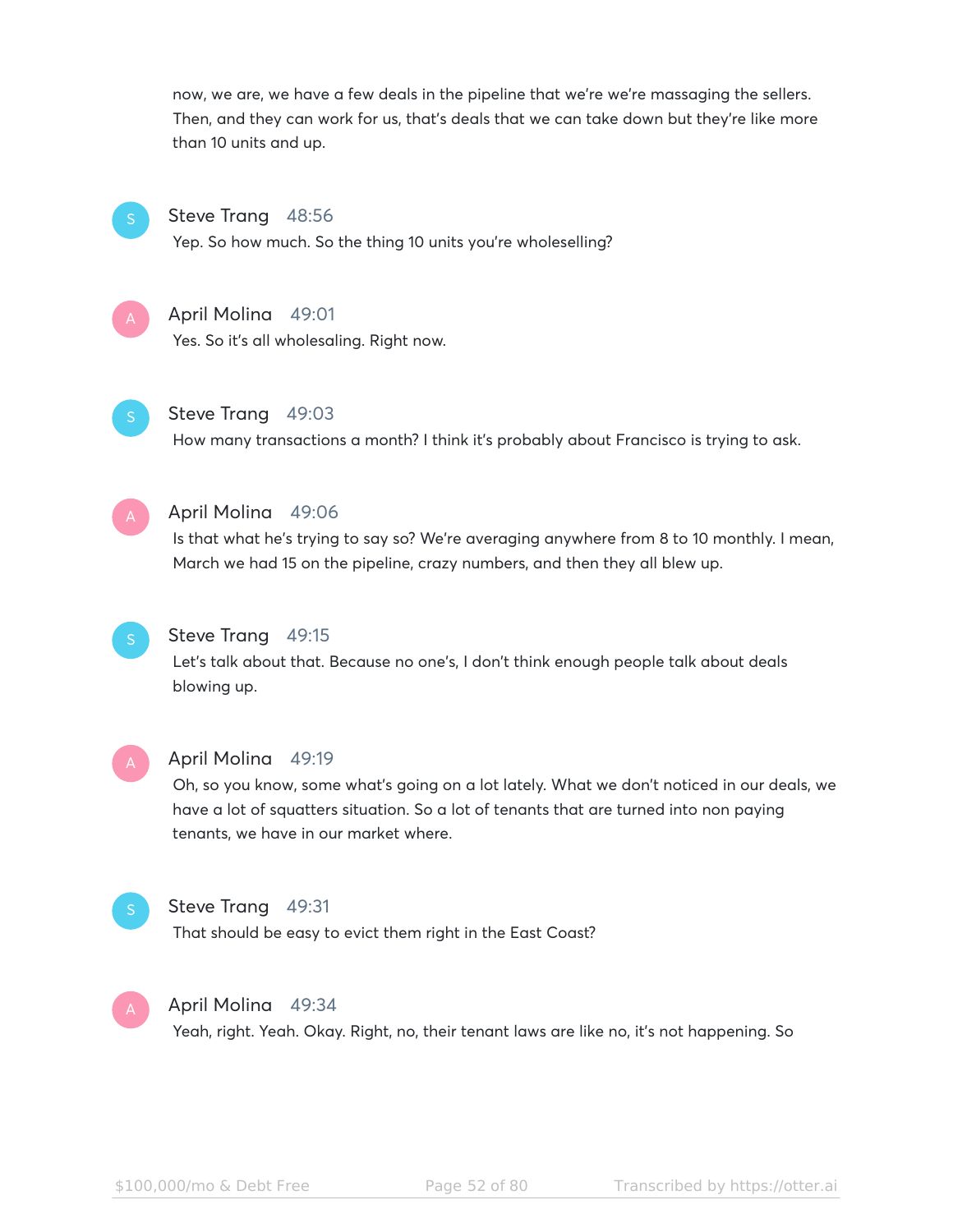we've had a lot of deals blow up like that. Where you know, we're we negotiate with sellers like, squatters, we've done it in the past. Usually it works. Some of them not so much. But in March, we had a really we had we had 593,000 in the pipeline to close and more than half of that like blew up because of squatters or and because of title situations. It's like, titles just not clearing. Which I still see there's a solution to it because obviously now with creative side. So we're working those deals, but squatter situations seems to be the big one for us.

# Steve Trang 50:09

So you mentioned earlier that there was an incident with one of the squatters.



#### April Molina 50:13

Two incidents. Well, yeah, they pulled out, there was a squatter situation. They pulled out guns on our, our property manager and kind of scared him off.

- Steve Trang 50:20 Yeah, does he still work for you?
- April Molina 50:22 He does. He does still work for us.
- Steve Trang 50:24 Cuz I think I would just submit my resignation right then and there.
- April Molina 50:27

Oh, he's still worked for us. He's still. And then Ash went down and try to get into the house. I'm like, are you insane?

Steve Trang 50:31 Ash went go.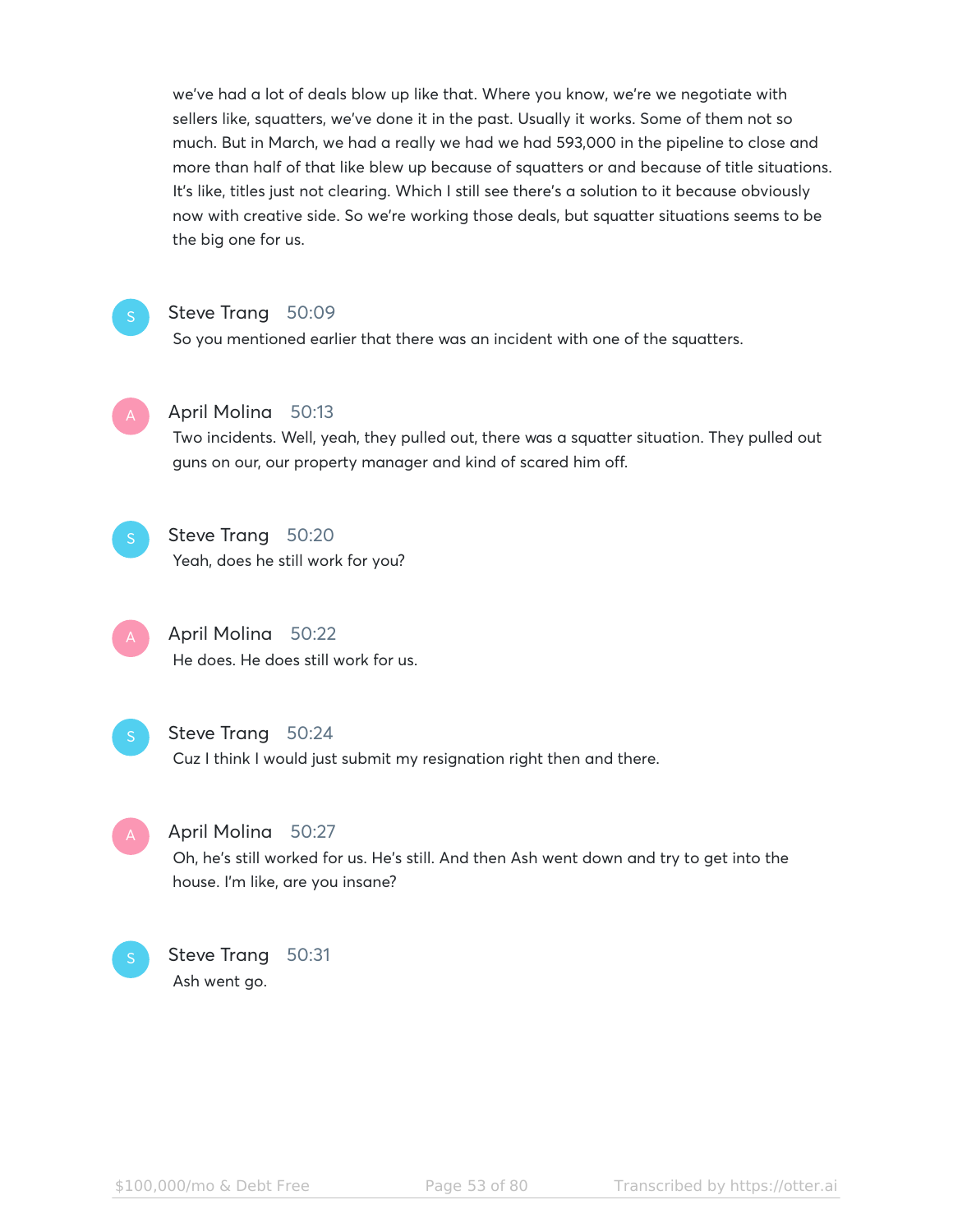# April Molina 50:32

Yeah. Cuz he, we wanted to make the deal work. So we were like, \$45,000 deal, like, we need to make this work. So he goes down. He needs to get a picture for the meter that's inside the house. And he's like, can I go in? He just offered these squatters \$3,000. So then he's like, can I come in? And they're like, yeah, so he comes to the car. He's like, well, they're about to let me in and I'm like, are you insane? You just offer these guys money. Like, they're gonna think that you're carrying this money, cash. And there's been a few incidents in our market where investors have been beat up or things have happened. So I was like, absolutely not. You're not getting in that house. And that deal blew up and it was \$45,000 spread.

Steve Trang 51:08 Yeah. Scary.



Steve Trang 51:12

Right. Okay. So you said there was two of them. What was the other incident?



#### April Molina 51:18

Um, our guy got harassed. That was in our first for his friend, so he got harassed. Almost got beat up body, not so much. He is okay.

Steve Trang 51:25 And this is in Philly or it is in New York.



Steve Trang 51:27 Just Philly. All right.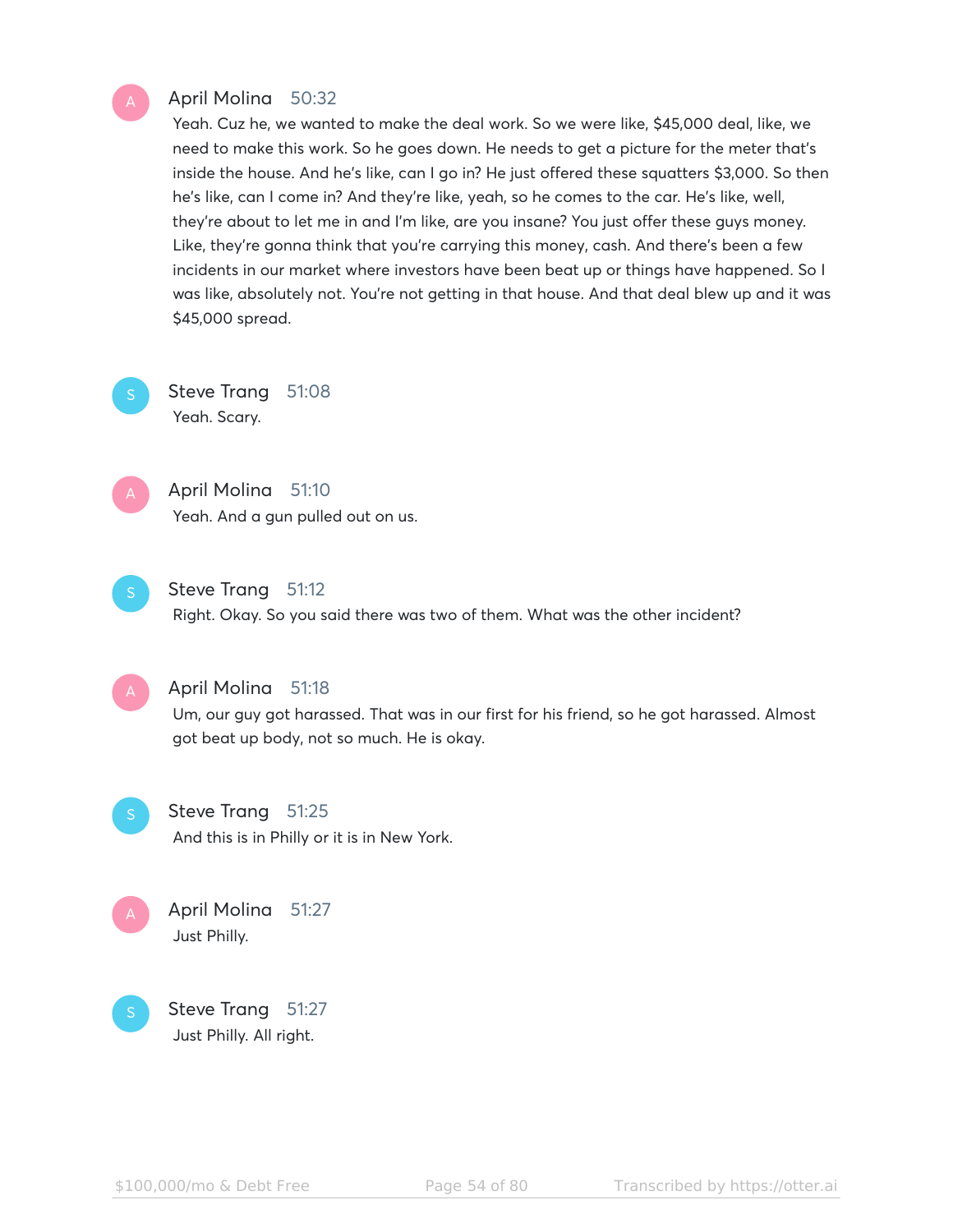April Molina 51:28

Sorry guys. Don't come to my market.



Steve Trang 51:31

Alright, Mark Win wants to know what company are you using for cold calling now?

April Molina 51:35 I manage my own callers.

Steve Trang 51:37 In house.

April Molina 51:38 In house.



Steve Trang 51:38

And what are your KPIs? What are the maybe three or five core KPIs you measure?



## April Molina 51:43

Offer submitted daily, how many leads are being contacted. Offers submitted lately daily, how many who we are we're sending. That's most importantly. And how many dials our acquisitions doing but most importantly, is my offers daily, I need minimum 10 offers a day out. Whether it's verbally or sending it in an offer letter.



## Steve Trang 52:03

All right. And then Mark's follow up question is, how do you produce leads?



#### April Molina 52:08

How do you mean, how do we produce our lead?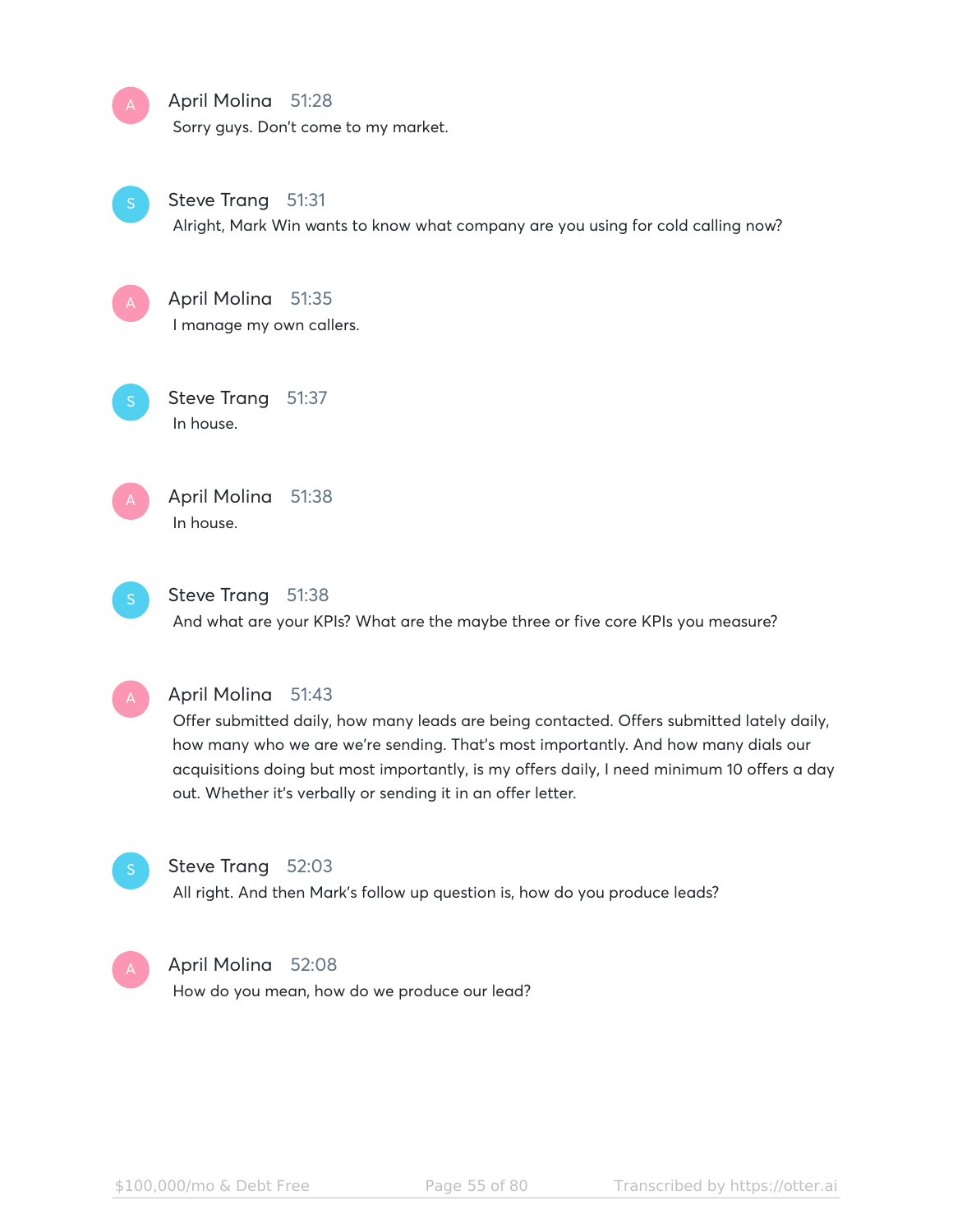# Steve Trang 52:10

Where do you get your, what are your top two or three primary lead sources?



#### April Molina 52:14

Um, we are using, we use PropStream. We buy data from ListSource and then we also scrape the county. So county websites, I've built I've hired someone overseas and they scraped the websites for me backend it.



#### Steve Trang 52:27

Yeah, that will definitely works. So Cenafanist.

April Molina 52:30 And then we sack it.

Steve Trang 52:31 Smart.



# April Molina 52:32

But it got to the point where now I feel like we own all the data. Like there's only so much data you can buy in your market until you own it. So like my callers cannot tell me there's no beat. Like I'm like I'm, right now in our Zen Call we have 183,000 leads. You cannot tell me that there's no data if you haven't submitted 183,000 leads keep dialing.



#### Steve Trang 52:52

We had, let's see it was 2019, beginning of 19. Myself, Jesse Burrell, and Jared Vidales, we bought the list for the entire county stuff.

April Molina 53:04 And it's like, what else you gonna do?



Steve Trang 53:05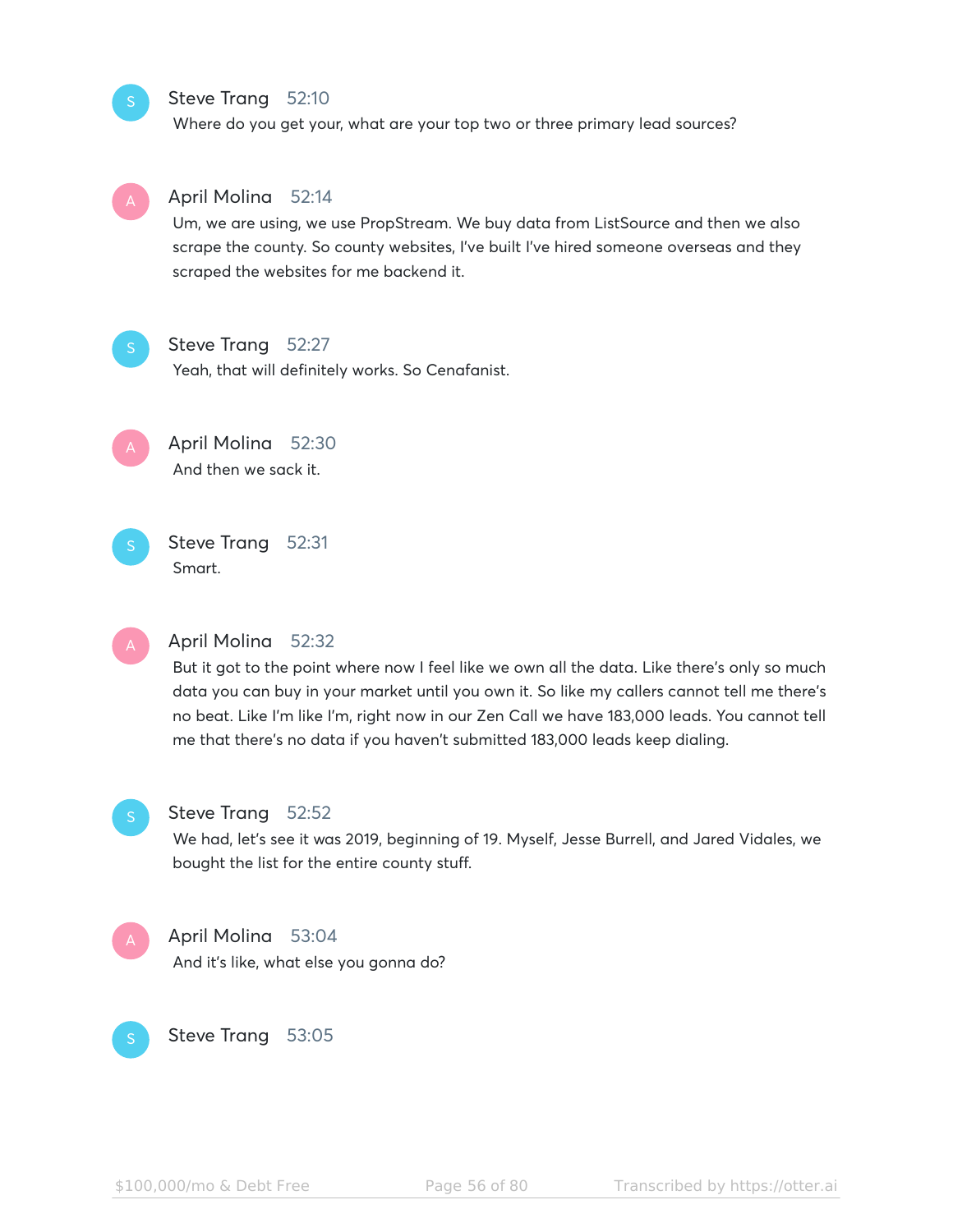Yeah, so we got 450,000 records skip traced.



April Molina 53:08

Oh my god, what a bill. Did you skip traced it all at once.

Steve Trang 53:12 Well, that was the way to get it to the lowest price possible.

April Molina 53:14 Oh, you had it bulked it.

Steve Trang 53:16 We bulked it. I think we split 28,000 for everything. Alright, it's not bad.

April Molina 53:20 It's not bad.

Steve Trang 53:21 Three ways.

April Molina 53:21 No, that's not bad.

> Steve Trang 53:23 Alright, Cenafist wants to know how much net profit do you make per year?

April Molina 53:28 So last year, we did 765,000. Total.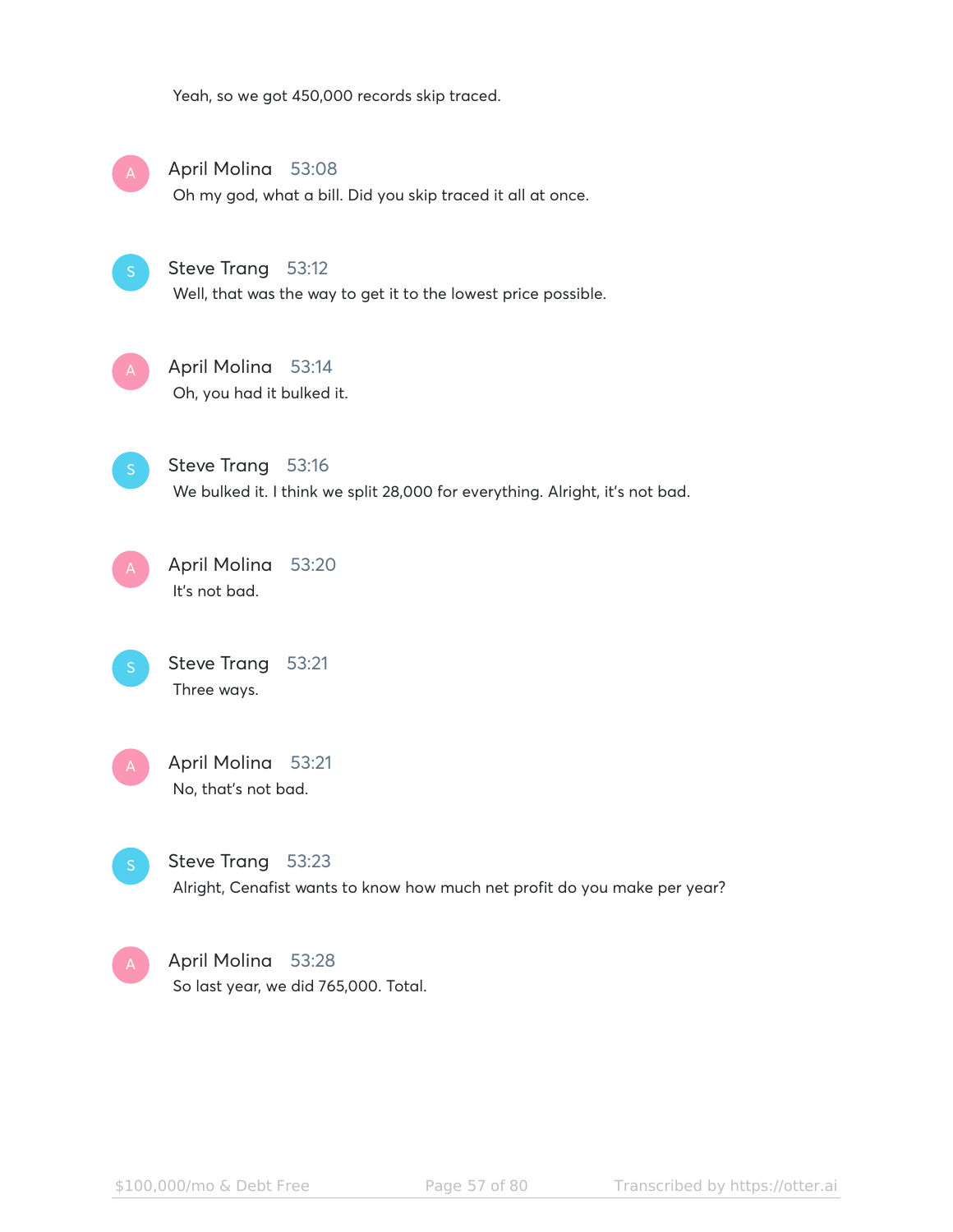Steve Trang 53:32 That was gross or profit?

April Molina 53:33 That was gross.

# Steve Trang 53:34 Gross. What do you end up walking away with?

April Molina 53:36 We walked away with 525.



# Steve Trang 53:39 All right. And then his follow up, his or her follow up question is, are you the owner of the business?

April Molina 53:44 Yes, I am. With my partner. We're both, were partners in the business.



# Steve Trang 53:48 Who is?

April Molina 53:49

Ash, my significant other. Yeah. And head acquisitions.



# Steve Trang 53:54

Yep. Alejandro wants to know, if your 23 again, what would be the first thing you would do with the knowledge you have now?



April Molina 54:01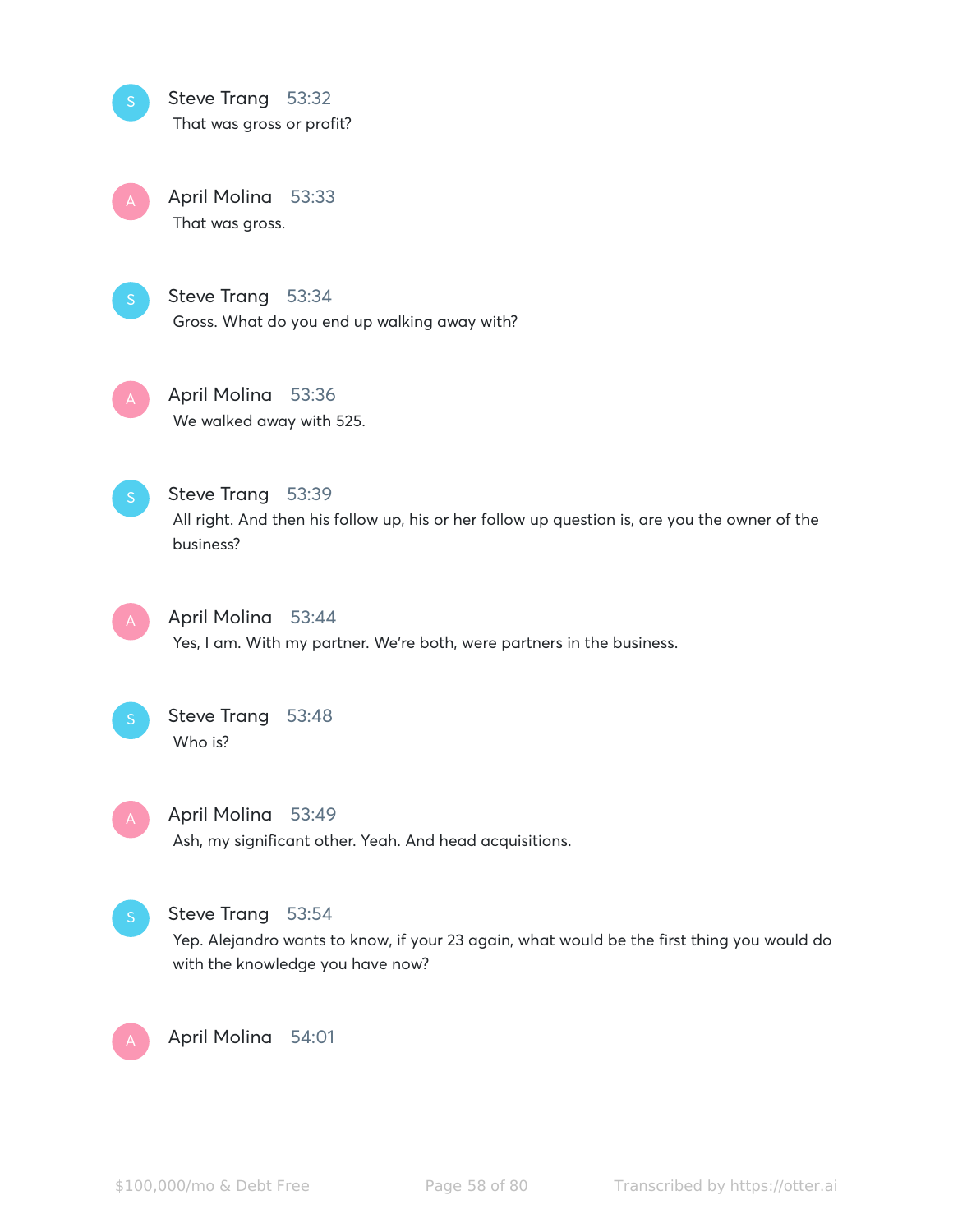Definitely not do ground up deals. I would pay for education. I that money that I had where I was doing real estate realtor and I was making decent money, I would have found a really good good education course.



Steve Trang 54:14

So the money you made, leasing leasing in New York and apply that towards education.

April Molina 54:19 Apply it towards education 100%.

# Steve Trang 54:21

And that's really easy to say that now with the wisdom you have now. But what was your thought back then when someone says, hey, April, how would you like for me to teach you everything I know. And I will charge you.



# April Molina 54:31

I would have gone to YouTube.



# Steve Trang 54:32 Yeah, I'll teach you. I'll charge you 30,000 to teach you everything I know.

## April Molina 54:35

I would say I'm going to YouTube university.



# Steve Trang 54:37

And I had that same problem too. Right? Like it's that we need to get smacked around to get to humility. Right, because I remember, I was like, why would you go to these conferences and pay 25-30,000 I would rather just lose 25-30,000 learning it the hard way. That was my mindset when I first started.



## April Molina 54:56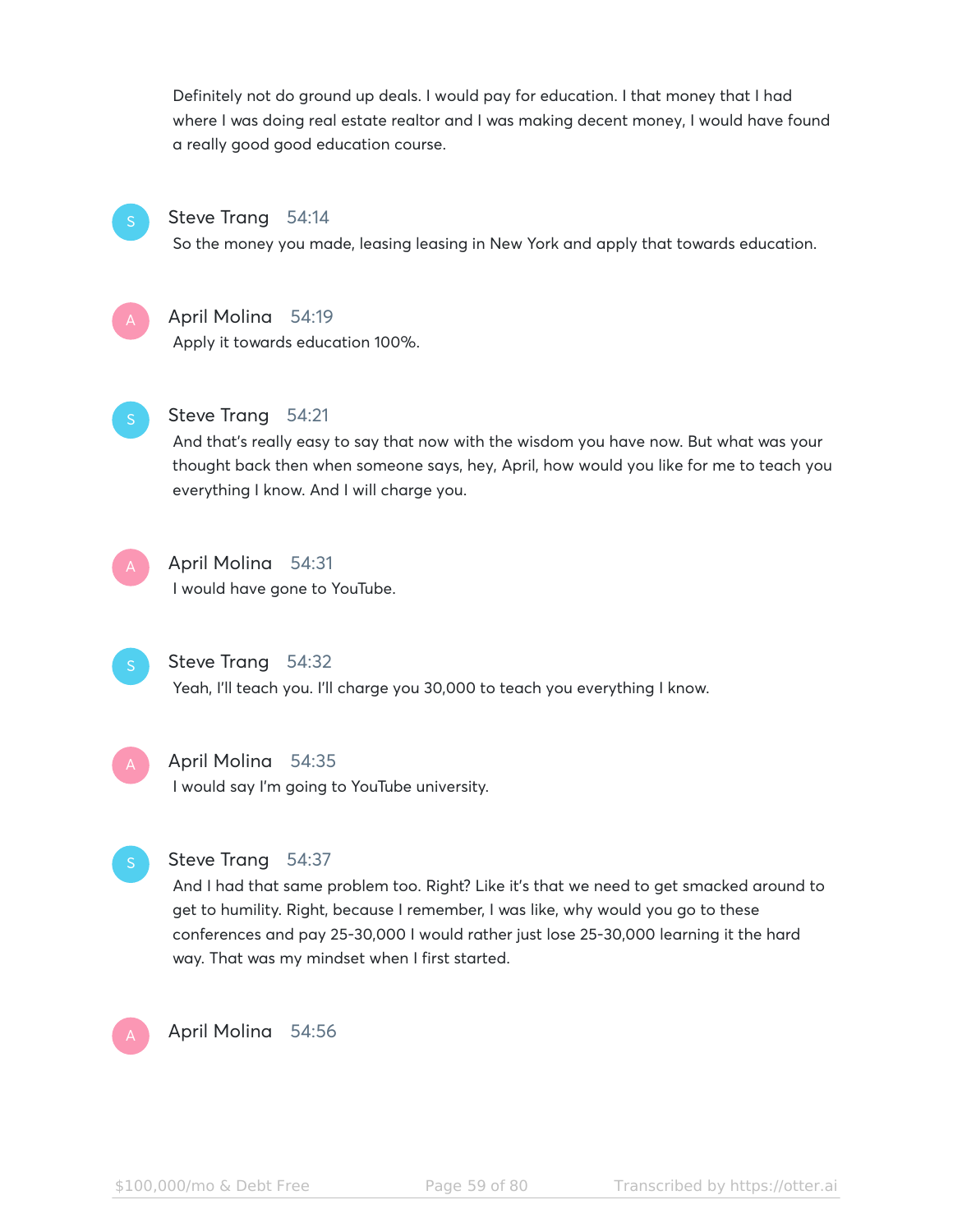That was and mine is too.

#### Steve Trang 54:58

Yeah, but that was not the right mindset.

#### April Molina 54:59

It was not the right mindset at all. And also at YouTube you know, not everything that works for someone is going to work for you. So on YouTube, I'm listening, listening or watching 10 different people were saying do cold calling. No, do direct mail, don't do it this way. Do it that way. Send the yellow postcard. Make sure your your envelope is colored, put coffee stains on it, have your kid draw on it. So it's like, whoa, which one works for you market? So it's like that would have definitely changed a lot.



#### Steve Trang 55:28

One of them definitely works.



#### April Molina 55:30

One of them works. But also it's what works in your market. Not everything that works in one market is going to work for yours. Like some people, you know, in the Midwest, people love to talk, homeowners love to talk. In New York, you tell a seller, I have money, they were like so, I have money too. Who cares? What company you work for? One of them was like I'm googling you right now. What's the name of the company? Like they're very, you know, that's New York markets. Aggressive.

#### Steve Trang 55:53

Very direct. Yeah, we're talking cuz New York or Phoenix. You know, everyone's used to being cold called for years. They're used to getting cold called. And one of our buddies like, yeah, I just moved to Alabama. And like, they're so nice. You know, I was like, this isn't him, but I hope you find him.

#### April Molina 56:09

Like, that's not him. But I think you have the wrong number. You know, you've tried this, like it's insane.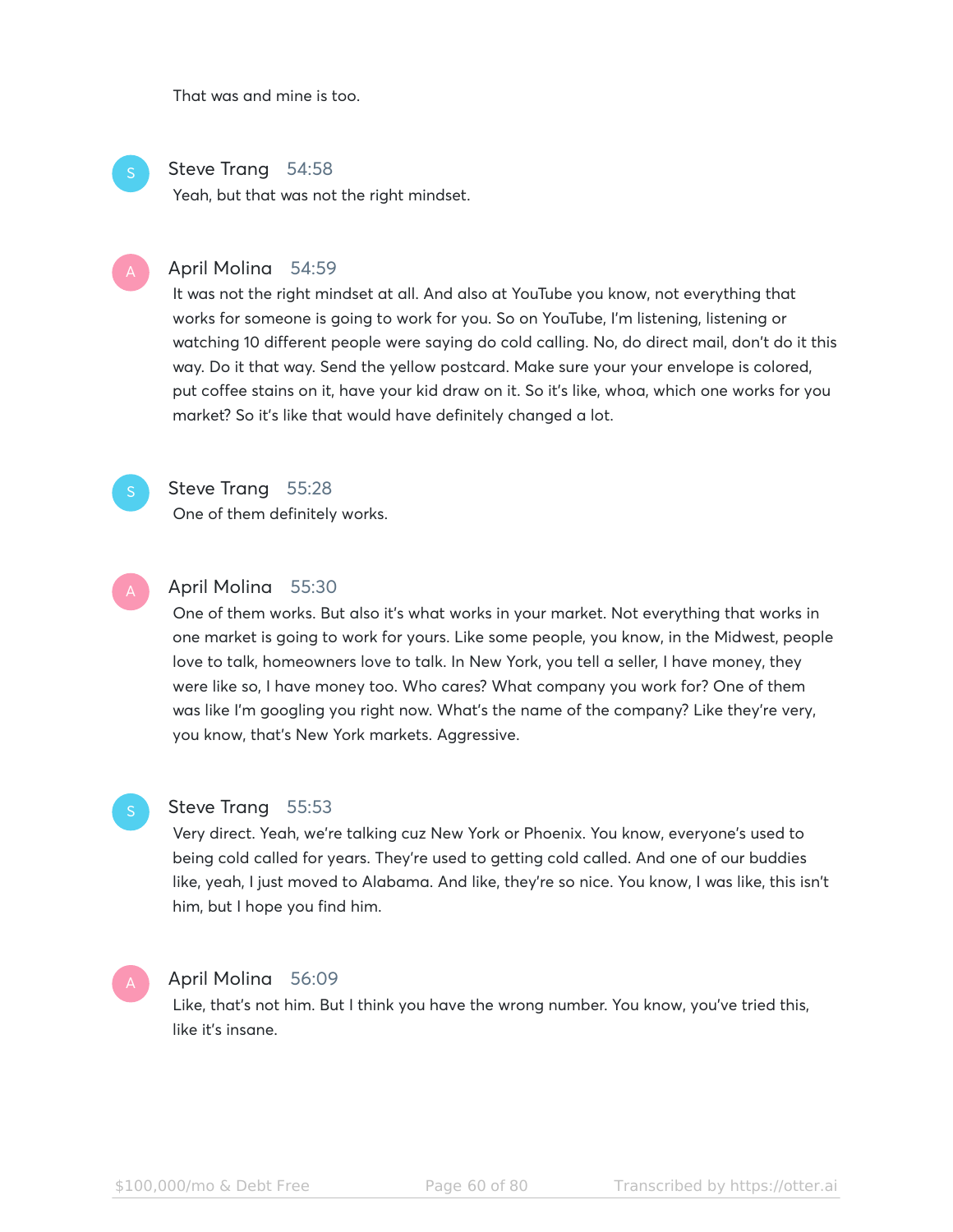# Steve Trang 56:14

Totally different profile.

April Molina 56:16 Yeah.

#### Steve Trang 56:18

And then, let's see who else is there. Okay, so you mentioned earlier, creative finance. So Andrew's question is, do you offer sub to? So let's talk about how you apply creative to your transactions.

### April Molina 56:31

So again, that kind of fell on my lap. Remember, as I said, I left that partnership, and I left with a lead with a list of deals, but I felt like there was something that could be done with them because I had heard Uncle Karl and Dave Dey on on podcast. So they kind of fell into our lap where I learned, you know, we can take we can we can have a property deeded over to us or we can have a power of attorney so we can negotiate the debt. Or there's actually investors that would buy deals with debt if those are the type of buyers. So it just we look at the deals we see. Now, it's like no lead left behind I kind of coin that last year. Sorry Phil. And it's we look at a deal. It's case by case, if this avenue doesn't work. Well, this avenue work and we subject to's come with it. Like we've sold lots, we've sold homes with subject to's with debt on them. And there's a buyer for everything. Like I believe there's a buyer for everything.

Steve Trang 57:21 Who's Phil?

- April Molina 57:22 Phil Green.
- Steve Trang 57:24 That's what he says to?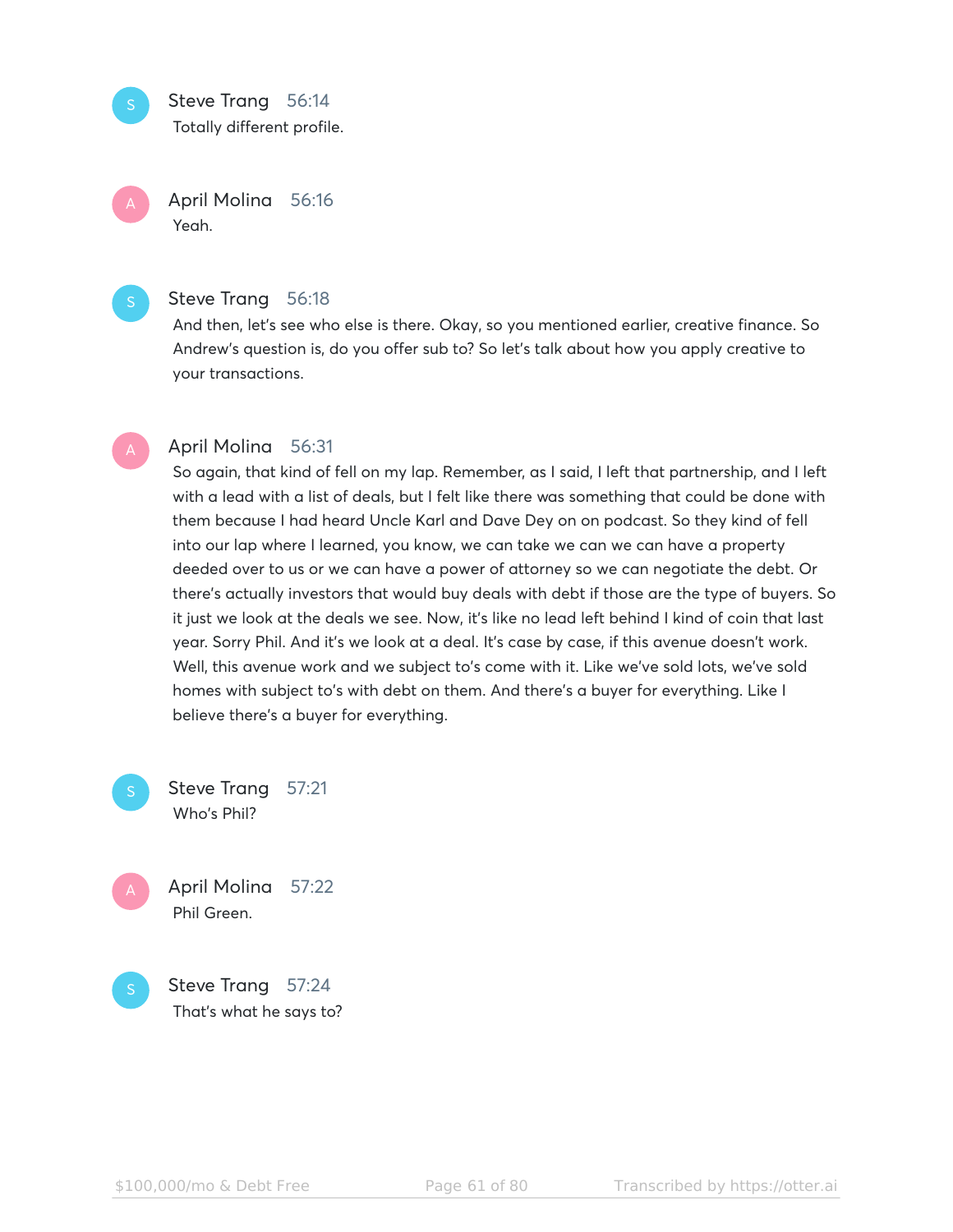# April Molina 57:24

No. He said, we we're we had a meeting once and I was like, no lead left behind. And then we kind of like both. Does we like who coined it first? That was kind of like our inside joke with him.



# Steve Trang 57:33

Gotcha. Yeah. Phil Green, waiting for him to come on the show.



#### April Molina 57:36

Oh, he's amazing. Because I have his. Right now in CG. Like, I have his his his like voice in my head.

Steve Trang 57:42 Yeah. He's a.

April Molina 57:45 He's a monster.



Steve Trang 57:46 Yeah, he's in a really amazing person.



#### April Molina 57:48

And very competitive market. And because of him, we've actually transitioned we're like, now we're hiring people in America. Like it's remote. But we're hiring in America. Like we're not just focusing on overseas people in the Philippines or South America.



#### Steve Trang 58:01

That's what he is, for guys who don't know who we're talking about. It's another guy in Collective Genius.



April Molina 58:04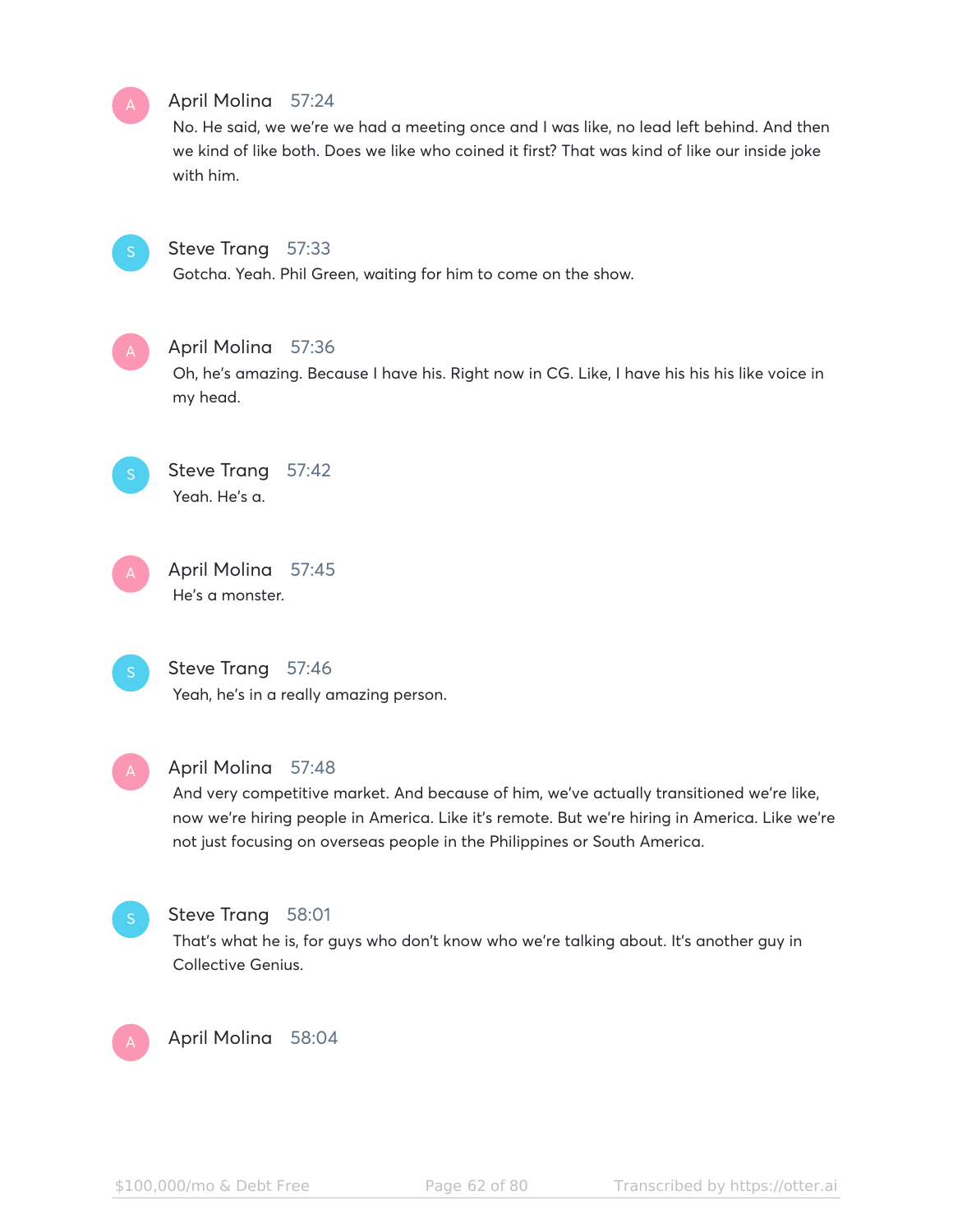Yes. Collective Genius family.



## Steve Trang 58:06

He's doing 30 plus transactions a month in San Diego. And he's making stupid amount of money per flip.



# April Molina 58:12 Crazy.

# Steve Trang 58:13

Yeah. I mean, I would be happy to make that on one of my flips. He's making that on average.



## April Molina 58:19

Yeah. Oh, my god, his and his COO. He's like, you remember that event? We're like, we blew us all away with his presentation.

- Steve Trang 58:28 Yeah Eric is is
- April Molina 58:29 He's ridiculous. He's a monster too. Crazy.
- Steve Trang 58:31 Super sharp guys.
- April Molina 58:32 Yeah, very sharp.



Steve Trang 58:33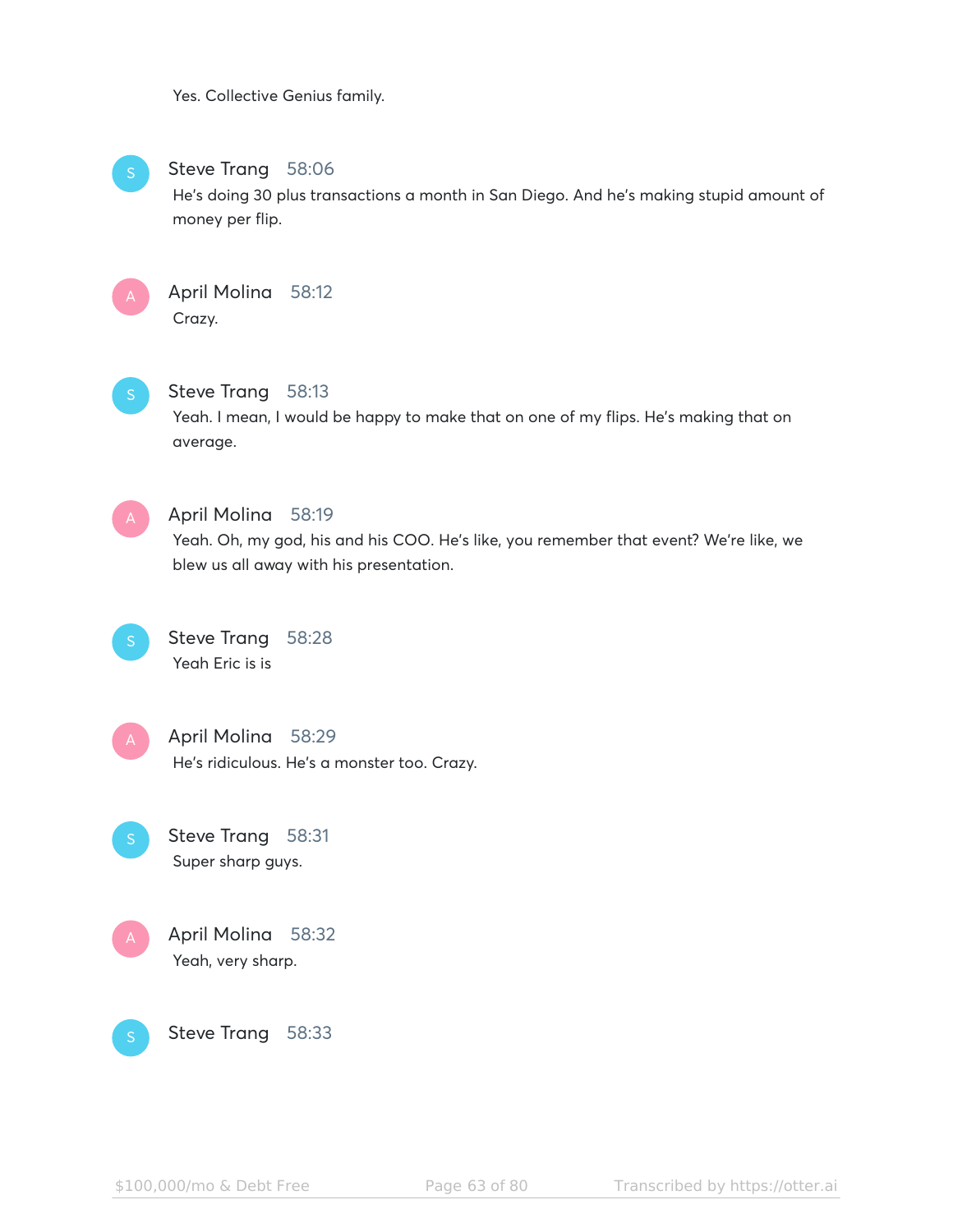Alright, so so you're only lean. So with your business being lean now, what was your overhead one of those crazy, what's your overhead now?



#### April Molina 58:41

So we went from having an overhead of about 40 40 40 to 45,000. And that was including people. And I include also my marketing, because our number one marketing is cold calling. So that includes our people. It got to a point where I had a team of 12 cold callers. I mean, it was insane. So we've narrowed it down to now we just have very, very, very lean departments. We have three acquisitions, we have our transaction coordinator, we have two dispos, and then we have our cold callers. And our cold calling the way we pay them, it completely has changed. Like I expect certain amount of leads per person like you, you'll have, you'll be at your price point, your average weight. But if you're not delivering X amount of leads, it goes down. So it's like what you get paid what you're delivering. Same thing goes for acquisitions.



#### Steve Trang 59:25

Yeah. It was really interesting. Heim was on the show a long, long time ago. And he said that he said that, like basically like, yeah, they're hourly. If the results are there.

April Molina 59:34 Yeah.

Steve Trang 59:34 Right. Like you deliver these results, you will get paid your promised wage.

April Molina 59:38 Yeah. So if you are.

# Steve Trang 59:39 It's not like is commission it's just, if you don't do what he's you're hired to do, I'm not paying you what I promised.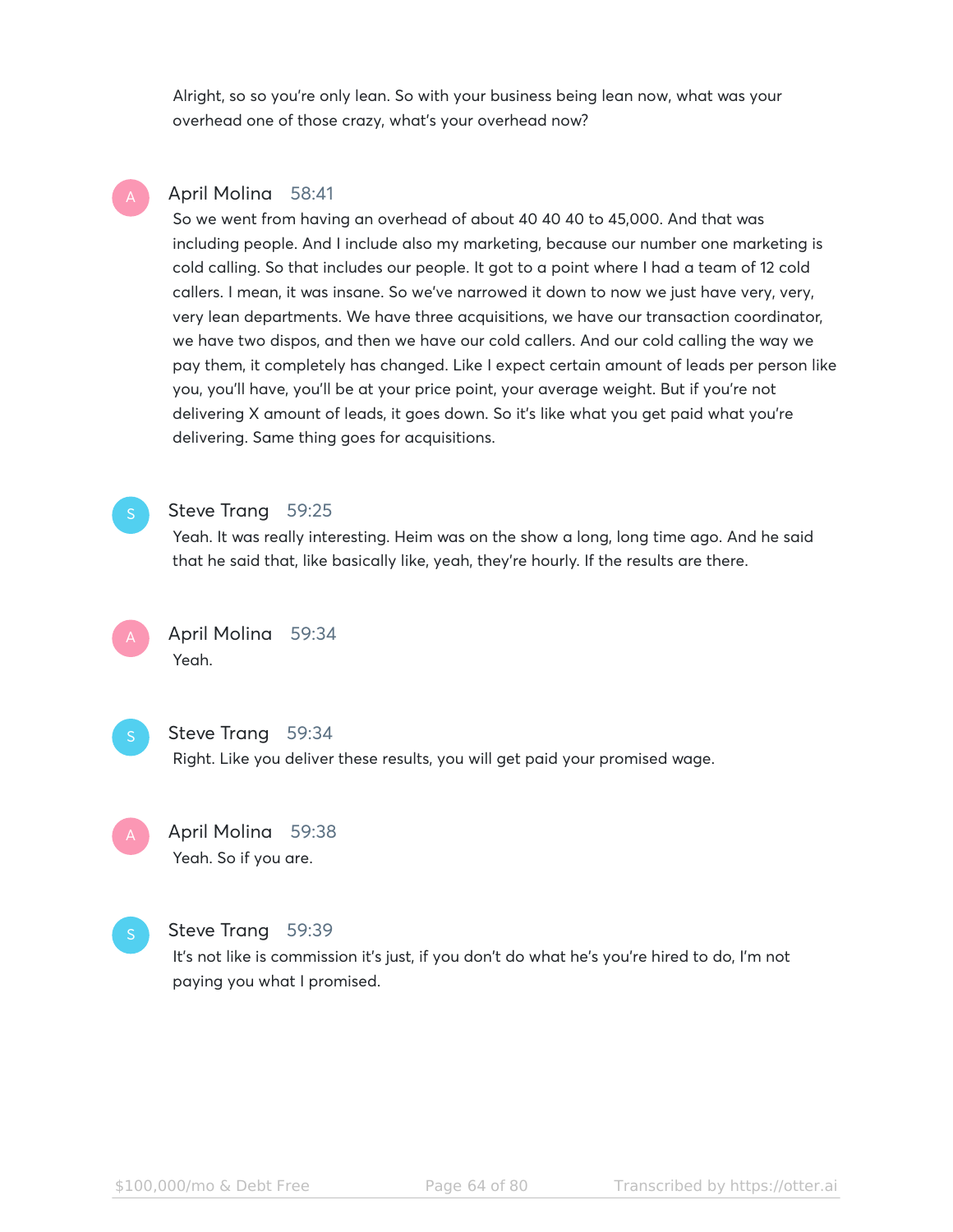# April Molina 59:46

Exactly like, I'll start you at eight, you have to bring me a minimum of 20. Now if you hit if you're at if you hit from 12 to 15, and goes down to six, and if you hit below that, you're going back to training, which is four. So you decide what you want to get paid.

# Steve Trang 1:00:00

All right.

## April Molina 1:00:00

It's all up to. I put it up to them. And same thing goes for acquisitions now, like before, I would have our lead manager submit end of the day reports, now our acquisitions have to submit their own end of the day report. So it's like, no one wants to write that email that you didn't do your job or you didn't hit your calls. I want to see your offers in, where they are at, where they're standing, and, and your call audits. And calls are audited every single day.

# Steve Trang 1:00:24

Yeah, that's awesome. Who's auditing the calls?



# April Molina 1:00:26

Lead manager and Ash he get he gets he they cherry pick calls. So we'll run I'll have our lead manager randomly pick calls for every department. It's submitted end of the day, he listens to them, he has to submit his report by 9am.



#### Steve Trang 1:00:40

One thing we're looking to do, I think next month, either next month or July is one of our action items because we can't we get so many freaking things going on. We can't do it all at once.

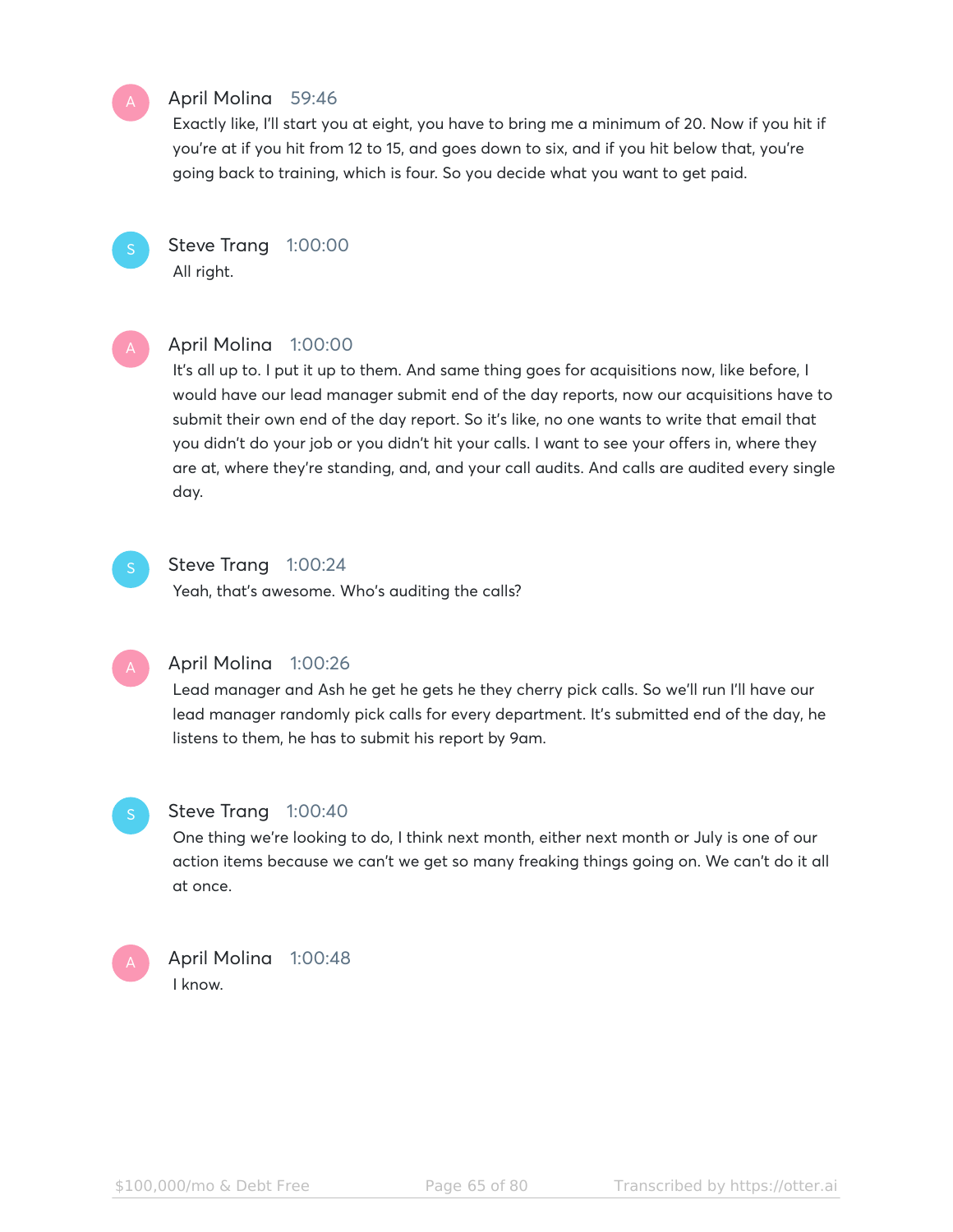# Steve Trang 1:00:48

So I can't remember if we're doing it next month or the month after that. We're hiring a VA whose sole job is just to listen calls all day. That's it. Like there's no like cherry picking like it well maybe there's some cherry picking but instead of listening to like five calls, they're gonna listen to calls literally all day.



April Molina 1:01:05 All day.



#### Steve Trang 1:01:05

Right? And then they're gonna rate them and you know, if people are being monitored they know.



April Molina 1:01:11 Oh, they know.

Steve Trang 1:01:11 They're gonna do better.

## April Molina 1:01:12

See we're not we're we have our girl should do like a morning call, afternoon, and a midday, and a afternoon call, midday afternoon. So she'll just ran pick calls from like every and it has to be a five minute and over call. But trust me, they know it's being audited. Because we've come back with like, why did you say that if clearly that that wasn't what he was looking for. So they know that it's being audited. And it's audited every single day. Because that email goes out and everyone's CCed on it.



#### Steve Trang 1:01:35

Right. I'm trying to go through these. Apparently, we've got some spammer bots here. So congratulations. It's the first episode where we have these trading people.

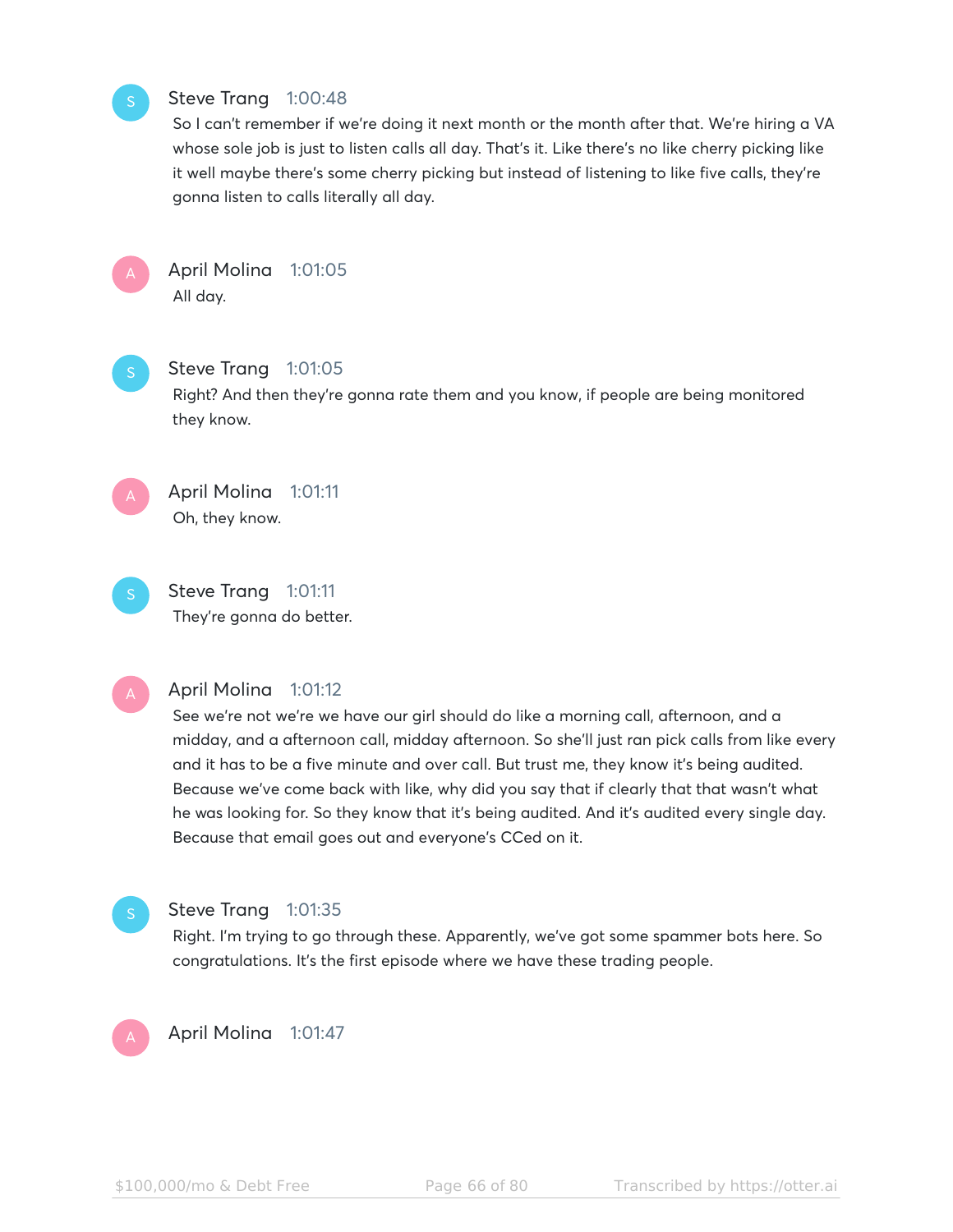Trading people?

Steve Trang 1:01:48 In the chatbox.

April Molina 1:01:49 What Crypto?

Steve Trang 1:01:50 I don't know.

April Molina 1:01:52 Made they made their way to Facebook.

Steve Trang 1:01:53 They made it. This is this is YouTube Live.

April Molina 1:01:56 YouTube.



Steve Trang 1:01:56 Congratulations. So what is your WHY, what's pushing you today?



## April Molina 1:02:03

My son. More time with him. I don't want to I don't want to have like, I was the way we were going was like that super New York 99% of the time your your son is with like a babysitter. I don't want that. Like I want my son to have time with me.

Steve Trang 1:02:22 It's that's a New York?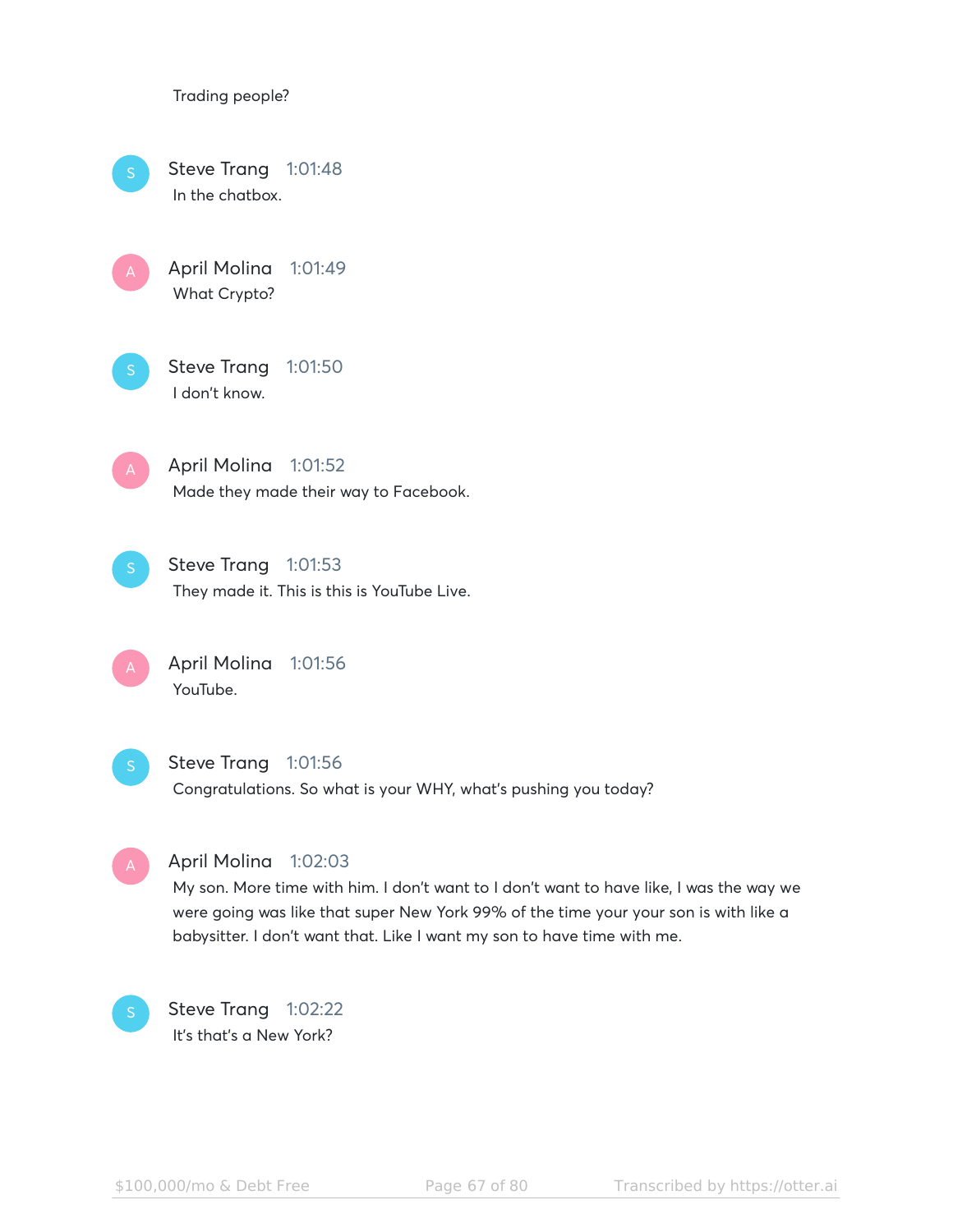# April Molina 1:02:22

Well, it's not a New York thing. But like New York, like we just grow up to, like, have to work and hustle. Like if you're not doing that, like what are you doing? Like you're lazy. It's either you're hustling and hustling 100% or like, you're lazy.



Steve Trang 1:02:33 You're a bum.

## April Molina 1:02:34

Or you're a bum. So it's like, I'm always feeling that and I was always kind of like, you know, like, kind of like beating myself up because it's like, if I'm not working 12 hours like I'm not that wasn't productive. If I didn't work, start working at X amount a day and complete all of this. Like.



## Steve Trang 1:02:48

I didn't know that's the way it was in New York.



April Molina 1:02:50 Yeah, it's very, it's a very hustle, hustle and bustle type of city.



## Steve Trang 1:02:53

I mean I know it's a hustle bustle and like they never sleep. But man, I had no idea that you were being judged.



Steve Trang 1:03:00 Gotcha.



April Molina 1:03:00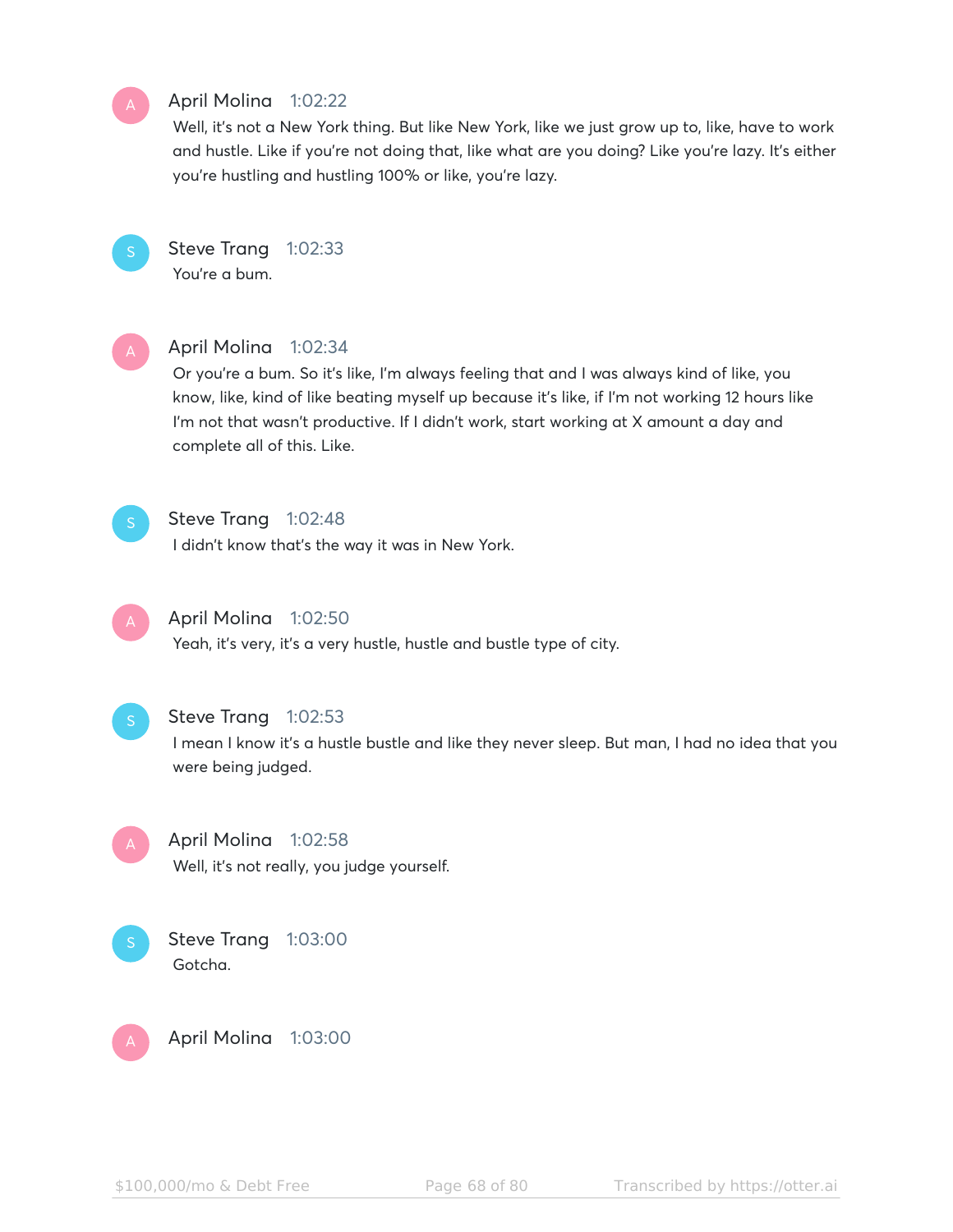You judge yourself. It's you know, everyone, yeah everyone is out grinding like you're grinding. So it's like, if you're not doing it, then yeah, you're a bum.

#### Steve Trang 1:03:08

What is your biggest struggle right now?

#### April Molina 1:03:10

So I told you earlier, we came back from CG, December 2020. And conversation with Phil, conversation with a few people they're like, you know, like we need I need to focus on a few different things. So right now, we've kind of been transitioning our company from like, only having like, people overseas to building out having more Americanized people. So like the people that are touching my data, my homeowners like I want them to be more experienced.



Steve Trang 1:03:36 High caliber.



#### April Molina 1:03:37

High caliber. So hiring really good people but not having to have 20 people on staff, like really one or two really good people in departments can go a long way. So building out our SOPs, making sure onboarding process is dialed in. So like, there's 30 days into the into the onboarding process. Like we set the expectations, you're clear of what the expectations are, there's no gray area, and like, this is what we expect, like no joke. So we just kind of been swifting things around. We brought in AXE Credit, that doing credit repair to offer that. Offering more solutions, maximizing on our data so that we're not spending a lot.

Steve Trang 1:04:15 Who's creating the SOPs?

April Molina 1:04:17 I create them myself.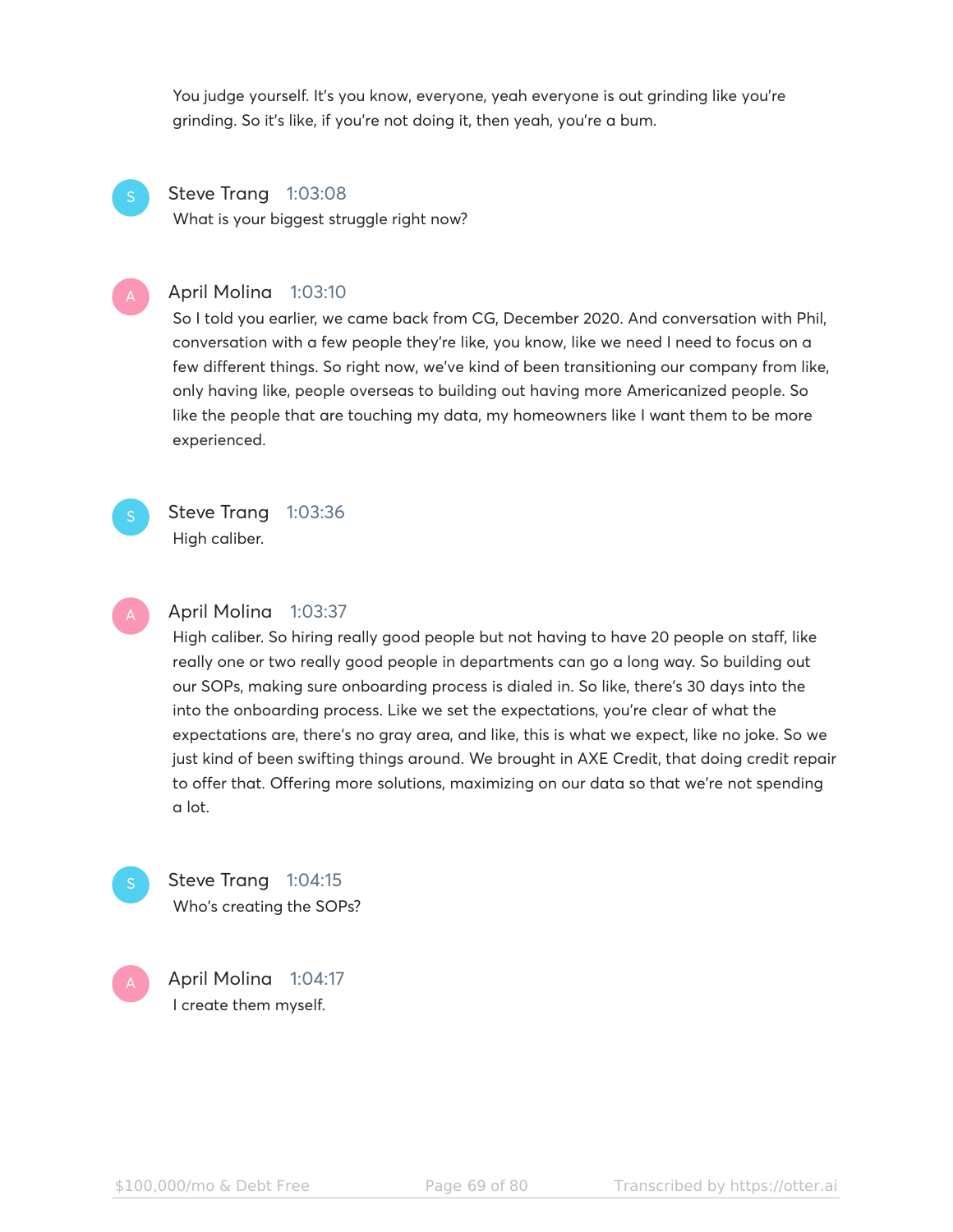# Steve Trang 1:04:19

It's impressive. That's that's a struggle I think every entrepreneur has.



# April Molina 1:04:23

I've actually shared it with a few of our CG people.



Steve Trang 1:04:25 Yeah.



# April Molina 1:04:26

Yeah, like signed, like, just shared my Asana workspace with them. And some of them have given me good feedback. I'm like, thank you. It took six months to build out but.



April Molina 1:04:34 It's still it's still still adding more stuff.

# Steve Trang 1:04:37

Well it's never, it's gonna be never ending work in progress.



# April Molina 1:04:38 It's never gonna, yeah, I learned that I'm like, I'm always gonna move things around. But

Steve Trang 1:04:43 What is your superpower?

yeah, building that out.



April Molina 1:04:46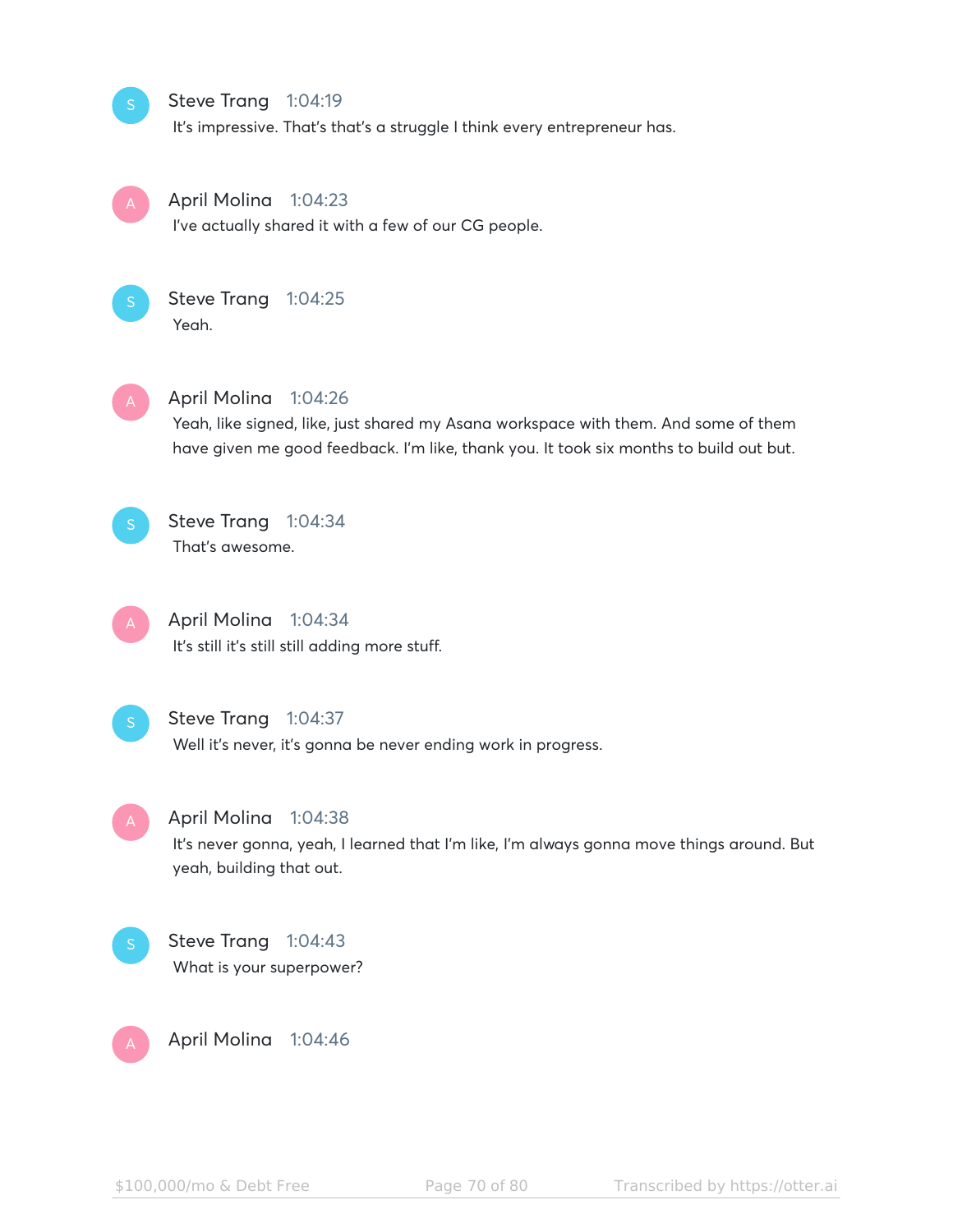I think my superpower is that I can have a vision and I can kind of put it to piece it together. It and you know, it might not all work, but I'm going to figure it out. I'm going to get it to work because I don't accept anything but success or making it work.

# Steve Trang 1:05:03

Um, so for those that are just starting, who would you recommend to become their mentor? It's from Perla?

## April Molina 1:05:12

Who would I recommend right now? I mean there's a few programs on, on on, on people that are doing you know like selling courses. I feel like just do what what, look at what you want, like what model you want to go if you want to do rentals, you want to do wholesale, and just pick the person that you kind of click with and connect with. And that mastermind that speaks to you honestly. I can't really decide who like, if the ones that existed kind of like the ones that I did back then still existed like Carlos and Sal, I would say those. I don't even think there's they're doing it anymore. I think they only do like, really exclusive clients now.



#### Steve Trang 1:05:53

Yeah, I'm not exactly sure what their model is. But I will definitely second that part about finding someone that resonates with you.



# April Molina 1:06:00

#### Steve Trang 1:06:03

And then someone is asking, do you guys record your option contracts?





Steve Trang 1:06:09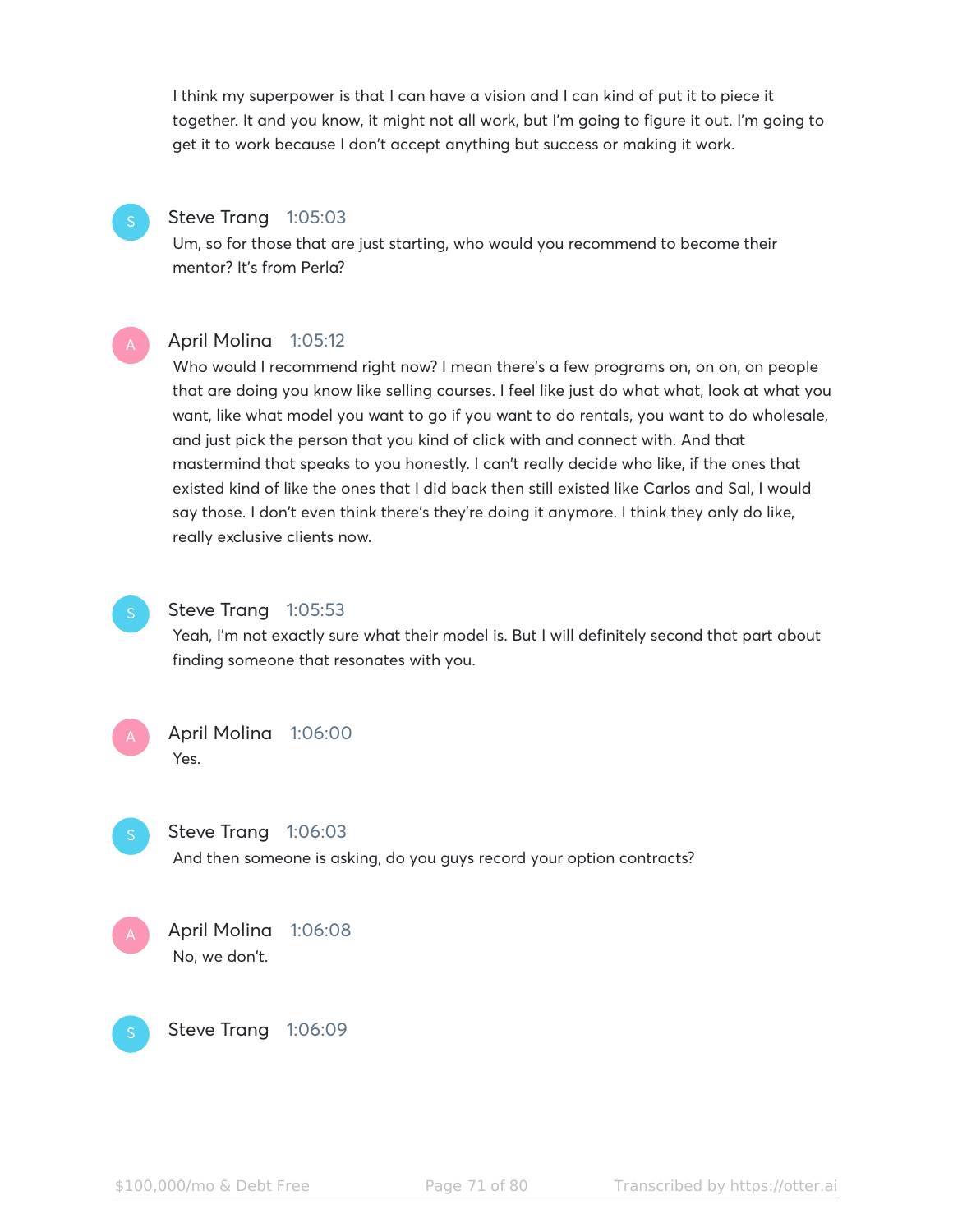And is there a reason for that?

# April Molina 1:06:11

I just we don't I don't force I don't force sellers or homeowners to make decisions. You know, like, at the end of the day, we're strictly wholesaling. You know, we do mention that we are if we don't doesn't work for us, we're gonna sell it or, you know, tell you we can find someone for it, but I don't. I like to do good by people. And that's another thing like, I'm, you know, I don't I want to bring our value. So I'm not going to force the seller or homeowner to to sell a property if they don't want to. So no, we've never done it. I've never had to and I don't think I ever will. Unless it's like a deal. Like, if it's like an apartment building that we're trying to take down for us then, yeah, but other than that, no.

#### Steve Trang 1:06:45

Gotcha. And then Mark Win wants to know, you have \$8,000 to start in a new market, what are your first steps with the new 8k or worth \$8,000?



#### April Molina 1:06:56

Um, so first, I would find out if you can, like get data from the county for free. Or if you can, you know, go on Fiverr and find someone if you're if that county website can be scraped, then I would get data. Depending if you want to cold call or not. If you want to maximise on your time, just find really good, a really good cold caller, one or two of that can have that experience to to turn your leads around. And then just make sure you're there to hound the lead after when it's admitted and make the offers. And make offers make offers all day every day.

Steve Trang 1:07:26 Yeah.



#### April Molina 1:07:26

10 offers a day, 50 offers a week, should get you one or two deals. I mean, it really should.

### Steve Trang 1:07:34

Definitely, if you're putting offers, you will definitely get deals. What is the greatest lesson you've learned?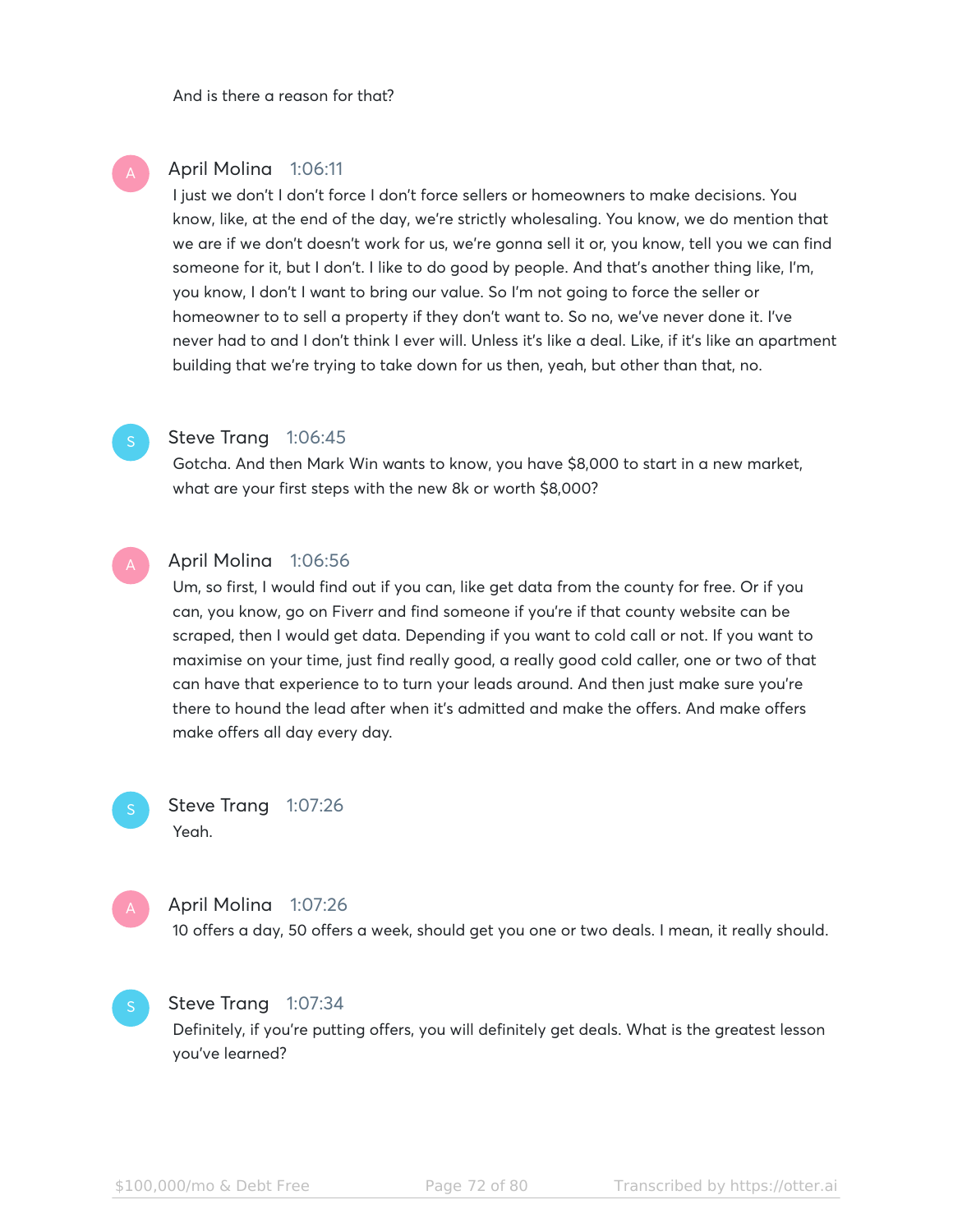# April Molina 1:07:41

Greatest lesson I've learned is just make sure that you you're understanding what you're jumping in, don't do what I did, don't just like swing the hammer and just hope for the best. I wanted to go all-in and I was like F it, like I'm gonna do it, I'll figure it out as it goes. But that didn't work out so well. So definitely, definitely, like, just realize what you want to do and make sure that you are are ready and don't don't do a gut job.



### Steve Trang 1:08:06

Or I think the reason why you're successful is that you believe you can do anything. Right? You have unlimited ability, right? You got unlimited confidence, which is a great asset. You just don't have to tackle the world. Step one.



April Molina 1:08:21 Yeah, basically don't do it.

- Steve Trang 1:08:23 Get there in 7, 8, 9, 10 steps.
- April Molina 1:08:26 Exactly.
- Steve Trang 1:08:27 Right. Samuel wants to know, what is the best CRM?
	- April Molina 1:08:32 Now, Salesforce. Two years ago would have said podio, but not so much anymore. Salesforce. We part of CG we are. We're all transitioning. I think everyone's transitioning

over to Salesforce now.



Steve Trang 1:08:43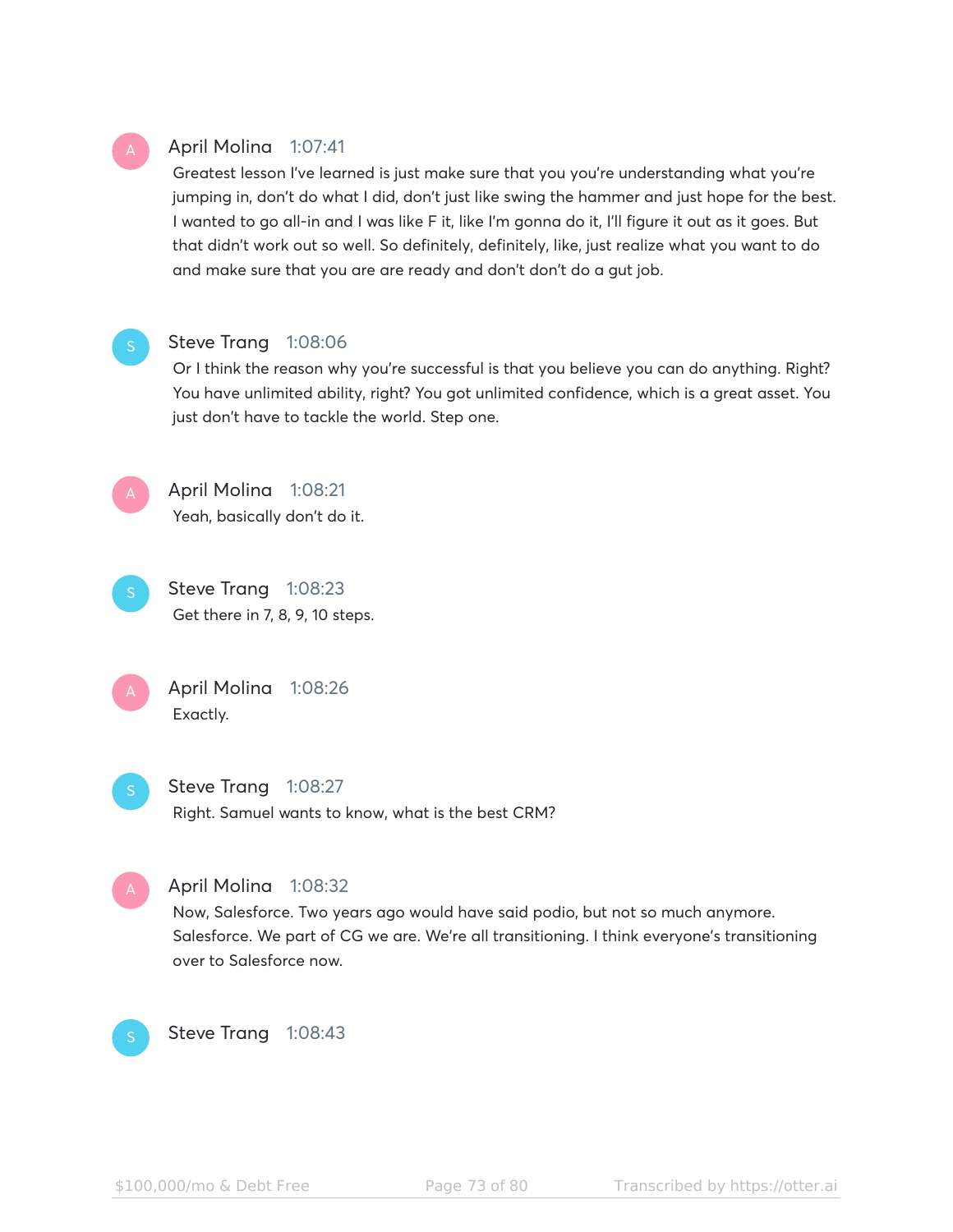Yeah, who has talked something, they're like should I do Salesforce, like all the cool people are doing it.



#### April Molina 1:08:47

Oh my god, now that I've seen it, I'm like, I can't even look at Podio like, we're still working on Podio. And it like, it annoys me. Like Stephanie says like, we can't predict what's going on. And it's like, now with Salesforce. They can't submit like they can't click out of a lead unless like tabs are like clicked on. And I love that because aquisitions always forgets to notate or tag the damn account.



# Steve Trang 1:09:09 Yep.



## April Molina 1:09:09

So now like just can't get off the page until they do it. And I love that.



#### Steve Trang 1:09:15

So the next question is, favorite best or most interesting failure? I'm guessing probably Philly. The first flip in Philly. But is there anything else?



#### April Molina 1:09:22

No, surprisingly, that's my best best lesson. It was my big, it was my, it was the hardest thing I've ever went through. But it taught me a lot. Taught me that if I put my mind into anything I can do. Like it also taught me like to believe in faith. Like I really went through like some heavy stuff. And I prayed a lot, that we were going to overcome it and and we did.



Steve Trang 1:09:45 You did.

April Molina 1:09:46 And we did. Yeah.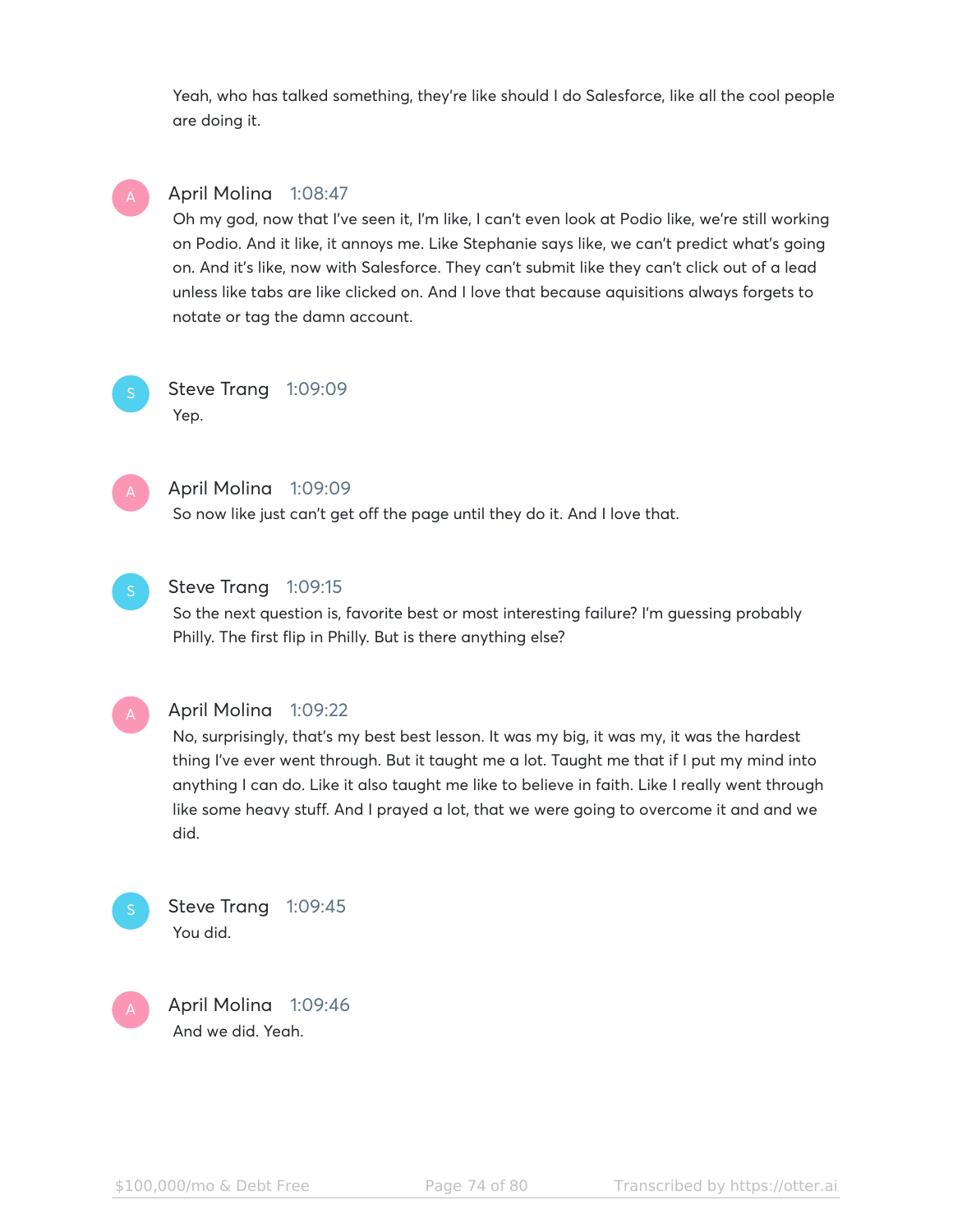# Steve Trang 1:09:48

So again, we've said this multiple times, but it's not all rainbows and unicorns.

April Molina 1:09:52 No, it's not.



## Steve Trang 1:09:54

But it's gonna be a lot of suffering, but it's worth it.

April Molina 1:09:56 It's worth it. It's worth it.



## Steve Trang 1:09:58

Yeah. Is there a book you gift them more than any other?



### April Molina 1:10:01

You know, when I got sent this list of questions, I was like, damn, I haven't I haven't given a gift, I haven't given a book. So I haven't given a book, I would say I give a book to moms called 12 hours by 12 weeks, which helps the kid sleep like, gets you gets your child in a sleeping pattern, so that you can work and do more. So that's probably the only book.



# Steve Trang 1:10:20 I think that's great.



Yeah, I deal. There's a lot of moms in the industry that I deal, I worked it.

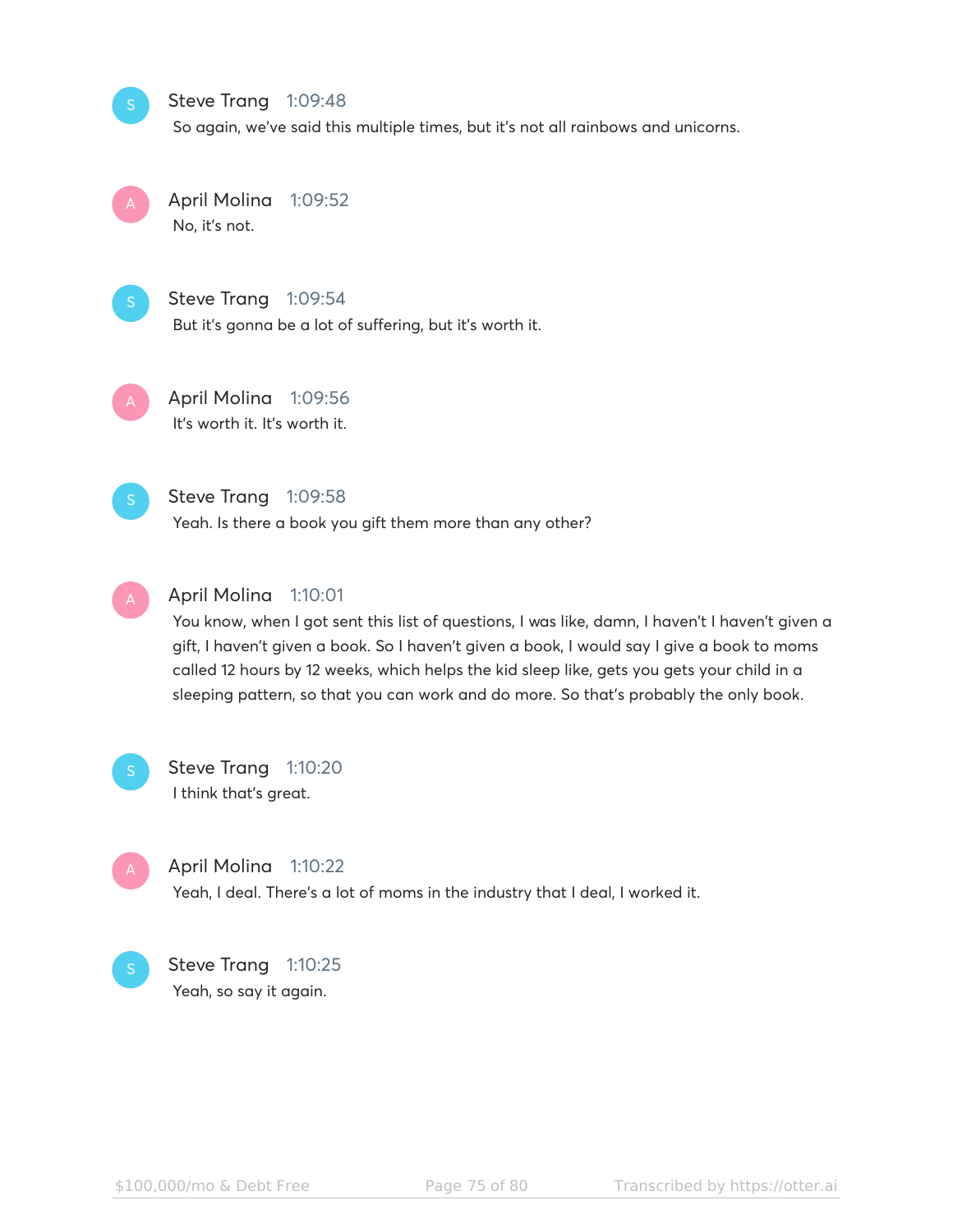April Molina 1:10:27 It's 12 hours by 12 weeks.

Steve Trang 1:10:28 12 hours by 12 weeks.

#### April Molina 1:10:30

And it's a mom book. Like, mom CEOs.



## Steve Trang 1:10:33

It's a mom book. But I will probably add to this. And maybe it's not a good idea for husbands to do it. But if you're dealing with a wife who can't sleep, this is a good book for a husband, not to give to the wife, because that can sometimes get you in trouble. Just leave it on the coffee table.



# April Molina 1:10:49

You know what, actually a really good book because it teaches you to teach your two month old kid how to go on a schedule. So it's actually teaching you it's works on it's best, because it's teaching you to put systems and processes together and figure it out.



# Steve Trang 1:11:01 Yeah, so.

April Molina 1:11:02 I definitely recommend that book.



### Steve Trang 1:11:03

Yeah, so I think that's a great book. It's never been suggested on the show before. But I think that's a fantastic book.



April Molina 1:11:07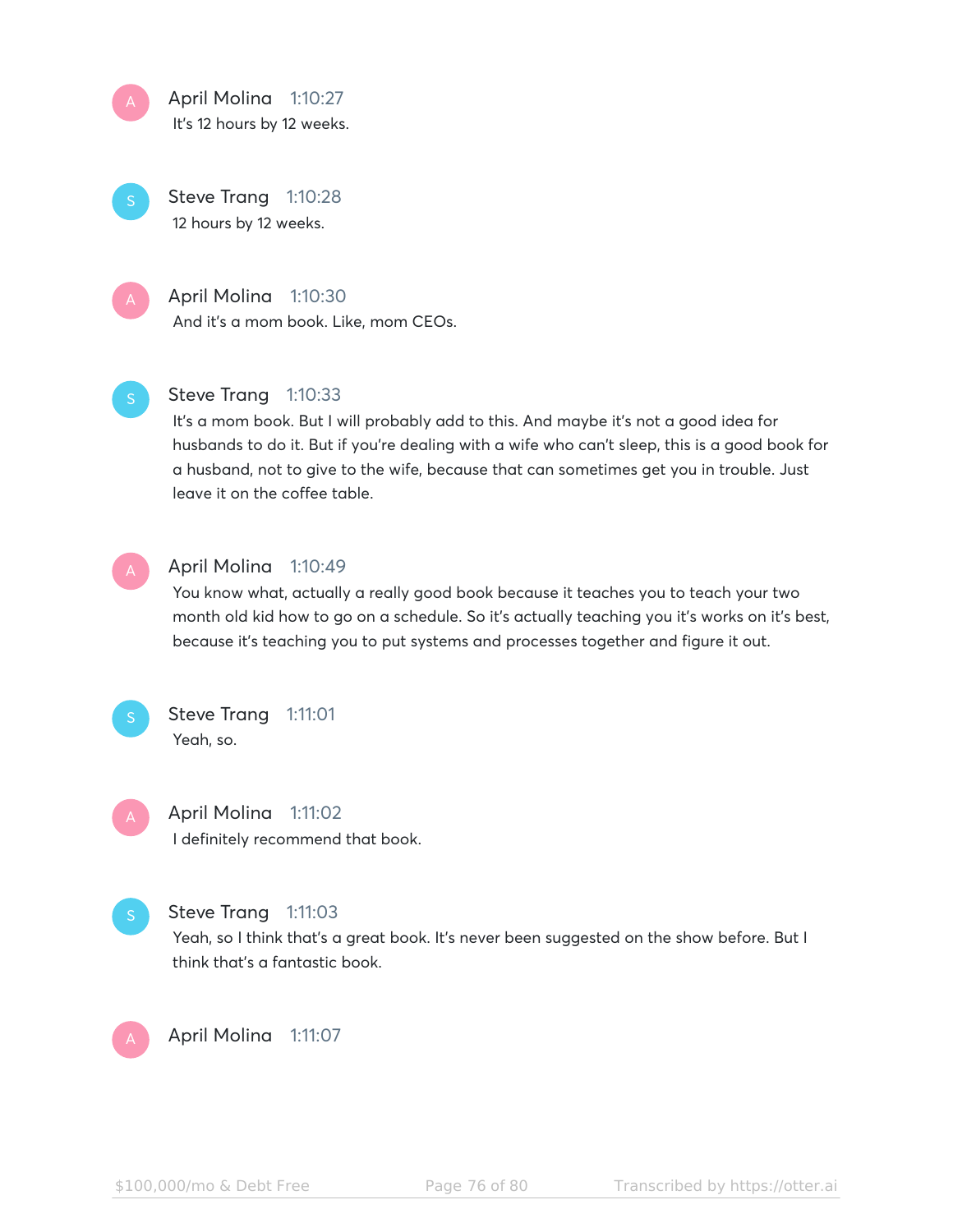Yeah, I wanted to resonate and speak to moms, because I am a mom, and I'm always struggling with working too much mom life working too much mom life.

#### Steve Trang 1:11:15

You're not alone. I know a lot of really powerful strong women in the industry. And this is something that and even something that I go with back and forth with my wife. She's like, you know, like, how much is too much, and so on. So you're not alone. I think that's a great, great book. Think about what to leave, wants to leave the listeners with. While I make a couple of quick announcements.

April Molina 1:11:34 Okay.



#### Steve Trang 1:11:35

Guys, if you got value today, Please like, subscribe, share, comment on this. It helps us a lot. Next week, we got Gary Harper, who is a great great friend, and someone that helped me kind of see the stupid things that I was doing. So really helped me fix my business in a big way. So he's gonna be here next Wednesday. And then we do have our our sales training events. June 11. If you're interested, send me a DM. Last thoughts.

#### April Molina 1:12:03

All I want to say is, you know, you, when you're going through this career, you are going to hit a lot of bumps, and it's going to scare you and it might make you want to stop and not do it. And it's like, do it don't if that's your why if you want to if you want to if you want to move forward, take the chance, but be very smart about it. Don't do what I did, don't go into a gut job. Get education, like if you can afford it, if you have money, and you're deciding like that question \$8,000 like, what should I do? Get the education that's going to not that's going to help you get into that, you know. Don't just jump into it, take the education, get educated. That's 100% it's going to shortcut you it's going to help put everything together. And in the long run, it actually worked more than trying to just figure it out. And like take that eight grand and like go buy data do this, do that. Like you're still going to be in circles.

#### Steve Trang 1:12:55

Oh, you see this right? People buy that as like, oh, you know, I can invest in coaching I can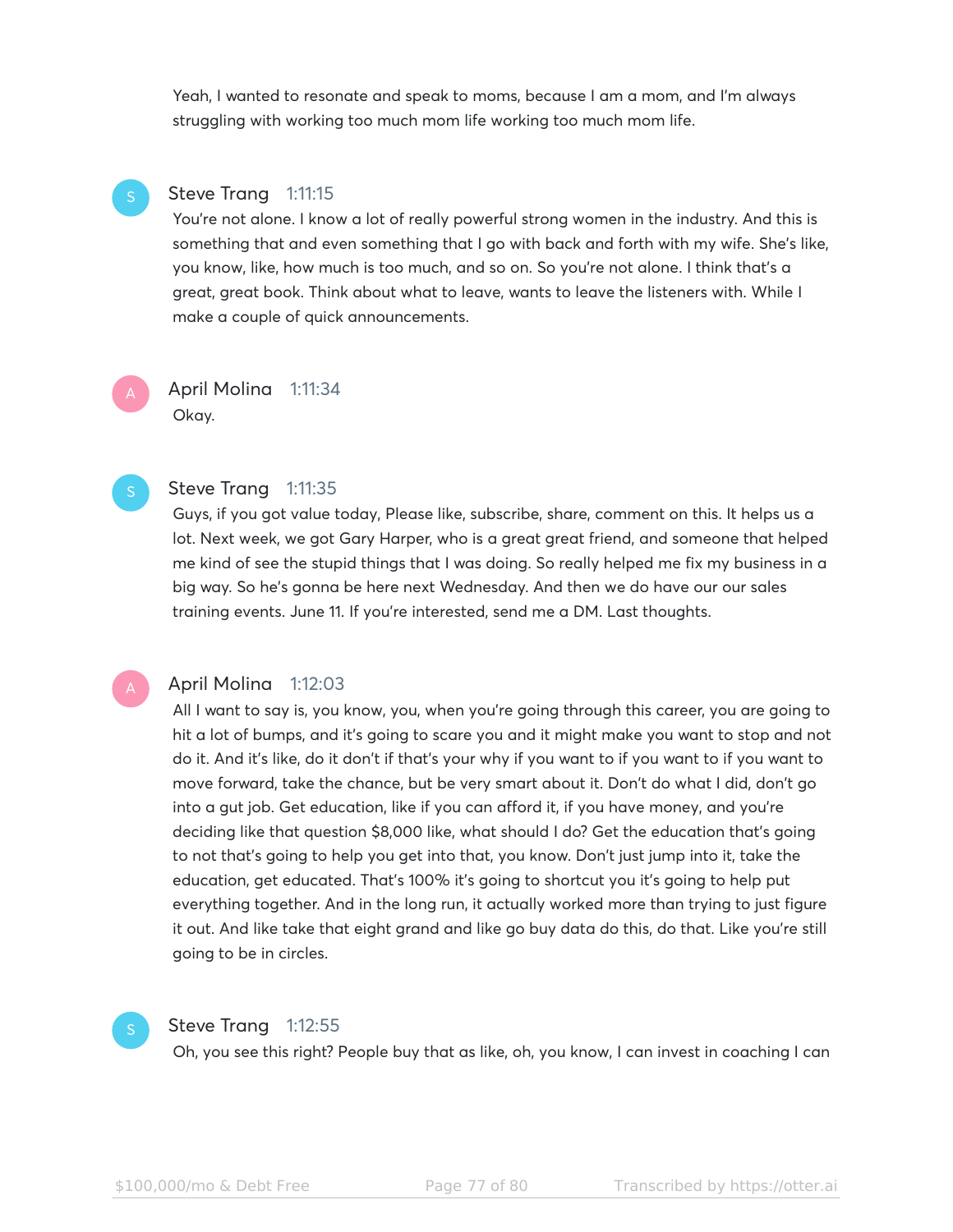use investing in data. And it's like, okay, so go do everything is best. But I know if you go invest that data, that's great. Maybe you'll figure it out. Man, how much you would have save like, what if you bought the wrong data? We bought the data from the wrong place. Well, you take that data, and it's old or you don't know how to leverage it and by the time you figure it out, the data is useless.



April Molina 1:13:07 Or maybe not. There you go.



Steve Trang 1:13:18

Right so but we don't tell people what to do, right?



# April Molina 1:13:21

Yeah, we don't. But definitely education guys. I think everyone here gets in says the same thing. Education there's a reason why we're all saying it. Don't reinvent it.



# Steve Trang 1:13:29

Yeah, there's no one that's been on the show and that's like yeah, I figured this all on my own.



# April Molina 1:13:32

No, get educated. I tried to and saw how that ended out.



# Steve Trang 1:13:35

Yeah. How can someone get a hold of you?



### April Molina 1:13:38

Um, you can reach me april@aainvestpartners.com. My, my Instagram, which is pretty hard to type. So if you want to put it on the notes, and are I'm on Facebook, I'm all over Facebook. April Molina.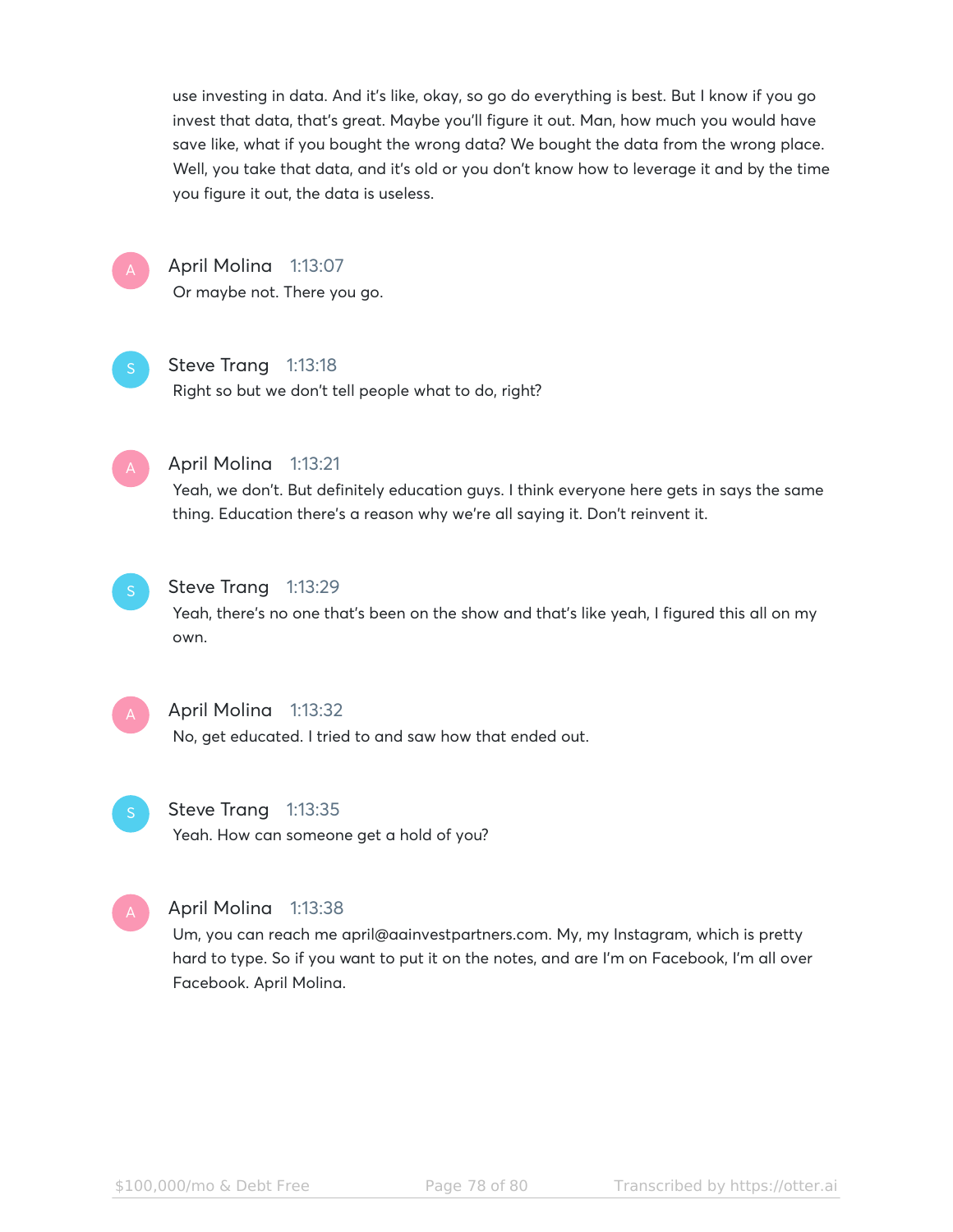

What was the handle?

April Molina 1:13:56 It's so hard to it's A-P-P-R-R-I-I-I-L-L, I need to change it.

# Steve Trang 1:14:03 I'm giving that one up. All right.

April Molina 1:14:04 I told you. I need to change. I'm like, The Real April Molina or something I don't know.

# Steve Trang 1:14:11

All right. So guys, again, if you get value, please, like, comment, subscribe. Thank you guys for watching.



Steve Trang 1:14:18 Thank you.

April Molina 1:14:19 Thank you.

Steve Trang 1:14:19 It's a blast.

April Molina 1:14:21 Thank you.